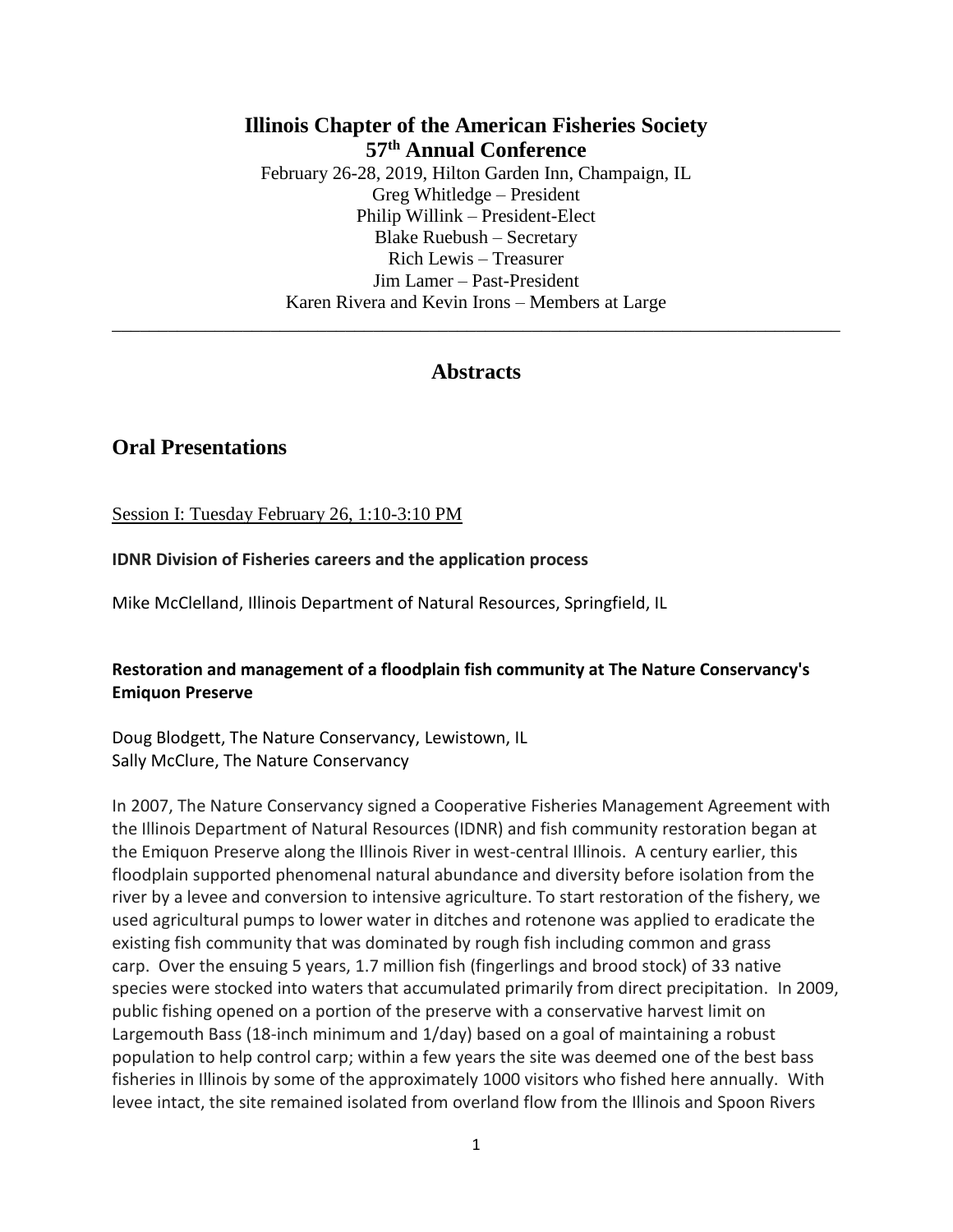until 2013, when the record flood on the Illinois overtopped 1800 feet of levee for 6 days. Subsequent floods in 2015 and 2016 also overtopped a short section of the levee for shorter periods. Annual fish monitoring by IDNR and the Illinois Natural History Survey and ancillary sampling by the Conservancy has documented 22 of the 33 stocked species and an additional 22 species (5 nonnatives) that were not stocked. In 2016, we completed a one-of-akind managed connection between the preserve and the Illinois River. In addition to its primary function of managing water, the structure is designed to facilitate control and monitoring of fish movements between the preserve and river as well as other research, which has included the use of complex sound and  $CO<sub>2</sub>$  to manage fish movements.

## **Lake Michigan Fisheries Management: Meeting Challenges with Sound Science, Partnerships and Cooperative Agency Action**

#### Vic Santucci, IDNR, Des Plaines, IL

The Illinois Department of Natural Resources (IDNR) has management authority over 976,640 acres of Lake Michigan, or about 7% of the lake's total surface area. Other fisheries management authorities include DNRs from Indiana, Michigan and Wisconsin and the Chippewa-Ottawa Resource Authority (CORA), representing several Michigan-based Native American tribes. The lake and its fish community have experienced many challenges over the years brought on by habitat degradation, pollution, commercial overfishing and numerous aquatic invasive species. The IDNR uses boat DC electrofishing, gill nets and beach seining to assess sport and prey fish populations through a series of five annual fish stock assessments. Data from Illinois assessments are shared with agency partners, often combined with results from other state (e.g., INHS Lake Michigan Biological Station) and federal (e.g., USFWS and USGS) monitoring programs and used to guide management decisions on fish stocking, harvest regulation and species rehabilitation and recovery. Since 1981, cooperation and partnership among fisheries management authorities has been guided by agency participation in A Joint Strategic Plan for Management of Great Lakes Fisheries (JSP) and its Lake Committee structure/process, all facilitated by the bi-national Great Lakes Fishery Commission. A major strength of this plan is that it fosters cooperation among jurisdictions without supplanting mandated and legal responsibilities of individual state, provincial or tribal management authorities. Examples of cooperative fisheries management advanced through participation in the JSP include: Lake Michigan fish-community objectives; environmental objectives and priorities; lakewide predator assessment; Lake Trout rehabilitation strategy; salmonine stocking strategy; and a predator-prey ratio analysis.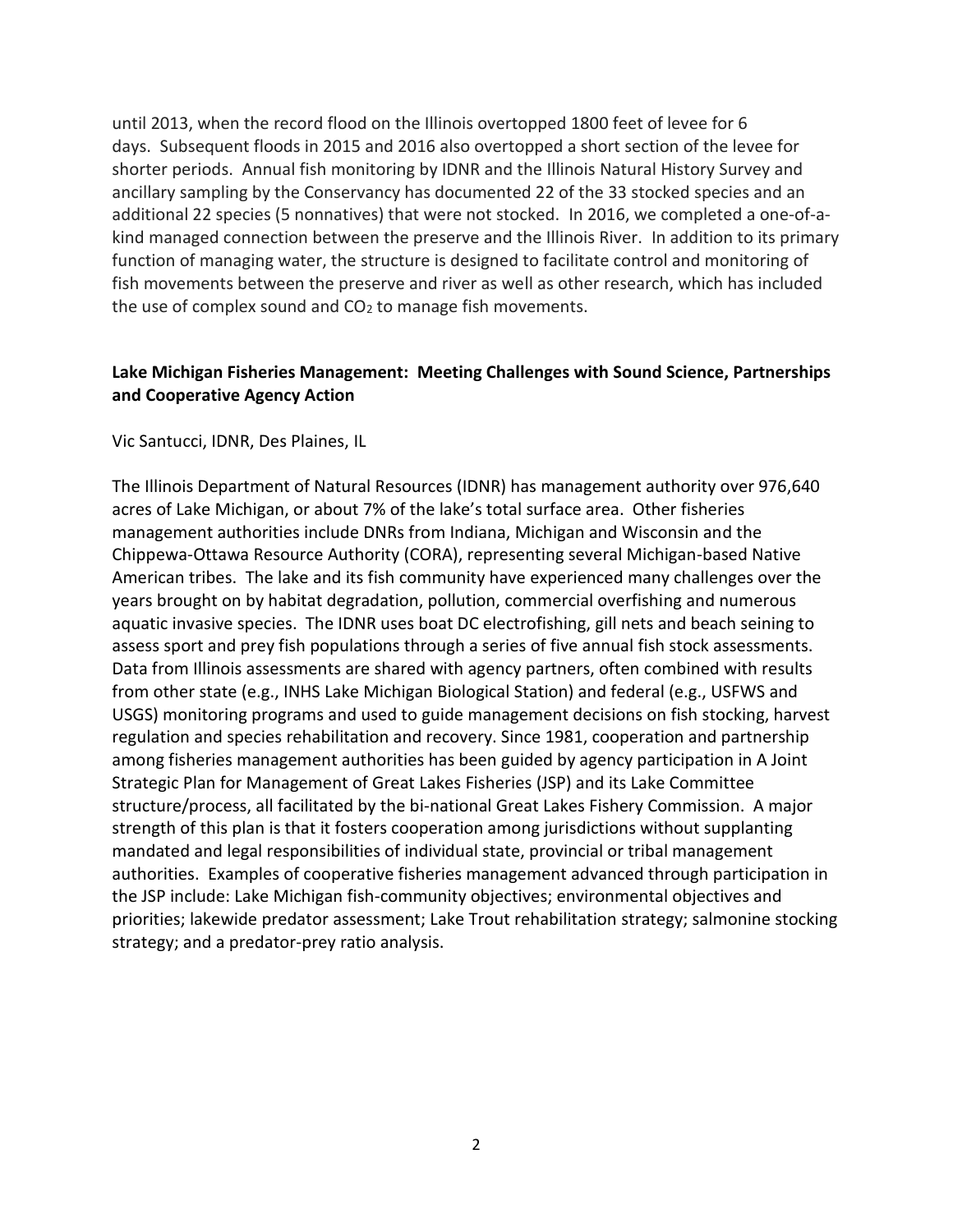## **Growth Chronology and Population Characteristics of Channel Catfish and Freshwater Drum across six Illinois Rivers**

Sabina Berry, Western Illinois University, Macomb, IL James Lamer, Illinois Natural History Survey Jason DeBoer, Illinois Natural History Survey Andrya Whitten, Illinois Natural History Survey Ben Lubinski, Illinois Natural History Survey Jerrod Parker, Illinois Natural History Survey Robert Colombo, Eastern Illinois University Cassi Carpenter, Eastern Illinois University Greg Whitledge, Southern Illinois University Carbondale Neil Rude, Southern Illinois University Carbondale

Channel Catfish (*Ictalurus punctatus*) and Freshwater Drum (*Aplodinotus grunniens*) are two prominent North American sportfishes occupying a similar ecological niche in many river systems. Comparison of historically validated ageing structures and length frequency data can reveal dynamics of fish populations, including their recruitment, mortality, and individual growth patterns. In addition, tracking years of strong and weak growth through biochronological inference can increase understanding of the biotic and abiotic factors affecting individual reaches and rivers. This collaborative project covers reaches of six major rivers spanning Illinois, including the Wabash, Ohio, Illinois, Kankakee, Iroquois, Pools 16, 19, 20, 21, and 25 of the upper Mississippi River, as well as a small section of the lower Mississippi River. All fish were caught in 2017 and 2018 using DC electrofishing gear as part of a long term survey submitted annually to the Illinois Department of Natural Resources. Preliminary results showed that freshwater drum had the fastest growth, high mortality rates, and several recent years of low recruitment in the Ohio River. The Illinois and Wabash rivers had slower growth, lower mortality rates and few weak year classes. For catfish, growth rates, size structure, and mortality rates showed few significant differences among all of the rivers. Incorporating chronology factors by using incremental annuli distances will help reveal why we are seeing these trends. Understanding population dynamics and growth chronology of two common predatory fish spanning Illinois waterways is important for creating potential management strategies and determining their initial necessity.

#### **Shooting for an estimate: Bowfishing tournament harvest and bow angler habits in Illinois**

Sarah Molinaro, University of Illinois, Champaign, IL Jeffrey Stein, Illinois Natural History Survey

Bowfishing presents a unique challenge to management due to the nature of archery and the lethality of the method. The few studies describing bowfishing harvest suggest that bowfishing tournaments harvest large numbers of fish at high rates, which may leave populations vulnerable to over-exploitation. In light of the growing popularity of bowfishing, we aimed to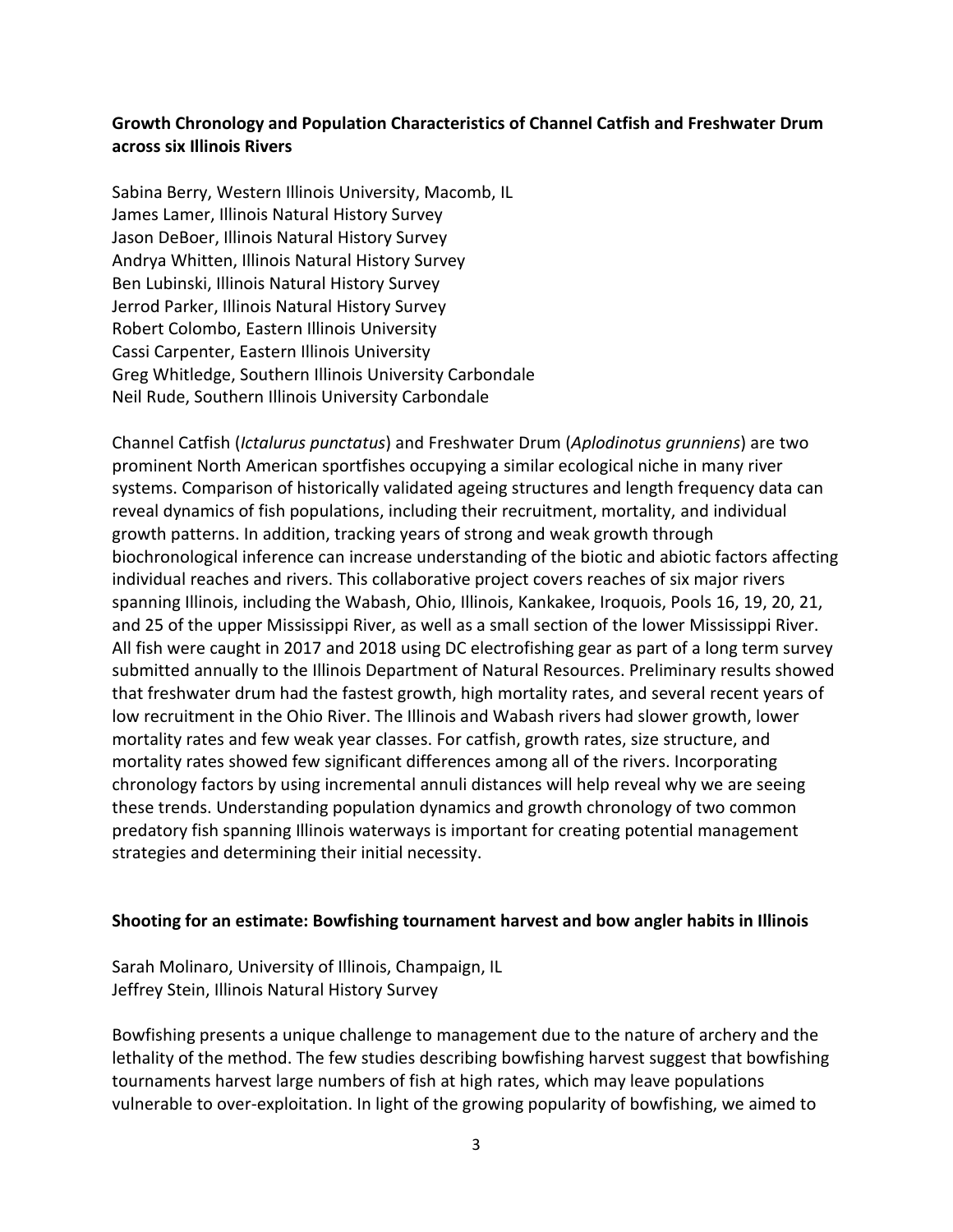estimate bowfishing tournament effort and harvest rates, and to characterize bow angler habits. We conducted point access creel surveys at sixteen bowfishing tournaments throughout Illinois from June 2017 to August 2018. We recorded fishing effort and catch composition from participating teams (n = 137), and surveyed individual participants about their recreational angling habits and target species favorability (n = 147). Tournament participants harvested fish at a rate of 1.73 fish per angler hour, with carp, sucker and gar species accounting for 86%, 9% and 4% of harvest respectively. While we found evidence of regional variation in bowfishing tournament harvest, tournaments held on the same waterbodies in Illinois showed little variation in catch per unit effort. Bowfishing was more important to bow angler fishing activity than rod-and-reel angling, however the majority of bow anglers used multiple harvest methods. Bow angers reported favoring multiple carp species at a higher frequency than native species groups. The conclusions of this study will inform management decisions that promote sustainable bowfishing harvest in Illinois, and have implications in the management of invasive carp species.

#### **Nine-year Trends of Blue Suckers in an Un-impounded Midwestern River**

Dakota Radford, Eastern Illinois University, Charleston, IL Cassi Moody Carpenter, Eastern Illinois University Robert Colombo, Eastern Illinois University

The Blue Sucker, *Cycleptus elongatus*, is a unique, large-bodied catostomid endemic to North America. The lower Wabash River supports an assemblage of this species that can be sampled with greater success than in deeper rivers. Understanding the demographics of this population is an important measure to inform the conservation of this vulnerable species. This research explores nine years of Blue Sucker samples (n=499) collected via randomized DC boat electrofishing for the Illinois Long Term Wabash River Fish Population Monitoring Program, 2010-2018. We are exploring changes in size structure (total length range 66-775mm, mean 616mm) and relative abundance, and identifying trends in the population over time. We have discerned a significant declining trend in average relative weight for these Blue Suckers across the last nine years, and correlate this trend with changing river and community-level conditions. With this research, we seek to contribute to the growing body of literature regarding Blue Suckers and their conservation by measuring the static and shifting demographics of an assemblage of this species.

## **Paddlefish Movement and Habitat Use Using Acoustic Telemetry in Pools 14-19 on the Upper Mississippi River**

Dominique Turney, Western Illinois University, Macomb, IL Kevin Irons, Illinois Department of Natural Resources Kyle Mosel, U.S. Fish and Wildlife Service James Lamer, Illinois River Biological Station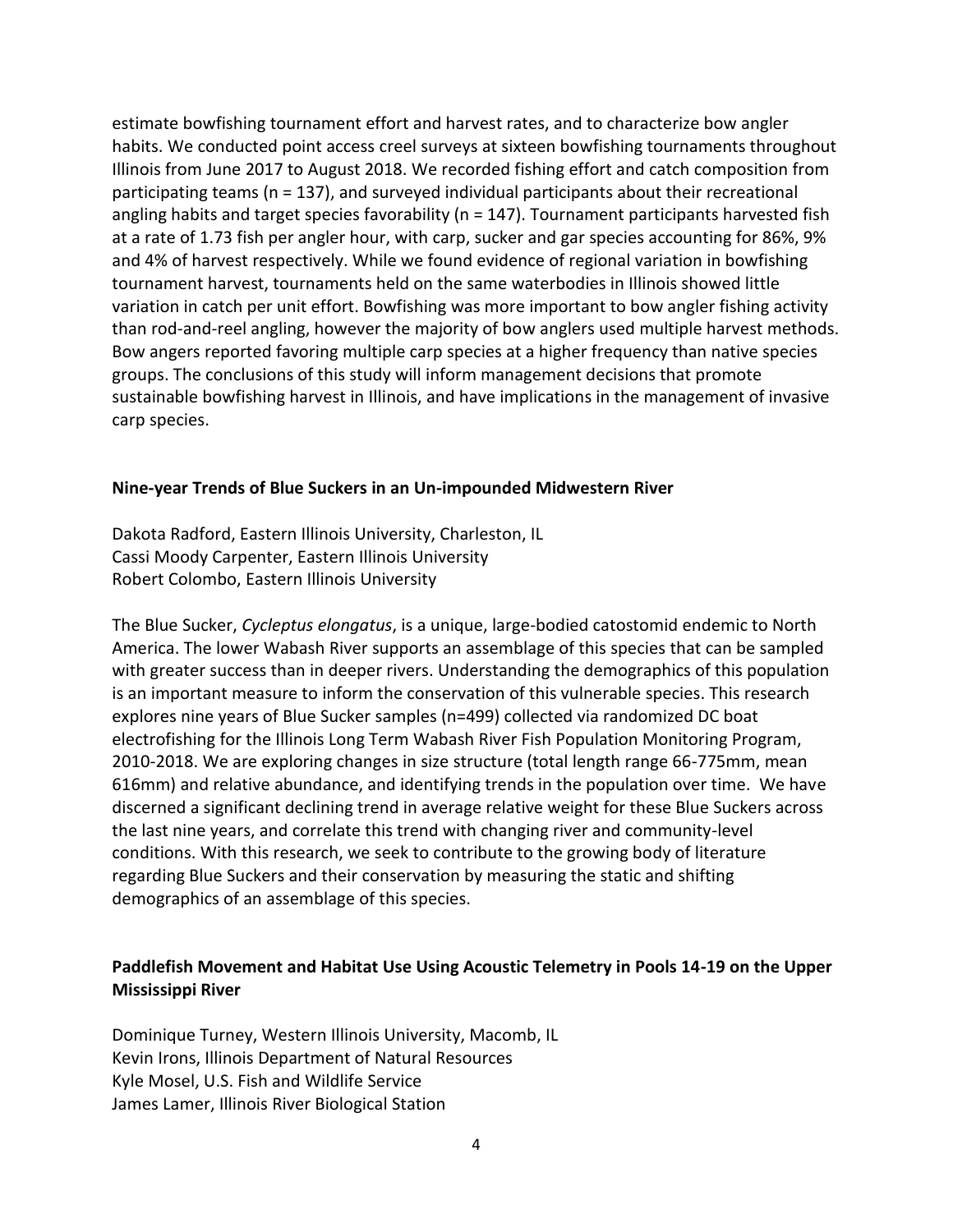The construction of navigational dams on the Upper Mississippi River (UMR) has disrupted movement and changed available habitat of the highly migratory Paddlefish. The gates at each dam are open for different periods of time, allowing varying streamflow and opportunities for passage throughout the river. Lock and Dams (LD) 14,15, and 19 are infrequently at open river conditions, making it difficult for fish passage. To better understand native fish passage and habitat use in this poorly understood region, we acoustically tagged 121 Paddlefish and tracked their movements manually and with stationary receivers in Pools 14-19. Our manual and stationary receivers detected 88% of our tagged Paddlefish. Our results indicated that 14 of our tagged fish successfully crossed over at least one dam barrier, either upstream or downstream direction. Paddlefish have demonstrated the ability to cross difficult barriers: 5 passages at LD15 and 3 passages at LD14. Most Paddlefish detections were observed in backwater habitat for 2018 summer water conditions and have been observed to move towards channel borders in the late fall. A clear understanding of Paddlefish movement and habitat use in the UMR will allow researchers and biologists to better understand dam passage of other fishes and evaluate the impacts of invasive species invaders in this area. Additionally, preliminary data of Paddlefish movement provides beneficial information when evaluating the effects of invasive species sound deterrents at these locations on native migratory species.

#### Session II: Tuesday February 26, 3:30-5:30 PM

#### **Minnows on the EDGE: Conservation prioritization incorporating evolutionary distinctiveness**

Milton Tan, Illinois Natural History Survey, Champaign, IL

Minnows of the family Leuciscidae (Cyprinoidei) are diverse in North America, numbering over 300 species. Minnows face many threats, and some of these species are of great conservation concern in the United States. With recent advances in phylogenetic inference of cypriniform fishes, progress is being made towards an "All Cypriniformes Tree of Life", which currently incorporates phylogenetic and phylogenomic data for over 2000 species of the order. Robust phylogenies can be utilized to inform conservation prioritization because they provide data on phylogenetic diversity and evolutionary distinctiveness. We calculated EDGE scores for North American species of Leuciscidae, which incorporate phylogenetic data with IUCN Red List global rankings to assign extinction probabilities. These scores thus combine measures of evolutionary distinctiveness and global endangerment (EDGE) to allow for prioritization of conservation efforts. Of the species found in the United States, numerous species of endangered and threatened minnows have EDGE scores within the range of critically endangered species of minnows, demonstrating that these species represent important evolutionary lineages despite a lower extinction risk. In addition, within each IUCN Red List ranking we found variation in EDGE scores due to evolutionary distinctiveness, which may be informative for decisions regarding conservation of species at the same endangerment rank. By using a metric that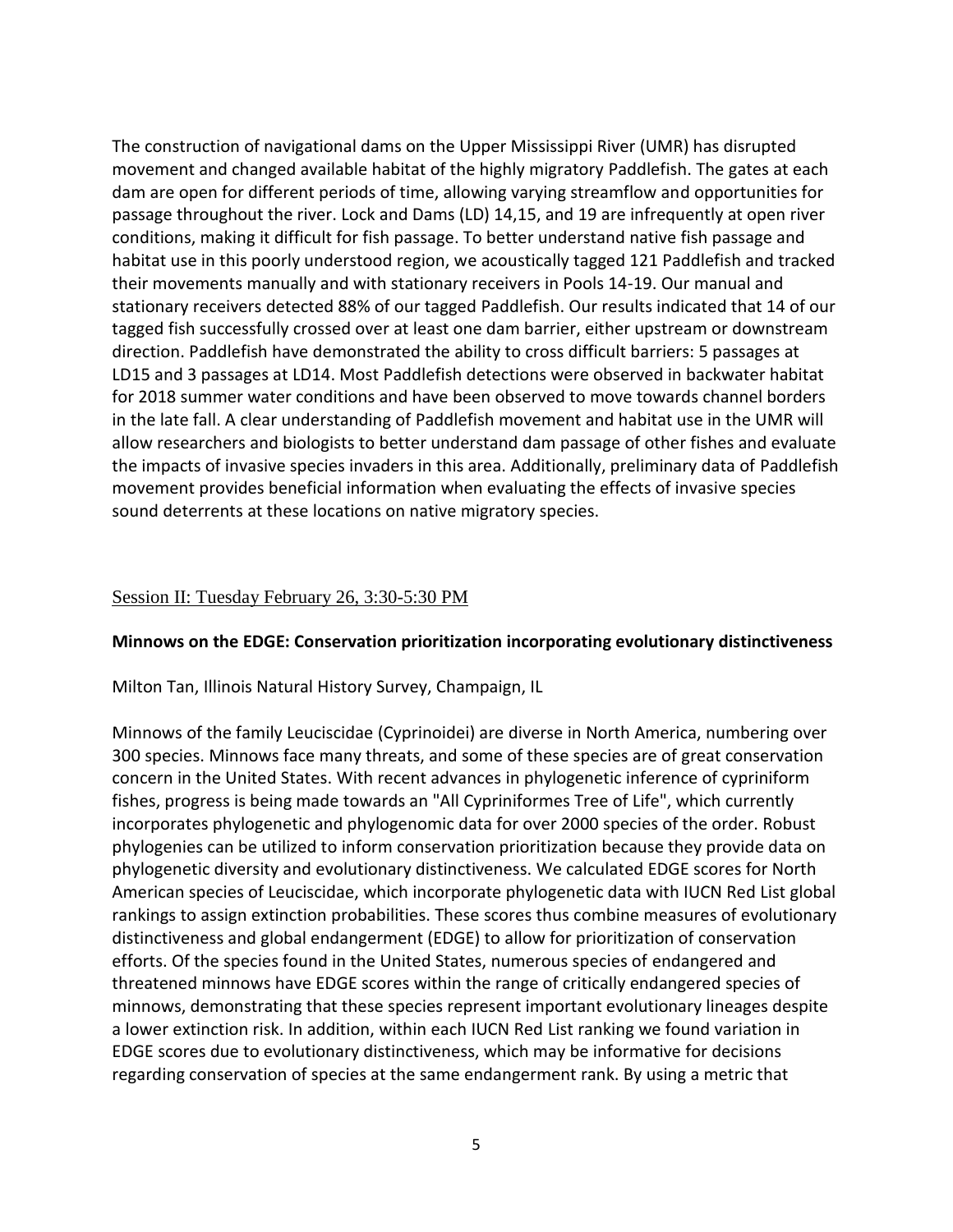incorporates phylogeny, information can be provided to prioritize conservation efforts towards species that represent evolutionarily distinct components of fish fauna.

### **Potential beneficial effects of invasive Silver Carp on native fishes**

Rebekah Anderson, IL Dept of Natural Resources, Yorkville, IL Nathan Ledereman, IL Dept of Natural Resources Jason DeBoer, Illinois River Biological Station Cory Anderson, U.S. Fish and Wildlife Service

Substantial research attests to the injurious impacts invasive Silver Carp (*Hypophthalmichthys molotrix*) have on Midwestern U.S. river systems. Particularly, the dietary overlap between Silver Carp and native planktivores has resulted in declined condition and abundance of these species in areas where silver carp dominate the community (i.e., the lower Illinois River). However, additional research demonstrates Silver Carp may benefit native non-planktivorous fishes because of the carp's ability to produce young at a large scale providing an abundant prey source for native piscivores, and their nutrient rich fecal pellets may enrich benthic forage quality for native benthivores. Potential positive effects of Silver Carp for native fishes are not fully understood, and research is limited in natural systems. Here we determine whether Silver Carp benefit non-planktivorous native fishes in the lower Illinois River (i.e., Peoria, LaGrange, and Alton pools) by examining native piscivore and benthivore body condition over time utilizing two standardized long-term data programs. We found a significant positive relationship between Silver Carp abundance and native benthivore body condition. Moreover, visual trends indicate increased body condition during and immediately after strong Silver Carp year classes (2008 & 2014) for both native piscivores and benthivores. Therefore density-dependent effects may exist where juvenile Silver Carp populations and benthic nutrient levels must reach a threshold before they are exploitable (i.e., beneficial) resources. We suggest more years of data that incorporate strong Silver Carp year classes may be needed to clarify potential positive effects of Silver Carp for native non-planktivorous fish

# **Modular electric barrier: A scalable tool for manipulating and deterring fishes in freshwater ecosystems**

Scott Collins, Illinois Natural History Survey, Sullivan, IL Anthony Porreca, Illinois Natural History Survey Joseph Parkos, Illinois Natural History Survey Michael Nannini, Illinois Natural History Survey David Wahl, Illinois Natural History Survey

A portable and modular electric barrier was designed as a scalable system to deter, guide, or immobilize freshwater fishes across a range of waterbody dimensions. The modular electric barrier consists of 1) generators which provide power to 2) pulser cabinets which modulate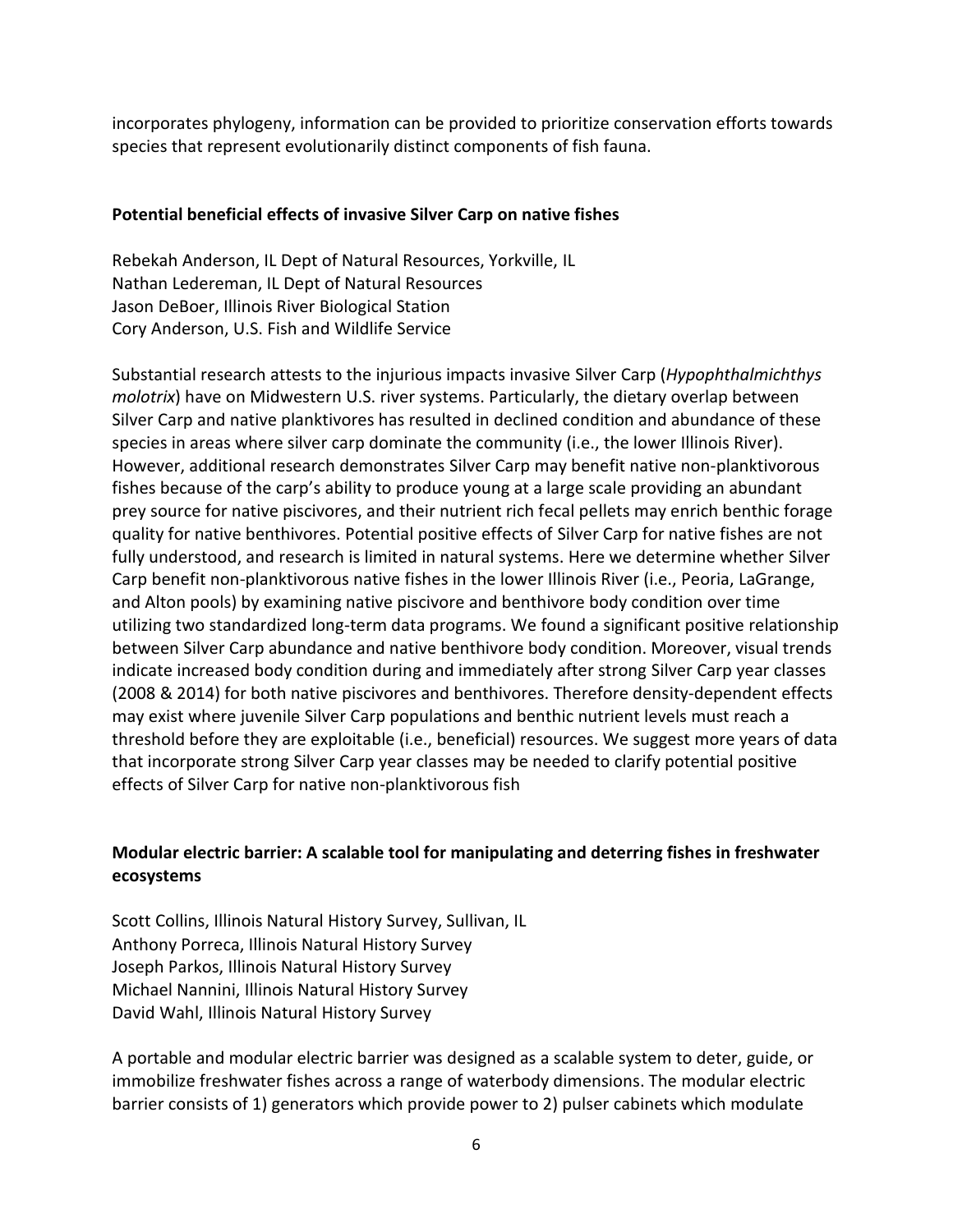power output to 3) anode and cathode steel cables. Each pulser cabinet can provide up to 5 kW of power output, and multiple pulsers can be linked to create a larger barrier. Here, we report findings from two experiments that assessed the barriers effectiveness (i.e., the ability to deter fish activity from a location). Activity rates (detections individual-1 hr-1) of seven fish species (4 invasive, 3 native) were quantified (PIT tagged; RFID antenna) in response to the operation of the modular electric barrier. Experiment 1 indicated that an overwhelming majority (99.9%) of fish detections occurred while the barrier was off. Moreover, the responses of all fishes were similar, indicating no bias among native and invasive species. Although responses were strong, several detections were documented while the barrier was on, indicating the barrier was not 100% effective. Experiment 2 found that low, medium, and high barrier strengths affected fishes differently. Findings demonstrated that some species exhibited a greater sensitivity to low barrier strengths than others. Yet, at high barrier strengths, all species were strongly affected. Overall, findings indicate that the electric barrier was effective at deterring all fishes, suggesting the modular electric barrier may be effective at deterring a diverse assortment of species.

### **Comparison of Resource Use by Invasive Black Carp and Native Fish Using Isotopic Niche Analysis**

Hudman Evans, Southern Illinois University, Carbondale, IL Gregory Whitledge, Southern Illinois University

Black Carp (*Mylopharyngodon piceus*) is a large, molluscivorous species native to eastern Asia and is listed as an injurious species under the Lacey Act due to their potential threat to native riverine mollusks. Available evidence indicates that Black Carp have become established in parts of the Mississippi River basin. Black Carp clearly present a potential threat to native mussels as well as other prey, and are a potential competitor for native fish species, however the true ecological impacts of Black Carp within their invaded range are unclear. The objective of this study is to compare the trophic resource use by Black Carp and Freshwater Drum in the Mississippi River and its tributaries, by assessing gut content and stable isotope (N and C) niche overlap of these two species. Results to date indicate that Black Carp and Freshwater Drum have relatively broad isotopic niches with approximately 50% overlap when encompassing about 95% of the data using Bayesian ellipses. Additional studies are needed to assess trophic interactions between Black Carp and native species.

## **Spatial and Temporal Patterns of Bigheaded Carp Density in the Upper Illinois River: A Tool to Inform Removal Efforts**

Michael Glubzinski, Southern Illinois University, Carbondale, IL David Coulter, Southern Illinois University Gregory Whitledge, Southern Illinois University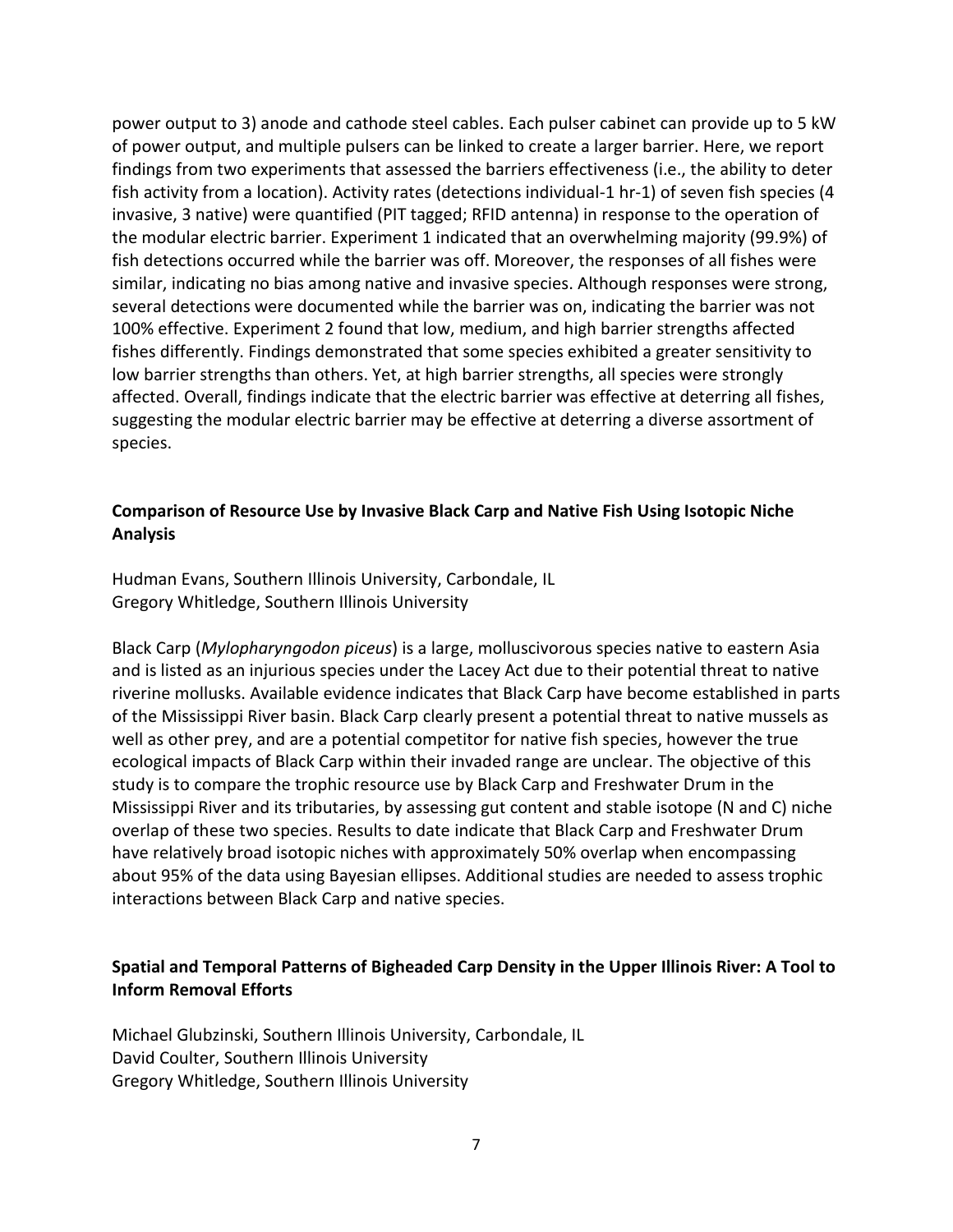Bigheaded carps (*Hypophthalmichthys* spp.) have invaded much of the Illinois River, with their invasion front currently located in the Dresden Island pool, approximately 75 km from Lake Michigan. In an effort to prevent further upstream movements, contracted harvest takes place in the upper Illinois River to diminish population abundance. Due in part to this effort, bigheaded carp density at the invasion front has declined since 2012. However, maximizing harvest becomes challenging at low abundances. Identifying areas within pools where carp congregate could augment removal efficiency, but these areas may change throughout the year due to the dynamic nature of large rivers. This study sought to quantify spatial and temporal patterns of bigheaded carp density in the upper pools of the Illinois River and determine if these patterns were related to environmental conditions. Hydroacoustic surveys were conducted every other month from March-November in 2017 and 2018 to estimate bigheaded carp density throughout Dresden Island and Marseilles pools. Simultaneously, water quality measurements including temperature, dissolved oxygen, depth, and chlorophyll-a concentration were collected. Hydroacoustic results indicate low densities of bigheaded carps in main channel habitats, and highly variable usage of backwater habitats throughout the year. Initial analyses suggest main channel discharge, depth, and chlorophyll-a concentration may help explain bigheaded carp spatial and temporal patterns within a pool. These results will be useful as a means to inform locations of contracted harvest in the upper pools of the Illinois River, and to aid in understanding bigheaded carp habitat usage.

#### **Silver Carp population genetics from tributaries of a large Midwestern river**

Samuel Schaick, Eastern Illinois University, Charleston, IL Cassi Moody Carpenter, Eastern Illinois University Aaron Schrey, Georgia Southern University David Wahl, Illinois Natural History Survey Robert Colombo, Eastern Illinois University

Silver Carp are a non-native fish species that have deleterious effects on the ecosystems they invade. Because of their destructive nature, fisheries managers devote substantial time and effort to limit the spread of these fishes. Better understanding patterns of Silver Carp reproduction and dispersal can help to better manage this invader. To determine spawning locations, we used drift nets and larval push nets in three tributaries the Wabash River to capture larval *Hypophthalmichthys* (Silver and Bighead Carp) in 2016 and 2017. Further, we used microsatellite loci to determine if genetic differences existed between larval *Hypophthalmichthys* in our three study tributaries. In total, 1,246 *Hypophthalmichthys* were collected from three tributaries, with the Little Wabash and Embarras River producing roughly 83% and 16% of larvae. Having large enough sample sizes at two sites on the Little Wabash River and one site on the Embarras River, we performed genetic analyses and found all three sites had high levels of genetic diversity. Additionally, we found minimal inbreeding or outbreeding present. The middle Little Wabash and lower Embarras River samples were found to be genetically different. We expect this research to improve our understanding of Asian carp reproduction and help fisheries professionals to better mediate their spread.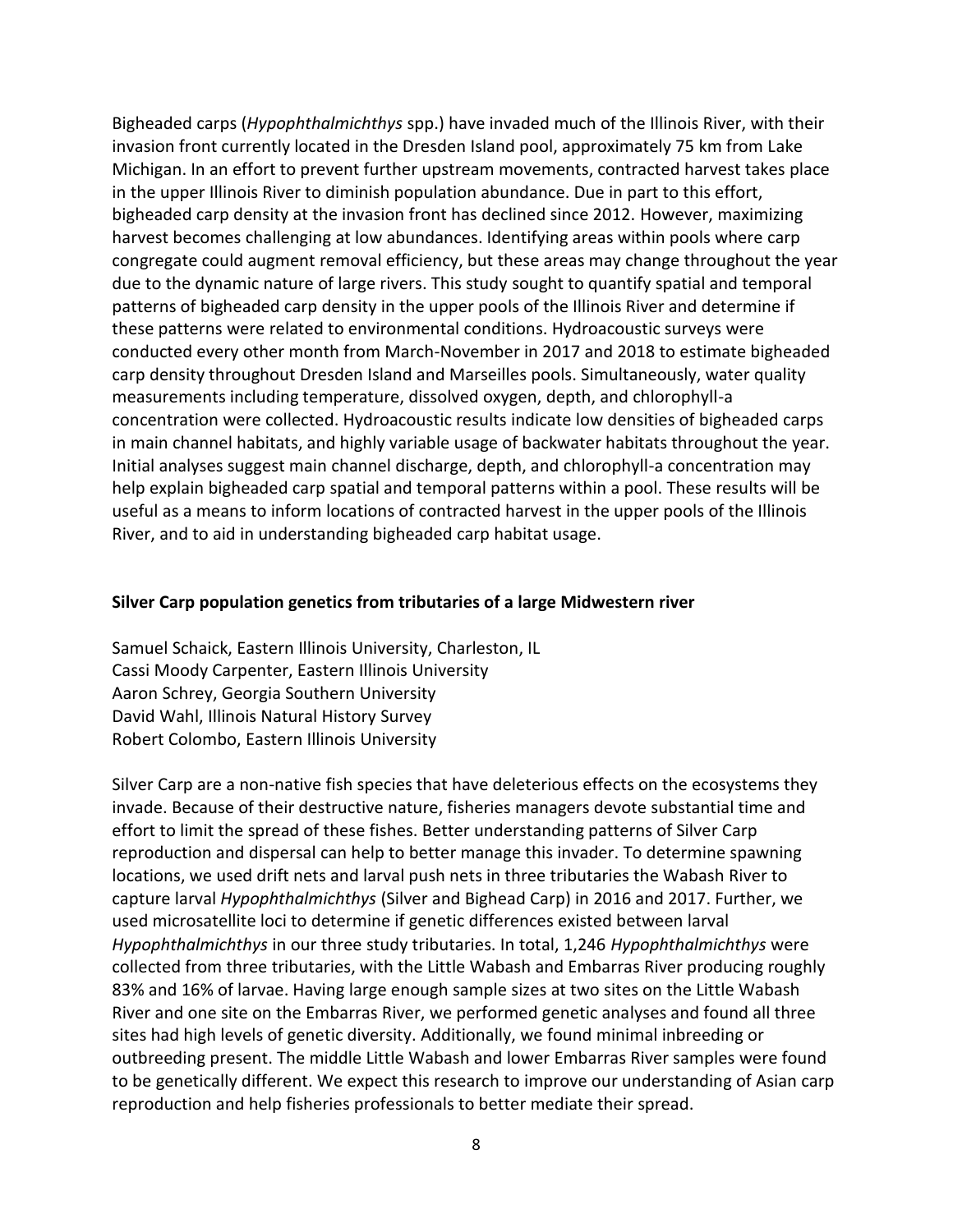## **Physiological status of silver carp in the Illinois River: An assessment of fish at the leading edge of the invasion front**

Cory Suski, University of Illinois at Urbana Champaign, Urbana, IL Jennifer Jeffrey, University of Manitoba Ken Jeffries, University of Manitoba James Duncker, USGS Central Midwest Water Science Center William Battaglin, USGS Colorado Water Science Center

Silver Carp have the potential to move from the Illinois River into the Great Lakes via the Chicago Area Waterway (CAWS). Interestingly, the leading edge of carp has not advanced closer to Chicago in almost a decade, despite a lack of any barrier. Defining why carp are NOT moving upstream will allow predictions of why they MAY move upstream in the future. The current study tests the hypothesis that the lack of upstream movement of silver carp is related to the presence of anthropogenic bioactive chemicals (ABCs) in the Illinois River. To test this hypothesis, water samples were collected from 7 sites along the Illinois River, originating upstream of the leading edge of silver carp, extending downstream, and analyzed for over 600 ABCs. Next, liver and blood were collected from silver carp at the leading edge and two downstream populations. Liver samples were analyzed using RNA-seq to quantify gene expression, while blood samples were analyzed for indices of nutrition. Results showed a number of ABCs were higher upstream of the leading edge relative to downstream, including pharmaceuticals and volatile organic compounds. Livers from silver carp at the leading edge had elevated activity of genes related to energy use, drug detoxification, and cell death, and downregulated activity of DNA repair, relative to both downstream locations. Little evidence was seen for nutritional deficits in fish from the leading edge. Together, results demonstrate a change in water quality upstream of the leading edge, and differences in molecular indices of contaminant exposure in carp from the leading edge. Results are further discussed in the context of water quality improvements in the CAWS, and the management of Silver Carp.

#### **Reproduction and growth in Silver Carp from edge and core populations in the Illinois River**

Emily Tucker, University of Illinois at Urbana Champaign, Urbana, IL Megan Zurliene, University of Illinois at Urbana Champaign Cory Suski, University of Illinois at Urbana Champaign Romana Nowak, University of Illinois at Urbana Champaign

Silver Carp are a highly successful invasive species and have been able to invade several watersheds in the United States. When animals are expanding their range, individuals at the edge of the range are often phenotypically different than individuals at the core (edge-core effect), with edge individuals having faster life-histories. To examine if this effect is occurring in Silver Carp in the Illinois River, I assessed spawning traits and growth rates in Silver Carp from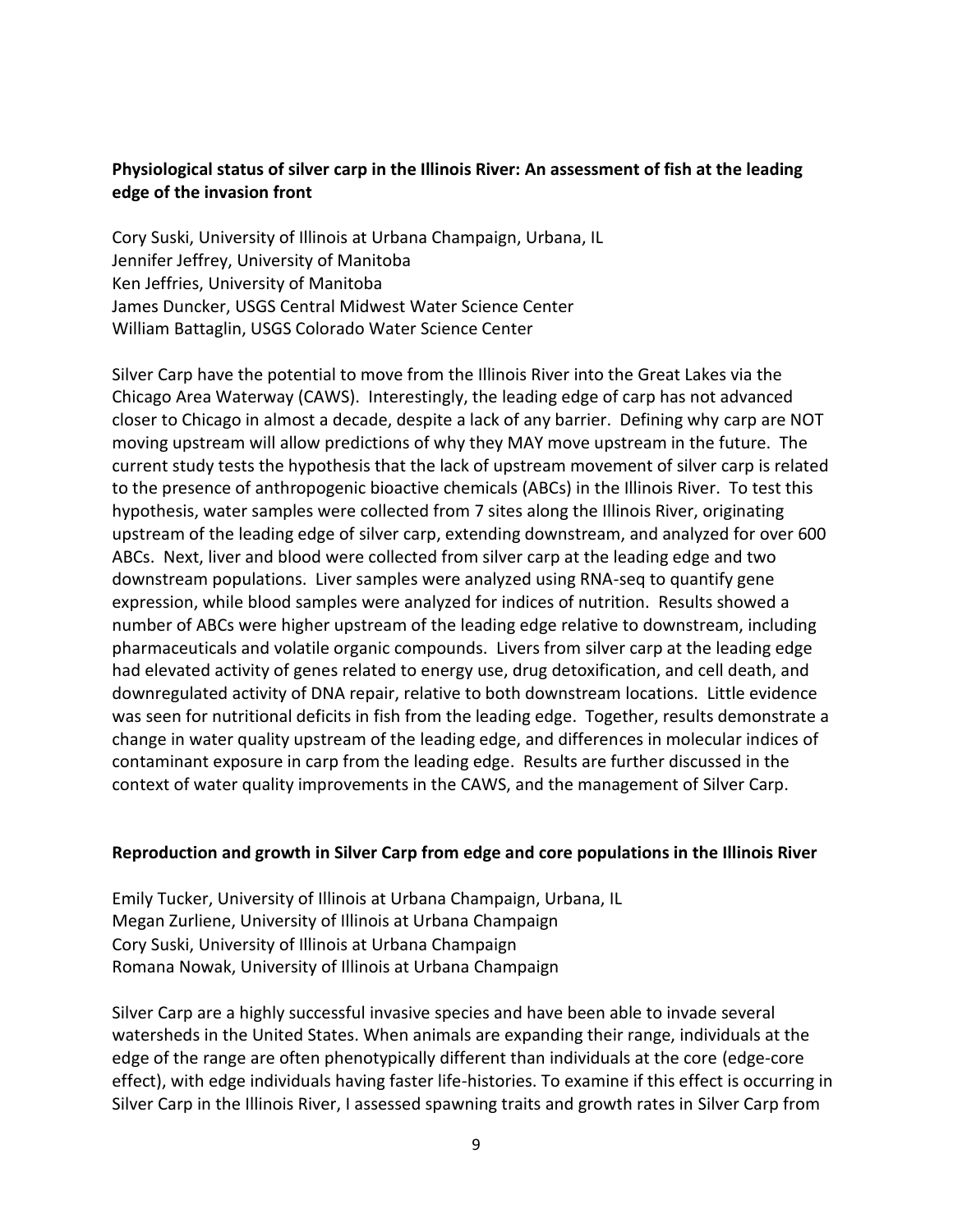the La Grange Reach, Marseilles Reach, and Starved Rock Reach between 2017-2018. Silver Carp from Marseilles had faster growth rates than Silver Carp from the La Grange Reach, but this effect was not true of the Starved Rock Reach versus the La Grange Reach. Spawning traits did not differ between reaches, but Silver Carp released gametes in multiple batches between May-July. Histological assessment revealed that Silver Carp are capable of spawning earlier or later than this time frame. While female Silver Carp recruit oocytes indeterminately, males develop spermatozoa determinately and must allocate their sperm reserves strategically during the spawning season. Maintenance of elevated testosterone may allow females to maintain spawning-capable status for a protracted period of time. Results from this study reveal that, while Silver Carp at the invasion front are growing faster than those in downstream reaches, annual spawning patterns do not differ.

#### Session III: Wednesday February 27, 8:00-10:00 PM

## **Habitat selection by juvenile Largemouth Bass: A comparison of macrophytes and woody habitat**

Jessi Craft, University of Illinois Urbana Champaign, Champaign, IL David Wahl, Illinois Natural History Survey

Physical structures within the littoral zone often function as a refuge from predators as well as a source of increased prey abundance for many fish species. However, suitability as a refuge may differ among habitat types, and comparisons between naturally occurring habitats are rare. Additionally, habitat selection may shift throughout ontogeny, as foraging needs and behaviors change. To test for these changes, juvenile largemouth bass were divided into three size classes and placed into tanks with three equal sections of macrophyte, open, and woody habitat. Each habitat treatment was repeated both with and without prey, and presence/absence of fish in each habitat was recorded for each trial. The two smallest size classes selected macrophytes over woody habitat, whereas the largest size class did not display a difference in selection of either habitat. In the absence of prey, overall selection was significantly greater for macrophytes, however there was no difference in selection of either habitat when prey was present. Additionally, a second experiment was conducted to observe juvenile largemouth bass growth within each habitat type. Net enclosures were built within two experimental ponds, each containing either macrophytes or woody habitat. Fish were added to each enclosure, held for four weeks, and removed to measure differences in total length. No significant differences in growth were found between habitat types. These results show that habitat selection by juvenile largemouth bass can shift throughout ontogeny, and that such shifts may be driven by prey availability. However, the type of habitat structure, whether it be macrophytes or woody habitat, may not be a key factor affecting growth.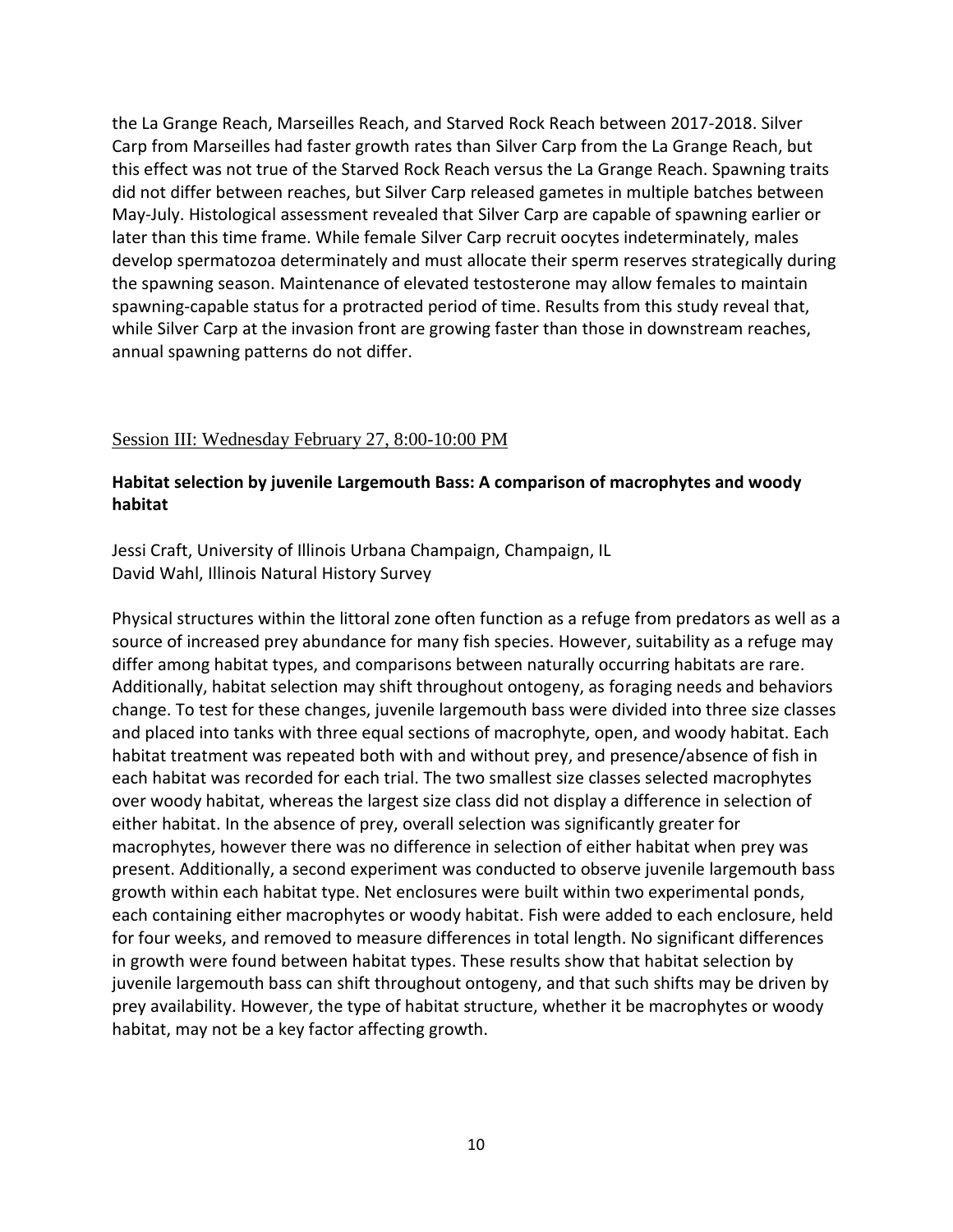## **Investigating the Relationship Between Habitat Type and Abundance of** *Micropterus* **Species in Two Dammed Midwestern Rivers**

Reuben Frey, Eastern Illinois University, Charleston, IL Cassi Moody Carpenter, Eastern Illinois University Shannon Smith, University of Arkansas at Pine Bluff Robert Colombo, Eastern Illinois University

Flow regimes have been altered by the construction of dams on many lotic systems in the United States. Physical habitat changes within these systems in response to changed hydrology may affect the community structures of fish species therein. River restoration through the removal of dams may revert the physical habitat characteristics of impounded reaches towards that of a free-flowing system and subsequently invite a fish community shift. We investigated the effects of two separate low-head dams on the Vermilion River and North Fork Vermilion River in eastern Illinois on the community structure of Smallmouth Bass (*Micropterus dolomieu*), Spotted Bass (*Micropterus punctulatus*), and Largemouth Bass (*Mictropterus salmoides*). Data were collected from 2012 to 2015 using multiple gear types at six study sites on each river; two sites in the below-dam reach, two sites within the impounded reach, and two sites upstream of the impounded reach. Catch per unit effort (CPUE) was used to estimate fish abundance within each study site. Smallmouth Bass CPUEs were significantly different between site types in both the North Fork (P-value= 0.01) and the Vermilion (P-value=0.03). Largemouth Bass CPUEs were only significantly different between sites in the North Fork (Pvalue= 0.02). Spotted Bass showed no significant differences in CPUE between site types in either river. Variation in abundance of each species may be driven by their physical habitat requirements. Future research will investigate the effect of dam removal on changes in available physical habitat and the community structure of *Micropterus* species.

## **Comparing the effects of artificial habitat and coarse woody habitat on macroinvertebrate communities and Largemouth Bass growth**

Eric Gates, University of Illinois, Champaign, IL Anthony Porreca, Illinois Natural History Survey Joseph Parkos III, Illinois Natural History Survey David Wahl, Illinois Natural History Survey

Lentic ecosystems are negatively affected by habitat degradation due to reservoir senescence and riparian zone development. The addition of coarse woody habitat (CWH) and artificial habitat (e.g., plastic fish attractors) is a popular management strategy used to enhance systems that have experienced declines in habitat availability. However, the mechanisms by which CWH and artificial habitat additions influence aquatic food webs remain understudied. We introduced either artificial habitat structures or CWH (Quercus alba) into ten 0.04-ha experimental ponds to test whether macroinvertebrate communities and largemouth bass growth differed between introduced habitats. The experiment ran for two months and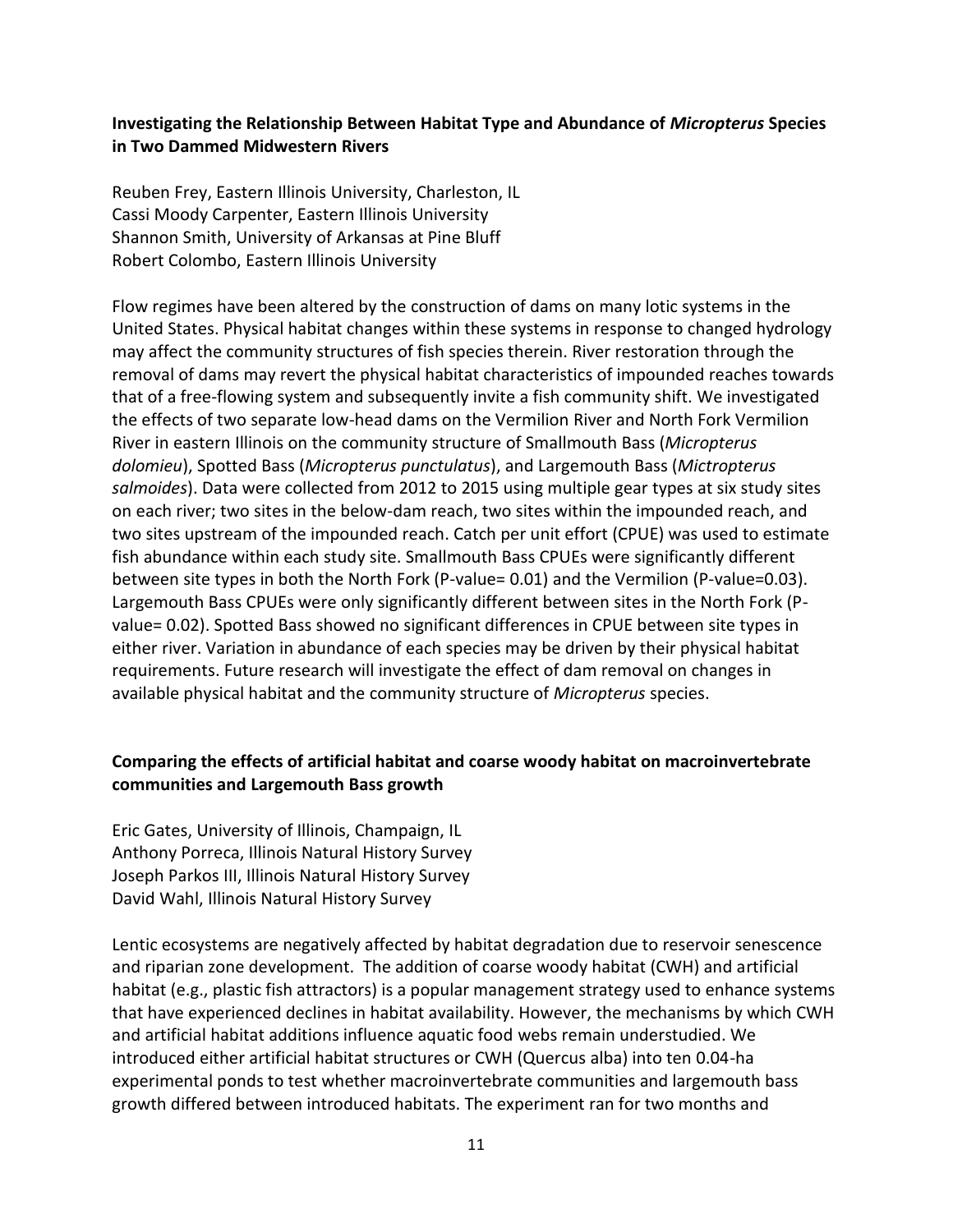structures were allowed to condition for one month prior to stocking juvenile largemouth bass. Macroinvertebrate communities were similar between habitat types. However, more taxa were found on the artificial structures and macroinvertebrate communities colonizing CWH appeared to increase relative to artificial habitat by the end of experiment. Largemouth bass growth did not differ between CWH and artificial habitat. Given these similarities, the decision by managers to introduce either habitat type may be dependent on differences in environmental persistence and costs associated with artificial structure or CWH. Longer experiments may be necessary to determine the maximum influence of these habitats on primary and secondary productivity, particularly as CWH conditions.

#### **The Expression of Bluegill Behavioral Types in Chronically Heated Environments**

Tyler Grabowski, University of Illinois, Champaign, IL David Wahl, University of Illinois Joseph Parkos, Illinois Natural History Survey Dalon White, University of Illinois Anthony Porreca, Illinois Natural History Survey

Global climate change is expected to exert selective pressures on behavioral phenotypes within freshwater ecosystems through environmental changes associated with chronic warming of water temperatures. We compared the behavioral profiles of Bluegill (*Lepomis macrochirus)* from three power-plant cooling reservoirs to those of bluegill from three ambient reservoirs to investigate whether long-term exposure to increased water temperatures influences the expression of behavioral phenotypes. Power-plant cooling reservoirs were considered as model systems for global warming due to their year-round elevated water temperatures (~5°C) when compared to ambient reservoirs. We quantified activity, boldness, and exploration through 30 minute assays in a common laboratory setting that tested the spatial usage and response of individual fish to a suite of situations involving novel items and a predator, Largemouth Bass (*Micropterus salmoides*). For each assay, multiple measurements were recorded for each behavior, leading to the development of a principal component score (PCA) for activity, boldness, and exploration for each individual fish. PCA scores for each behavior and the presence of behavioral syndromes (correlations between behaviors) were compared between lake types (heated or ambient). We found that activity and boldness levels were consistently higher in Bluegill from heated lakes when compared to those from ambient lakes. We found limited evidence for consistent patterns of behavioral syndromes between lake types. Our results suggest that chronic exposure to warming can influence behavioral expression, providing insight for how the behavioral composition of Bluegill populations may be modified in chronically warmed systems.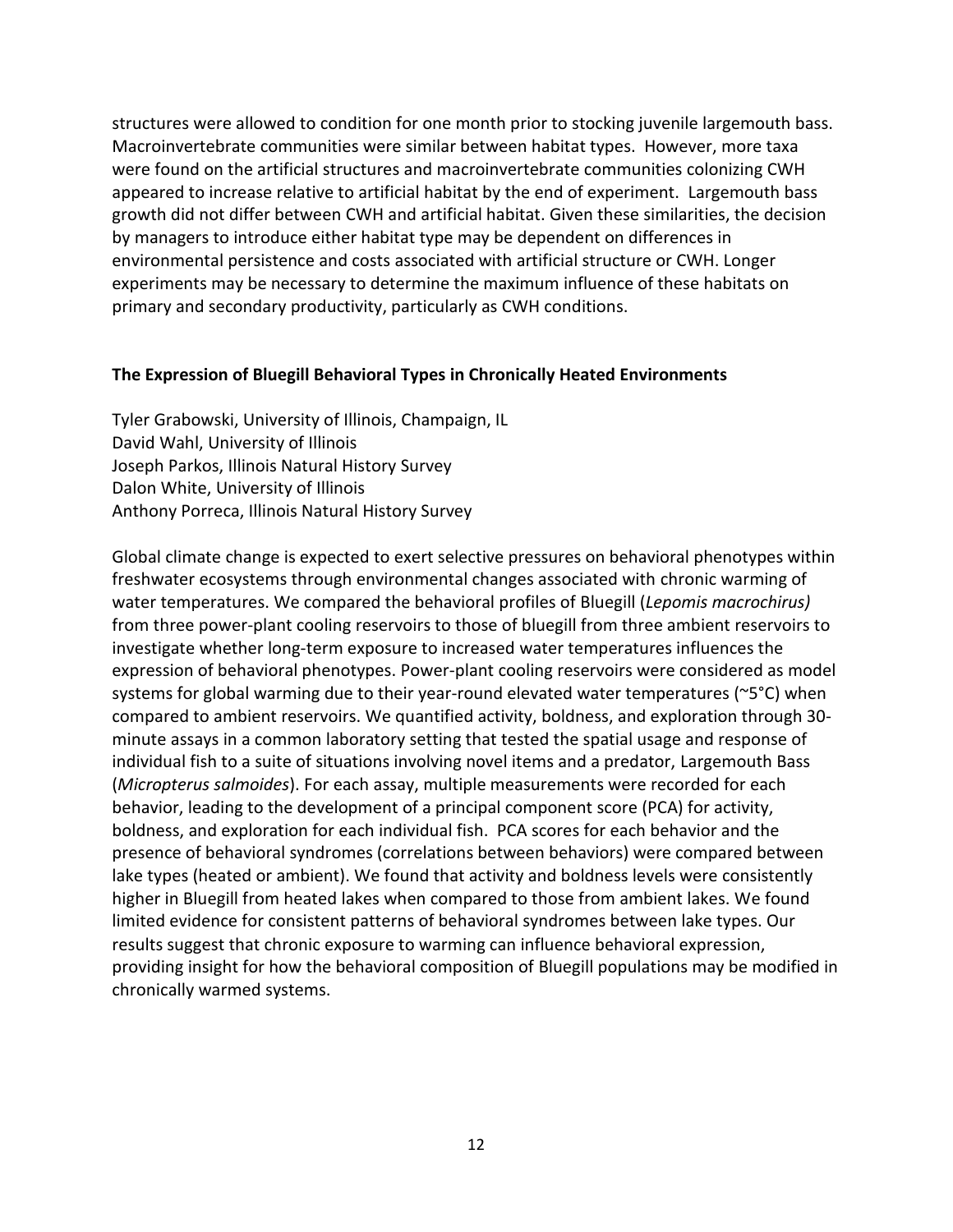**Estimating Daily Growth of Age-0 Channel Catfish in a Commercially Exploited Midwestern River**

KB Wood, Eastern Illinois University, Charleston, IL Cassi Moody Carpenter, Eastern Illinois University Robert Colombo, Eastern Illinois University

Periods of variable discharge experienced by the lower Wabash River tends to overlap with Channel Catfish (*Ictalurus punctatus*) reproduction; this leads to variable conditions during their crucial larval development stage. Furthering our understanding of abiotic impacts alongside expanding upon the cryptic information published on age-0 Channel Catfish would be advantageous to multiple facets of understanding their life history. While a male will spawn multiple times throughout the spawning season, reproduction is dictated by the females, only becoming gravid once annually; females becoming gravid at separate times leads to there being non-coeval cohorts. In their larval stages, endogenous feeding promotes a high and constant growth rate, but switching to exogenous feeding and entering the juvenile stages leads to growth dependent on the environmental conditions. We observed stable reproduction in varying conditions over four years of sampling ( $p > .05$ ). Age and length proportions indicate a spawning season between May and early-August. Past surveys have shown there are multiple cohorts throughout the spawning season in the Wabash River; investigations into growth patterns of these cohorts by estimating daily growth from the otoliths can offer insight into which cohorts may best be utilizing their available resources. Monthly growth rates from 2018 suggest an analogous growth pattern independent of hatch date. Any variations in growth patterns could come from present conditions, normal seasonal variation, or a combination of both. Results from this study could aid in creating a recruitment index for Channel Catfish in this exploited lotic system.

## **Dominance and diet are unrelated within a population of invasive crayfish**

Amaryllis Adey, University of Illinois, Champaign, IL Eric Larson, University of Illinois

Laboratory behavioral experiments are an important tool in ecology and evolution, but whether these behaviors accurately reflect the field function of organisms remains understudied. Directly connecting laboratory behaviors to field interactions would increase understanding of a variety of organisms. A recent study proposed using stable isotopes of carbon and nitrogen to link laboratory behaviors to field function of individuals, but failed to find a relationship between laboratory dominance and trophic position within a population of the invasive rusty crayfish *Faxonius rusticus*. We replicate this study here, assessing whether methodological decisions around tissue analyzed for stable isotopes, laboratory acclimation time, and timing of primary consumer collection may have affected the result. We hypothesized more dominant crayfish would have higher trophic positions and tissue with faster turnover rates may exhibit a stronger association between laboratory behavior and recent field function. We tested this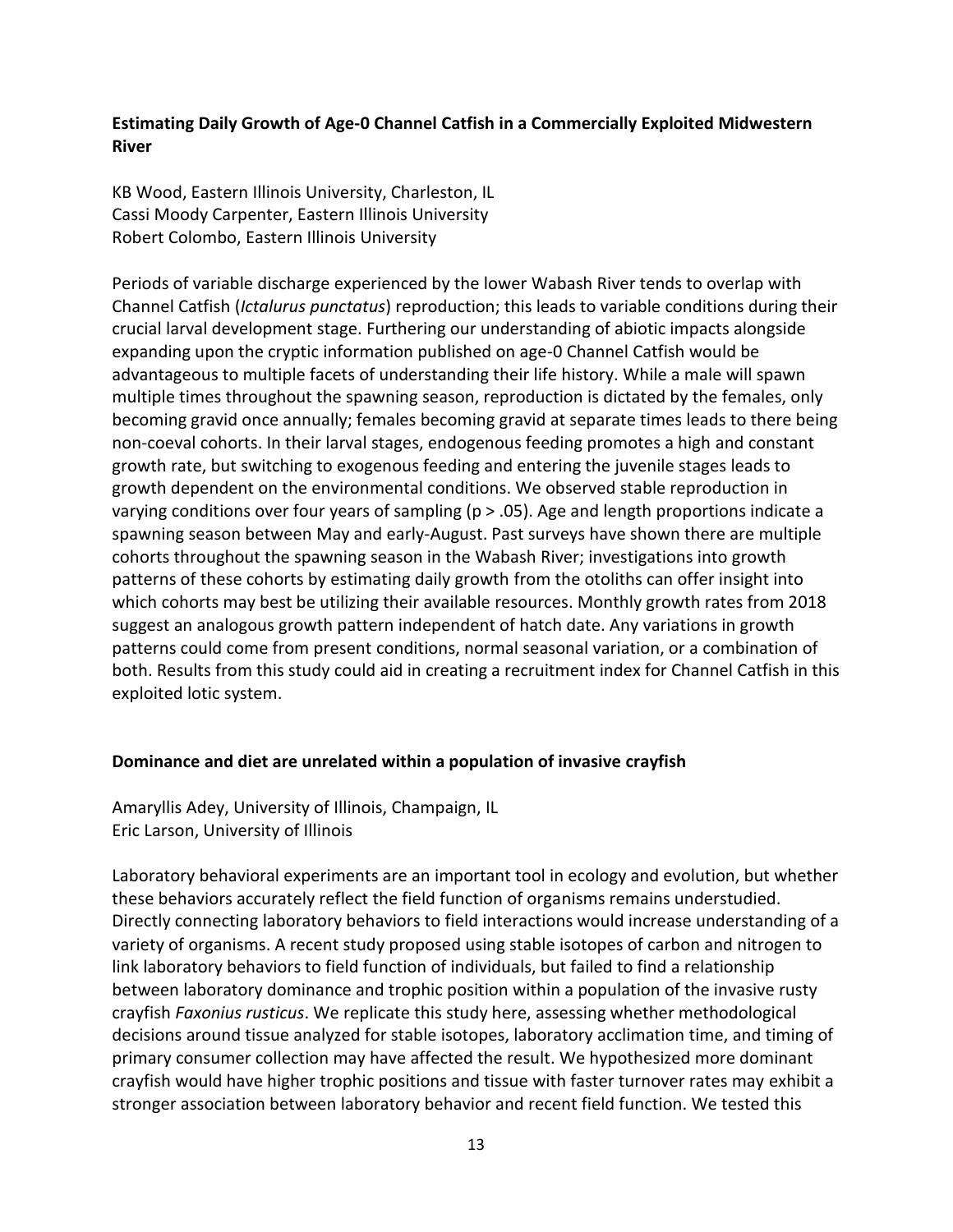relationship using individuals from a single population of *F. rusticus*, and related laboratory dominance to stable isotope-derived trophic position using linear regression. We failed to find a relationship between dominance and trophic position, regardless of tissue used for stable isotope analysis, acclimation time in the laboratory, and timing of primary consumer collection. Future studies should consider alternative behaviors that may better relate to function in the field and also investigate whether laboratory behavior and field function are related between, rather than within, populations.

## **Control of red swamp crayfish in Chicago Region to reduce risk of spread across Great Lakes Basin**

Erin O'Shaughnessey, Loyola University Chicago, Chicago, IL Rachel Egly, Loyola University Chicago Reuben Keller, Loyola University Chicago

Crayfish are the largest freshwater invertebrate and pose a serious threat to the ecosystems in which they invade. They have been shown to decrease macroinvertebrate density and diversity, displace native crayfish, and alter fish communities. We have identified a reproducing population of red swamp crayfish (*Procambarus clarkii*) in the Chicago Area Waterways System (CAWS). This species has been introduced in Lake Erie, small ponds in Wisconsin, and streams in Michigan, as well as in Africa, Asia, and Europe. Due to the proximity of the CAWS to Lake Michigan and undisturbed streams with native crayfish populations, *P. clarkii* is potentially able to spread into more areas. During summer 2018, we began a removal effort of *P. clarkii* in the North Branch of the Chicago River and in the North Shore Channel. Additionally, we tested for the optimal number of nights for traps to be left in the water to achieve the highest catch rate and used mark and recapture methods to attempt to test the distance that crayfish travel in this system. In the North Branch of the Chicago River, we have recaptured 51 crayfish, traveling an average distance of 2.53 meters per night. In the North Shore Channel, we have recaptured 11 crayfish, traveling an average distance of 6.41 meters per night. Previous sampling indicated that the average CPUE (catch per unit effort) in this system was 0.843. The current CPUE of *P. clarkii* in our removal study area is 0.453.

## **Updated occurrence data, species distribution modeling, and potential management of the invasive scud** *Apocorophium lacustre*

Rachel Egly, Loyola University Chicago, Chicago, IL Reuben Keller, Loyola University Chicago Erin O'Shaughnessey

The Mississippi River, Great Lakes, and Upper St. Lawrence River Basins is a system which has been greatly impacted by introduction of invasive species, including invasive amphipods. We sought to evaluate the current distribution and predict the potential distribution of the scud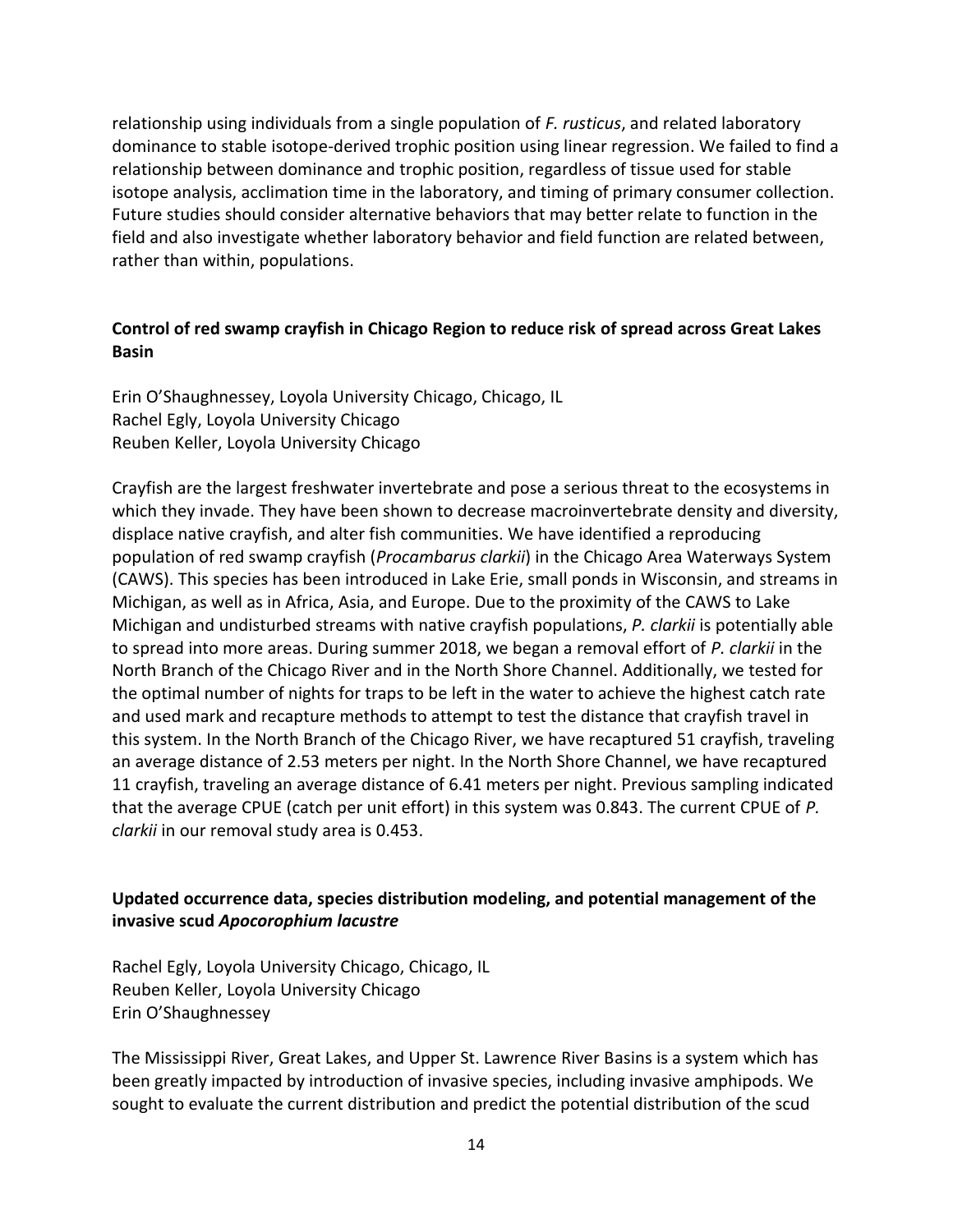*Apocorophium lacustre* in this system. In the summers of 2017 and 2018, we sampled a total of 30 sites in the Chicago Area Waterway System (CAWS). We then developed a species distribution model (SDM) combining *A. lacustre* occurrence data with the EarthEnv GIS layers to model habitats suitable to invasion by *A. lacustre* using boosted regression trees. We found that *A. lacustre* was not present in any of our 2017 or 2018 sampling sites in the CAWS, including the Dresden Island and Brandon Road Pools. Our SDM predicted the potential distribution and evaluated habitat associations for *A. lacustre* with a high AUC value of 0.994. Little information exists regarding the efficacy of both the existing electric barrier and potential carbon dioxide (CO2) barriers in the CAWS system for amphipod species such as *A. lacustre*. We plan to construct lab-scale electric and CO2 barriers and test the effectiveness of these barriers in limiting amphipod movement. Our lab-scale barriers and SDM predictions of where *A. lacustre* is likely to establish populations in these basins can be used to guide management efforts in preventing the spread of this scud.

### Session IV: Wednesday February 27, 10:15-12:00 PM

### **Regulatory Permitting and Natural Resource Laws: A Brief Look at Environmental Reviews and Your Role as Natural Resource Managers and Researchers**

Nathan Grider, Illinois Department of Natural Resources, Springfield, IL Brad Hayes, Illinois Department of Natural Resources

How can they build that there? Did they consider all the impacts to the environment? Not in my backyard! Each year, thousands of regulatory decisions that have the potential to change environmental conditions and impact natural resources are made throughout Illinois by state, local, and federal agencies. These decisions are often complicated and involve negotiations with many stakeholders. The complex laws requiring agencies to consider environmental impacts in their regulatory decisions include, but are not limited to, the Illinois Endangered Species Protection Act, Illinois Natural Areas Preservation Act, Interagency Wetland Policy Act of 1989, the Clean Water Act, and the Rivers, Lakes and Streams Act. The task of reviewing these regulatory decisions for compliance with state natural resource laws is largely the responsibility of the lesser-known Consultation Section of the Illinois Department of Natural Resources (IDNR). With help from a publicly accessible database and Geographic Information System program known as Ecological Compliance Assessment Tool (EcoCAT), and coordination with other IDNR experts and academic colleagues, the Consultation Section works to avoid and minimize environmental impacts and keep government agencies and private developers in compliance with natural resource laws on over 10,000 projects each year. Projects range from large wind farms to minor culvert replacements. This presentation will provide an overview of laws requiring environmental compliance in government actions with a focus on aquatic natural resources and discuss their application and limits. We will also highlight projects with interesting outcomes and reveal your important role in these regulatory decisions.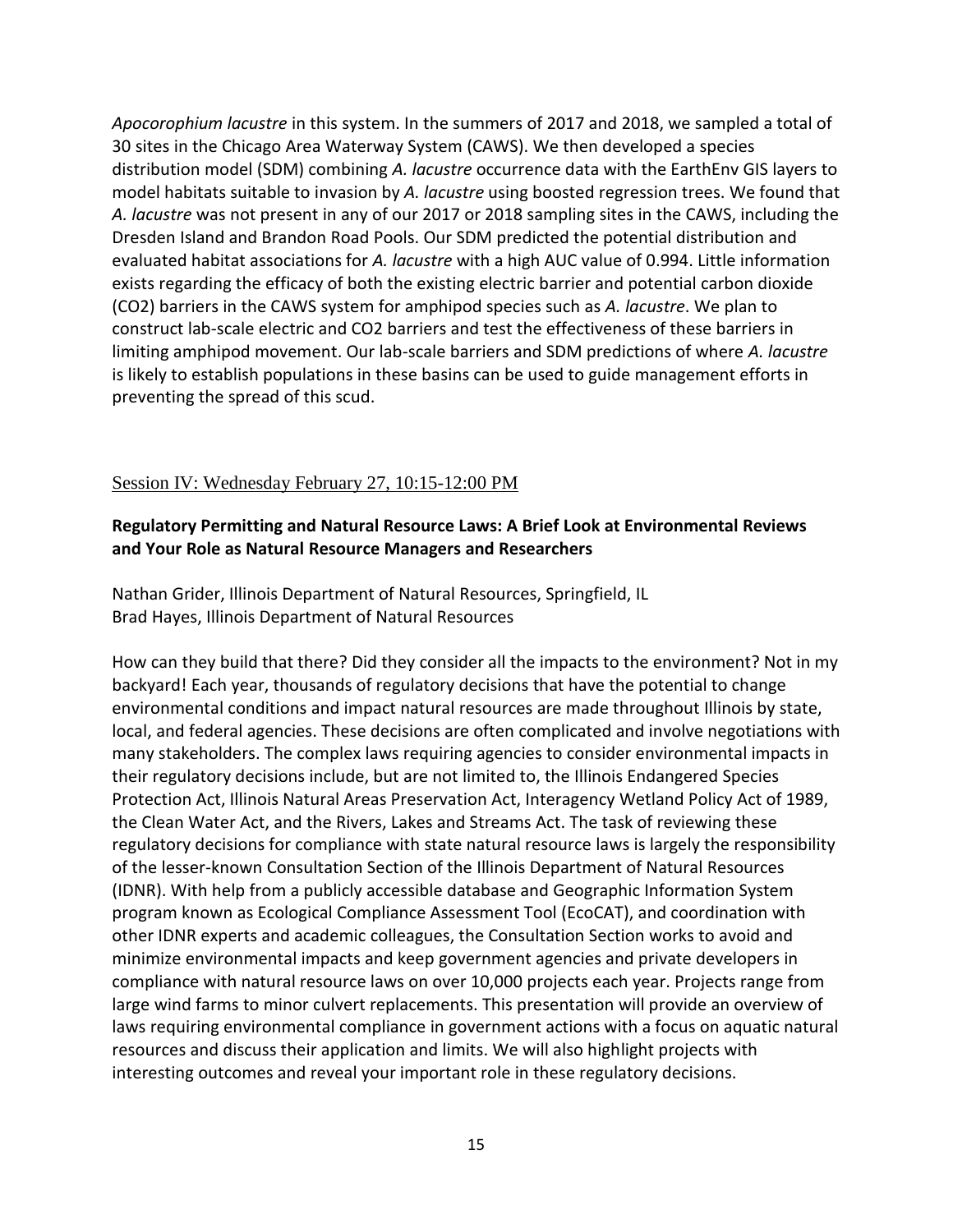## **Effects of temperature acclimation on the critical thermal limits and swimming performance of Bigeye Chub** *Hybopsis amblops*

Qihong Dai, University of Illinois Urbana Champaign, Urbana, IL Cory Suski, University of Illinois Urbana Champaign Nathan Grider, Illinois Department of Nature Resources Trent Thomas, Illinois Department of Nature Resources

Climate change suggests fishes are more likely to experience extreme variation in thermal conditions. Industrial processes can also expose fishes to thermal stressors through effluent. Thermal stressors can not only directly impact the survival of fishes, but also indirectly impact fish populations through a number of aspects, including impaired swimming performance. Bigeye chub (*Hybopsis amblops*) is a state-endangered species in Illinois. Little temperature tolerance information exists on this species. The goal of this study was to use laboratory assays to define the impacts of two acclimation temperatures on the performance and behavior of bigeye chub. To accomplish this, we conducted two assays: critical thermal maximum (CTmax) testing for upper thermal tolerance limit, as well as swimming performance testing for maximum sustained swimming and burst swimming ability. For this, n = 40 bigeye chub were collected from the wild and brought to the laboratory. Fish were acclimated for 3 weeks at 21 and 26 degrees Celsius. The CTmax of bigeye chub was 32.8+/-0.4 (standard deviation) and 36.4+/-0.9 degrees Celsius for fish acclimated to 21 and 26 degrees Celsius, respectively. The critical swimming speed (Ucrit) was =  $10.8 + / -1.5$  and  $11.3 + / -0.9$  Body Length/sec, and burst swimming duration = 9.3+/-4.0 and 11.8+/-5.5 sec under 12 Body Length/sec at 21 and 26 degrees Celsius, respectively. Together, results from this study can help guide the protection and restoration of bigeye chub populations from thermal stressors in the future.

#### **Current status of the Bigeye Chub** *Hybopsis amblops* **in Illinois**

Josh Sherwood, Illinois Natural History Survey, Champaign, IL Jeremy Tiemann, Illinois Natural History Survey Erika Bilger, Illinois Natural History Survey Dan Wylie, Illinois Natural History Survey Andrew Stites, Illinois Natural History Survey

Bigeye Chub were once found in rivers and streams across east-central and southern Illinois. By the 1970s and 1980s, it was considered to be fully extirpated from the state. Starting in the mid to late 1990s, Bigeye Chub began to reappear in streams of eastern Illinois. Because of this reappearance, we began to examine data to fill critical information gaps needed to fully conserve this species in Illinois. Using historical collections locations, we developed a species distribution model to estimate locations where this species likely once occurred in Illinois. Additionally, we examined population demographics and diet of current populations from specimen at the Illinois Natural History Survey Fish Collection. Data from this investigation will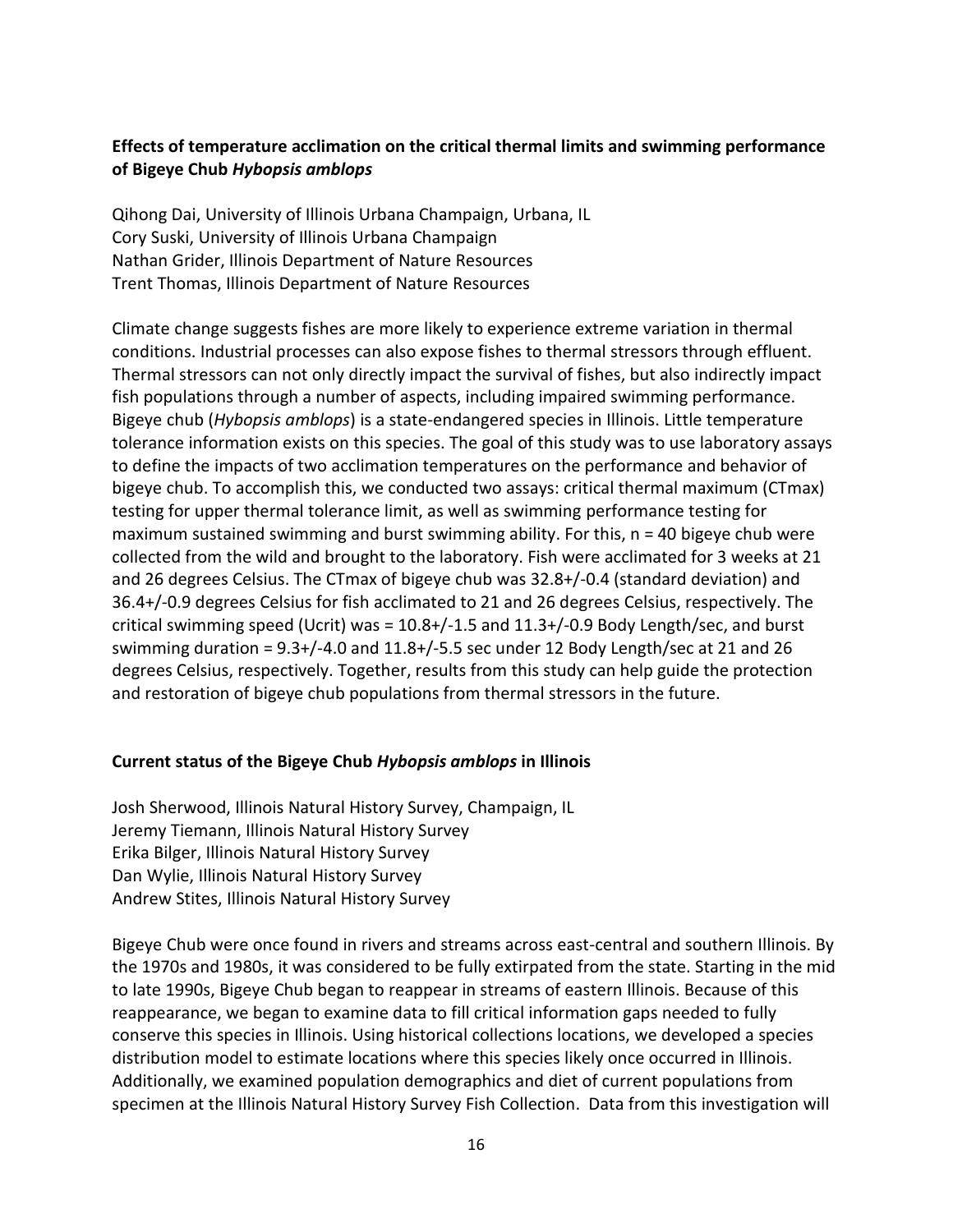help managers in conserving this state-endangered species, as well as potentially determine stream reaches for future re-introduction efforts.

## **Regular occurrence of Banded Killifish** *Fundulus diaphanus* **in benthic offshore waters near Calumet Harbor - Lake Michigan**

Brandon Harris, US Fish and Wildlife Service, New Franken, IL Bradley Smith, US Fish and Wildlife Service Cari Ann Hayer, US Fish and Wildlife Service

Banded Killifish *Fundulus diaphanus* are typically viewed as a nearshore species closely associated with emergent or submergent vegetation in shallow, calm waters where they forage on small invertebrates. This species is commonly collected in littoral waters of the Laurentian Great Lakes, usually along margins of coastal wetlands, drowned river mouth lakes, and slowmoving streams. However, in recent years, Banded Killifish have been routinely collected farther offshore in gill net surveys (6 and 10 mm bar mesh panels) of the Calumet Harbor area, Lake Michigan. Individual specimens have been collected up to 2.9 km from shore and in depths up to 9.8 m in open waters of Lake Michigan - highly unusual habitat for this small, littoral species. We hypothesize that shifting habitat conditions in this part of the lake have incentivized Banded Killifish to range farther from shore than would be expected of this species. Specifically, the proliferation of the invasive quagga mussel *Dreissena bugensis* has created physical structure in what is otherwise a sandy, barren bottom and has allowed for dense growth of Cladophora, a native filamentous green algae, at greater depths due to improved water clarity. This deeper offshore habitat likely supports higher productivity than the shallow, sandy shorelines along much of the Calumet Harbor area. These observations highlight the changing dynamics of nearshore fish communities following the introduction of invasive species and provides an extreme example of habitat use by this species.

#### **Using larvae to better understand catostomid reproduction within midsized river systems**

Kellie Hanser, Eastern Illinois University, Charleston, IL Robert Colombo, Eastern Illinois University Cassi Carpenter, Eastern Illinois University Anthony Porreca, Illinois Natural History Survey Aaron Schrey, Georgia Southern University

Catostomidae, the third largest freshwater fish family, comprises a high percentage of fish biomass in lotic systems throughout North America. Despite their presence, there is little information on the reproductive life history for this family in large, midwestern rivers and their tributaries. To address this, we sampled larval fish in three tributaries of both the Illinois River and Wabash River in conjunction with environmental data on factors thought to be important for reproduction. Between 2016 - 2018, we collected 2293, 463 and 171 catostomid larvae from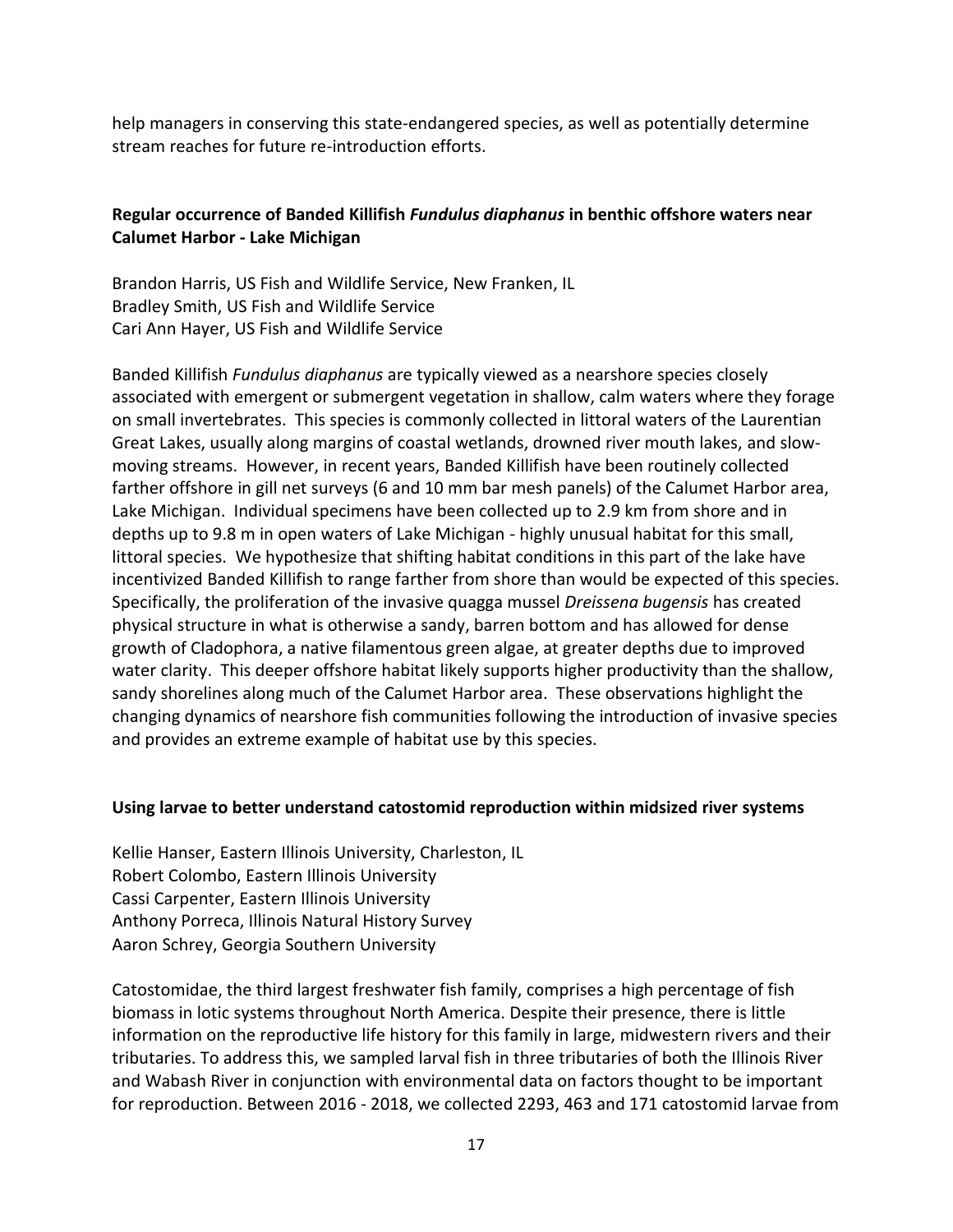the Illinois and Wabash River tributaries, respectively. Due to the morphological difficulty of identifying catostomid larvae past family taxonomic level, Next Generation Sequencing (NGS) and Sanger Sequencing was used to identify catostomid larvae to either genus or species. Results of larvae identification are still pending due to processing time. We expect Wabash River tributaries to have a higher abundance of *Moxostoma* (Redhorse) while the Illinois River tributaries will have a higher abundance in *Ictiobus* (Buffalo) due to differences in connectivity between the systems. Future research will examine composition shifts in catostomid larvae species throughout the year as well as differences in composition between years.

#### **Role of environmental context and individual coping style on angling vulnerability**

Toniann Keiling, University of Illinois Urbana Champaign, Urbana, IL Michael Louison, University of Illinois Urbana Champaign Cory Suski, University of Illinois Urbana Champaign

Recreational fishing can negatively impact fish populations through the removal of fish with specific coping styles. The specific mechanism(s) defining why fish strike lures are unknown, as are how environmental factors influence capture. Understanding these mechanisms will help predict catch rates and identify how harvest can shape populations. Objectives included how coping styles, defined as consistent sets of physiological and behavioral traits, interacted with environmental contexts to influence angling vulnerability in three separate studies. Largemouth bass behavior assays and stress responsiveness were measured in a laboratory and followed by angling in ponds. Environmental contexts included food availability and the presence/absence of habitat to test for variations in capture vulnerability. Results showed that behavior type did not influence capture, either on its own or across feeding or habitat contexts. Rather, prey availability only influenced capture rates across angling days. Results are further discussed within the framework of factors leading to fish captures, and how selective harvest may shape fish populations and aquatic ecosystems.

## **Cool it: Physiological response of fish to capture by winter ice-anglers**

Michael Louison, McKendree University, Lebanon, IL Jeffrey Stein, Illinois Natural History Survey Hanna Winter, Illinois Natural History Survey Caleb Hasler, University of Winnipeg Cory Suski, University of Illinois at Urbana-Champaign

Catch-and-release angling is a highly popular conservation tool. However, research has shown that, depending on how a captured fish is handled, post-release physiological impairment can occur, sometimes leading to mortality. The majority of this research has been done on fish captured during the open-water season (spring, summer, and fall) with little attention paid to fish captured during winter ice-angling. This is a major hole in our knowledge of how fish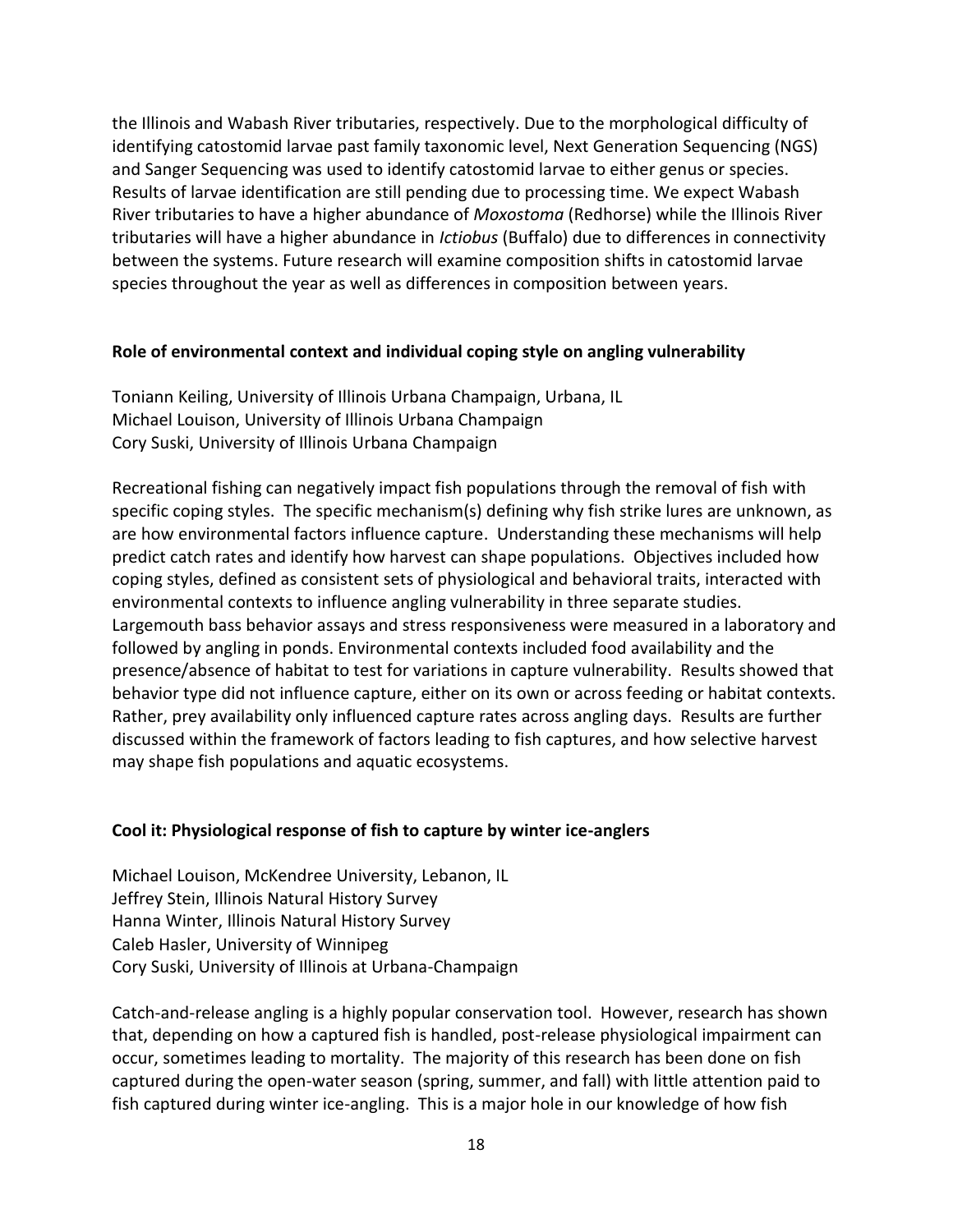respond to capture, as ice-angling is a major recreational activity at many northern latitudes. To fill this gap, we have conducted a series of studies both at field sites in Eastern Wisconsin and in the laboratory examining the hormonal and metabolic response of fish to ice-angling capture. In the first, ice-angling was found to result in muted stress response in ice-angled Northern Pike, *Esox lucius*, albeit with a prolonged recovery period. Handling time did not impact the overall response. In the second, reflex testing on ice-angled Bluegill *Lepomis macrochirus* and Yellow Perch *Perca flavescens* demonstrated that, while the recovery duration for stress hormones is prolonged, recovery of vitality does occur following capture. Finally, a study on bluegill subjected to a simulated ice-angling bout found that overall metabolic costs of capture were low, and that reduced air exposure duration can greatly reduce metabolic recovery time. Collectively, these works are among the first to examine the physiological impact of ice-angling capture on fish, and pave the way for further study into the response of fish in alternative contexts.

#### Session V: Wednesday February 27, 1:00-2:45 PM

### **Effects of Wastewater Effluent on Fin Length Body Condition and Growth of Fathead Minnows**

Seth Bogue, Eastern Illinois University, Charleston, IL Cassi Moody-Carpenter, Eastern Illinois University Anabela Maia, Rhode Island College Robert Colombo, Eastern Illinois University ,

The Sangamon River flows approximately 396 kilometers through central Illinois and is impounded in the city of Decatur for municipal use. The Sanitary District of Decatur (SDD) processes residential, medical, and industrial waste before releasing effluent into the river downstream of the dam. Discharge from the dam is significantly reduced during periods of low precipitation. As a result, the downstream stretch of the river is dominated by wastewater effluent. A high density of fish exhibiting elongated fins reside in this stretch of the river. To assess the relationship between effluent and fin elongation, Fathead minnows were exposed to wastewater effluent in microcosms at SDD and at a second wastewater treatment plant located in Charleston, Illinois. In addition, two control groups were exposed to dechlorinated tap water. Standard length, individual fin lengths, and weight was recorded for a total of 32 fish from each treatment during an 8-week time span. SDD treatment fish had significantly longer fins but were in poor condition and exhibited slower growth than other treatments. Our results are indicative of a causal relationship between SDD wastewater effluent and the fin elongation observed in fish of the Sangamon River. We hypothesize that fin elongation is the result of chronic exposure to contaminants and heavy metals present in the effluent.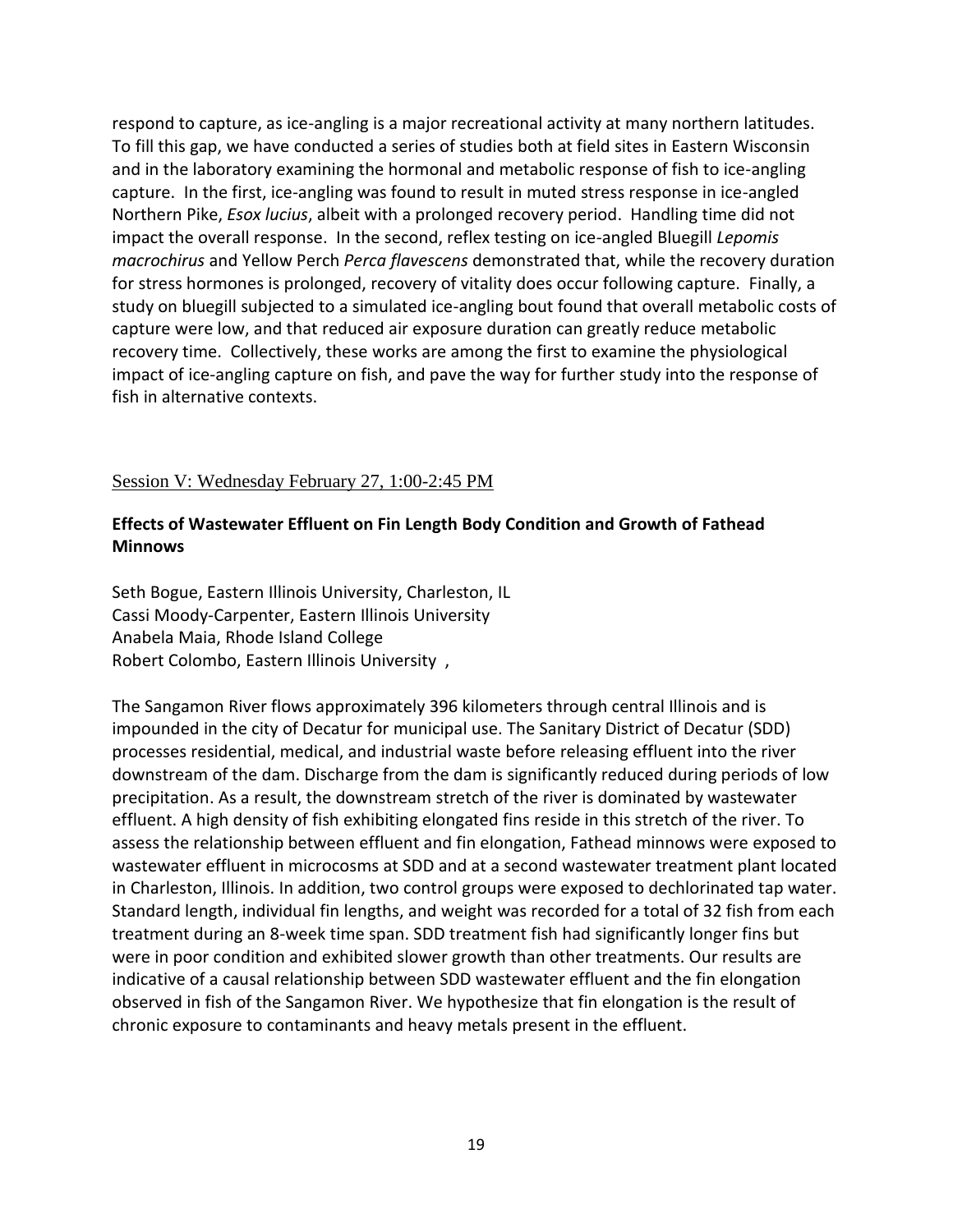#### **Determining Thermal Refuge of Fish Populations in a Highly Polluted River**

Ryan Sparks, Eastern Illinois University, Mattoon, IL Cassi Moody-Carpenter, Eastern Illinois University Robert Colombo, Eastern Illinois University

In Decatur, Illinois, the Sangamon River is dammed in order to create a reservoir that supplies water for residential and industrial uses. Five miles downstream of the reservoir, the Sanitary District of Decatur releases treated wastewater into the Sangamon River. During times of drought or low precipitation, water is released in low quantities through the dam causing issues with siltation and higher concentration of effluent downstream of the Sanitary District. This effluent is combined wastewater from over 20 large industrial companies and the effects on fish populations are unknown. Monthly water quality data from around the Sanitary District has been collected since 2007. Water quality data showed a significant difference in temperature during winter months between the upstream and effluent site (p < 0.03). Recently, seasonal fish surveys were conducted on fixed sites around the effluent using DC barge electrofishing during low flows and DC boat electrofishing during high flows. DC barge electrofishing was conducted during the low flows of the 2018 summer months resulting in higher total abundance of total fish caught in our upstream sites compared to our effluent and downstream sites. Majority of the catch in the upstream sites were Cyprinidae and Centrarchidae with 57 percent and 25 percent of the total catch, respectively. Further investigation into seasonal fish surveys on a stretch of the Sangamon River can help better explain patterns in fish populations in relation to the point source pollution and determine if fish are utilizing the effluent as a thermal refuge during colder months.

#### **Recovery of Riverine Fish Assemblages After a Variety of Anthropogenic Disturbances**

Jessica Rohr, Eastern Illinois University, Charleston, IL Scott Meiners, Eastern Illinois University Trent Thomas, Illinois Department of Natural Resources Robert Colombo, Eastern Illinois University

Disturbances among communities are common, but the response of fish assemblages to anthropogenic fish kills is rarely investigated. To determine how rapidly, or if recovery occurs without further mitigation, complete quantification of the fish recovery process is necessitated. We evaluated the recovery of six creeks located in central Illinois, including an undisturbed control system. Data analysis included pre- and post-kill comparisons of species richness, catch per unit effort (CPUE), and index of biotic integrity (IBI) and non-metric multidimensional scaling (NMS) to visually compare compositional shifts. We found that richness and IBI experienced dramatic shifts within the first year after the kill, while CPUE remained relatively consistent among sampling events. Interestingly, extinction was not limited to only rare species. There were also multiple colonizations of new species that were not present prior to the perturbation. NMS revealed that some creeks experienced little compositional shift similar to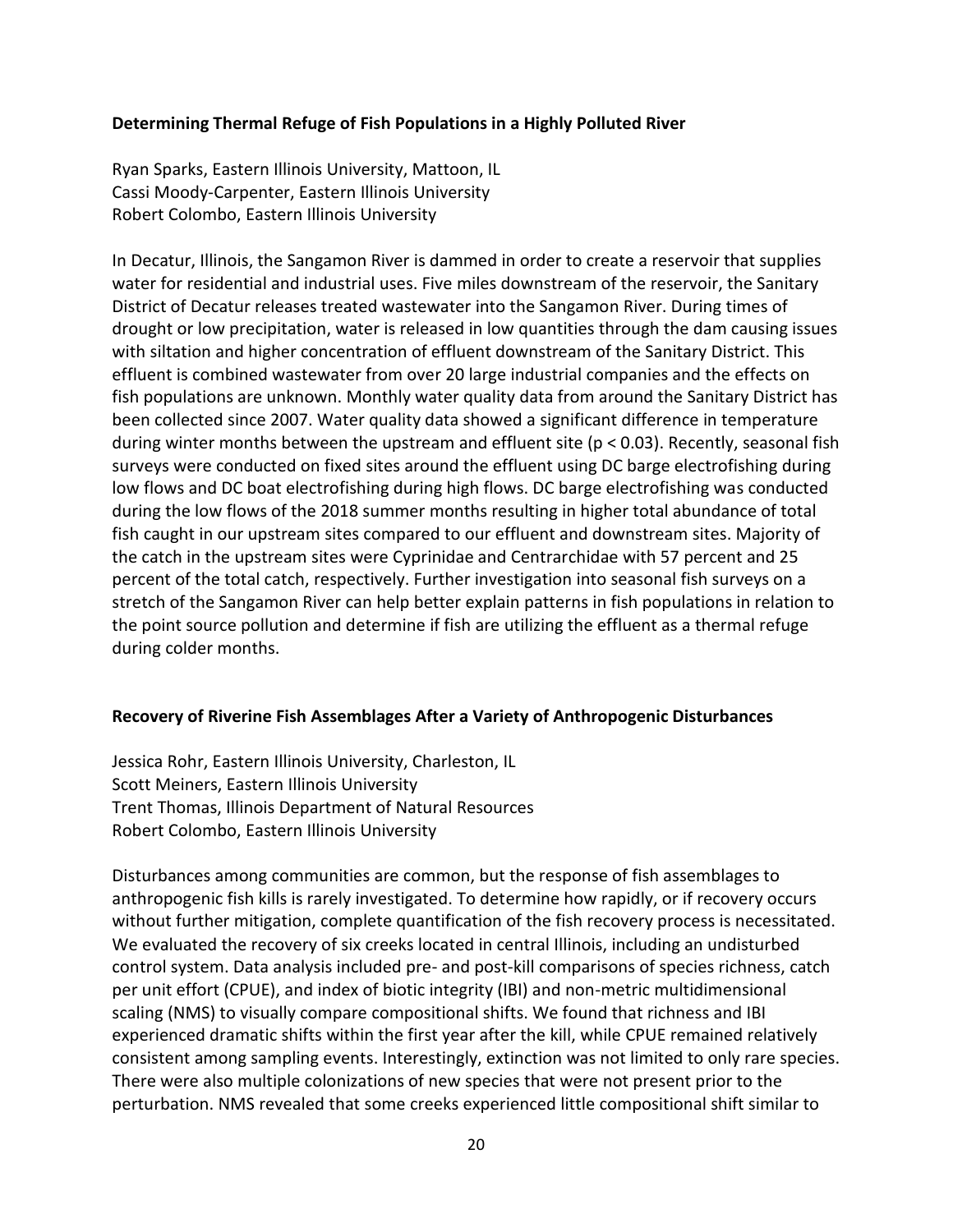that of the control system while other creeks are still experiencing large shifts. Lastly, the rate of compositional change decreased significantly over time among all locations, especially within the first year. Richness and IBI have clearly recovered from the disturbance and continue to exceed the original pre-kill values; however, assemblages in some locations have shifted into a different community structure and are continuing to change. Our results make recovery among these systems difficult to assess calling into question the predictability of the system's response. Further functional analysis of these systems, including fish length distribution, may help to alleviate some of these discrepancies.

### **Effects of improved water quality on fish species distribution and sportfish abundance in the upper Des Plaines River**

Steve Pescitelli, Illinois Department of Natural Resources, Plano, IL Tristan Widloe, Illinois Department of Natural Resources

Benefits to fish and aquatic systems resulting from the Clean Water Act have been well documented in the Illinois Waterway system and other Northeastern Illinois streams. The long history of degraded water quality conditions, combined with the availability of long term fishery data, provides the opportunity to document the reestablishment of fish assemblages in restored river reaches. Previous surveys documented the restoration of fish assemblages in the Des Plaines River upstream of the Brandon Road Lock and Dam where 33 new fish species were collected between 1983 and 2013. Combining data from previous surveys with results from 2018, we investigated changes in temporal and geographic distribution patterns of several game and non-game species within the upper Des Plaines River, as well as potential sources of recruitment. Recent dam removals on the Des Plaines River may have facilitated fish movement. Results from 2018 followed the positive trends observed in previous Des Plaines River surveys. Another surprising result from the 2018 survey was the increase in sportfish abundance, particularly Smallmouth Bass. From 2013 to 2018, CPUE of Smallmouth Bass increased from 6 to 37 fish/hour in downstream reaches, with two of the stations exceeding 70 fish/hour. Rockbass, Bluegill, and Largemouth Bass also increased throughout the river. Recent additions to the Tunnel and Reservoir System may have contributed to improvements in the fishery. Based on recent microchemistry data from Southern Illinois University, fish movement from the lower Des Plaines and Illinois Rivers may also be contributing to increased species richness and improved sport fishery.

#### **A Microchemical Analysis of Native Fish Passage through Brandon Road Lock and Dam**

Claire Snyder, Southern Illinois University, Carbondale, IL Gregory Whitledge, Southern Illinois University Devon Oliver, Arizona Game and Fish Department Stephen Pescitelli, Illinois Department of Natural Resources Brent Knights, US Geological Survey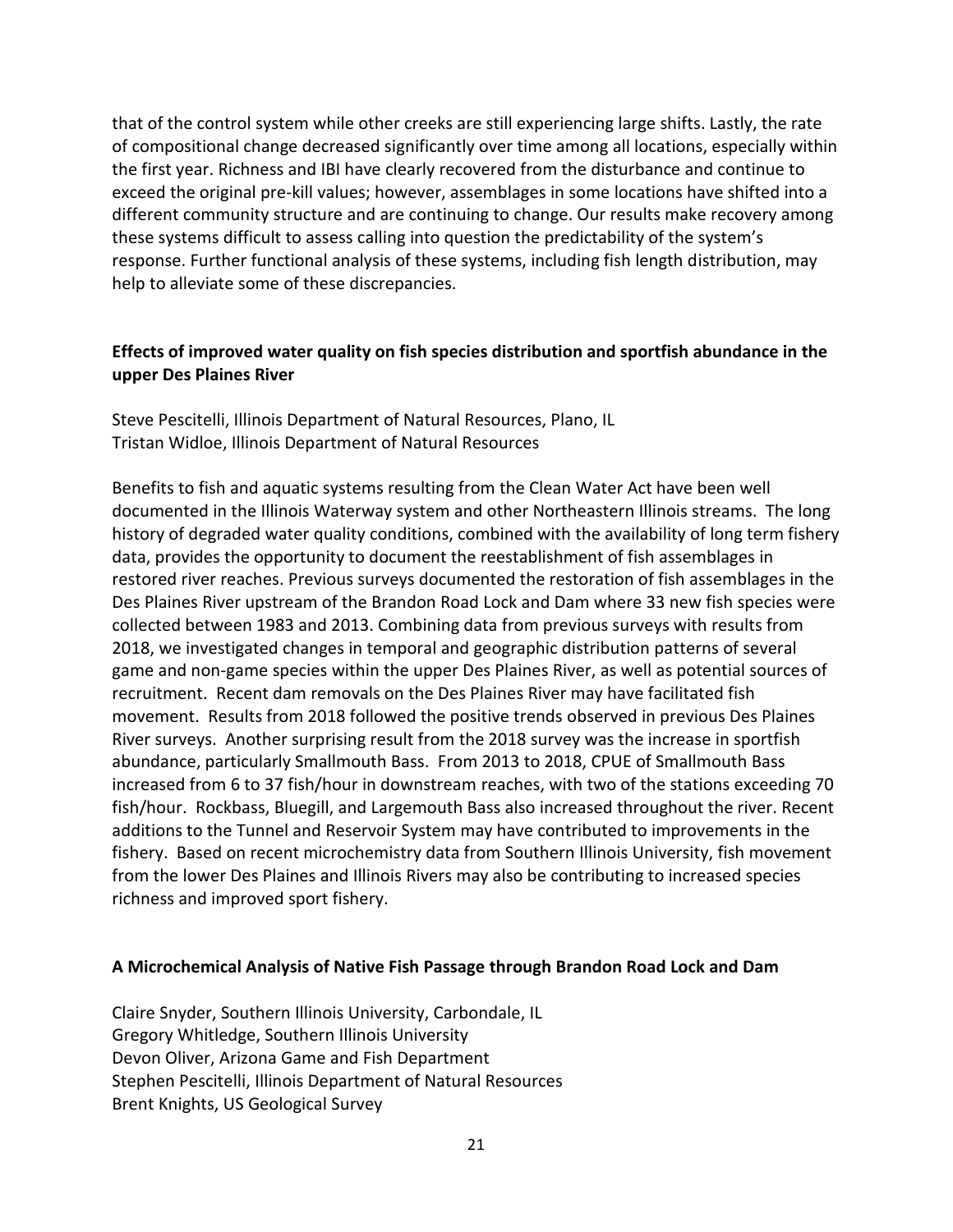Fish species richness within the Des Plaines River watershed has increased over the last 30 years. It has been suggested that the majority of new species have migrated upstream past Brandon Road Lock and Dam (BRLD) from the Illinois, Kankakee, and Lower Des Plaines Rivers. Enhancement of BRLD has been proposed to prevent the upstream transfer of aquatic invasive species to the Great Lakes Basin. These modifications may negatively impact native fish populations by reducing upstream movement and access to recruitment sources. To assess current native fish passage through the lock and dam, a microchemical study is being conducted using fin rays from fish collected from the Des Plaines, Illinois, and Kankakee Rivers. Fin ray chemical signatures can be used to indicate whether fish collected in the Des Plaines have previously passed upstream through BRLD. Results to date indicate that some upstream lock passage does occur in centrachids, ictalurids, and catostomids. This knowledge will inform assessment of potential impacts of barrier enhancement at BRLD and perhaps other lock and dam structures on native riverine fishes.

### **Round Goby -** *Neogobius melanostomus* **- Dispersal into the DuPage River - Potential Bait Bucket Introduction**

Endora Roberts, Chicago, IL Philip Willink, Aquarius Project James Lurkey, Illinois Natural History Survey Kurt Hettiger, Shedd Aquarium

The Round Goby, *Neogobius melanostomus*, is an invasive fish to the United States and hails from Eastern Europe in the Caspian and Azov Sea area. It was transported in ballast water of freighters in the late 1980s or early 1990s and spread its way through the Great Lakes and down into subsequent waterways. It is extremely aggressive in its nature and approach to integration within an ecosystem. This fish was originally sighted at the mouth of the DuPage River in Illinois in 2007 just below a 9-foot dam that cuts off any possibility of further movement upstream. In 2014 it was reported that the fish had been sighted in the middle of the DuPage River watershed. Within the next three years, *N. melanostomus* sightings have appeared in numerous sample studies through organizations such as the Midwest Biodiversity Institute, the Illinois Natural History Survey, the Forest Preserve District of DuPage County, and Shedd Aquarium citizen science Great Lakes Fish Finder project through iNaturalist. It is hypothesized that the Round Goby was introduced to the DuPage River through an anthropogenic measure, possibly via angler bait buckets.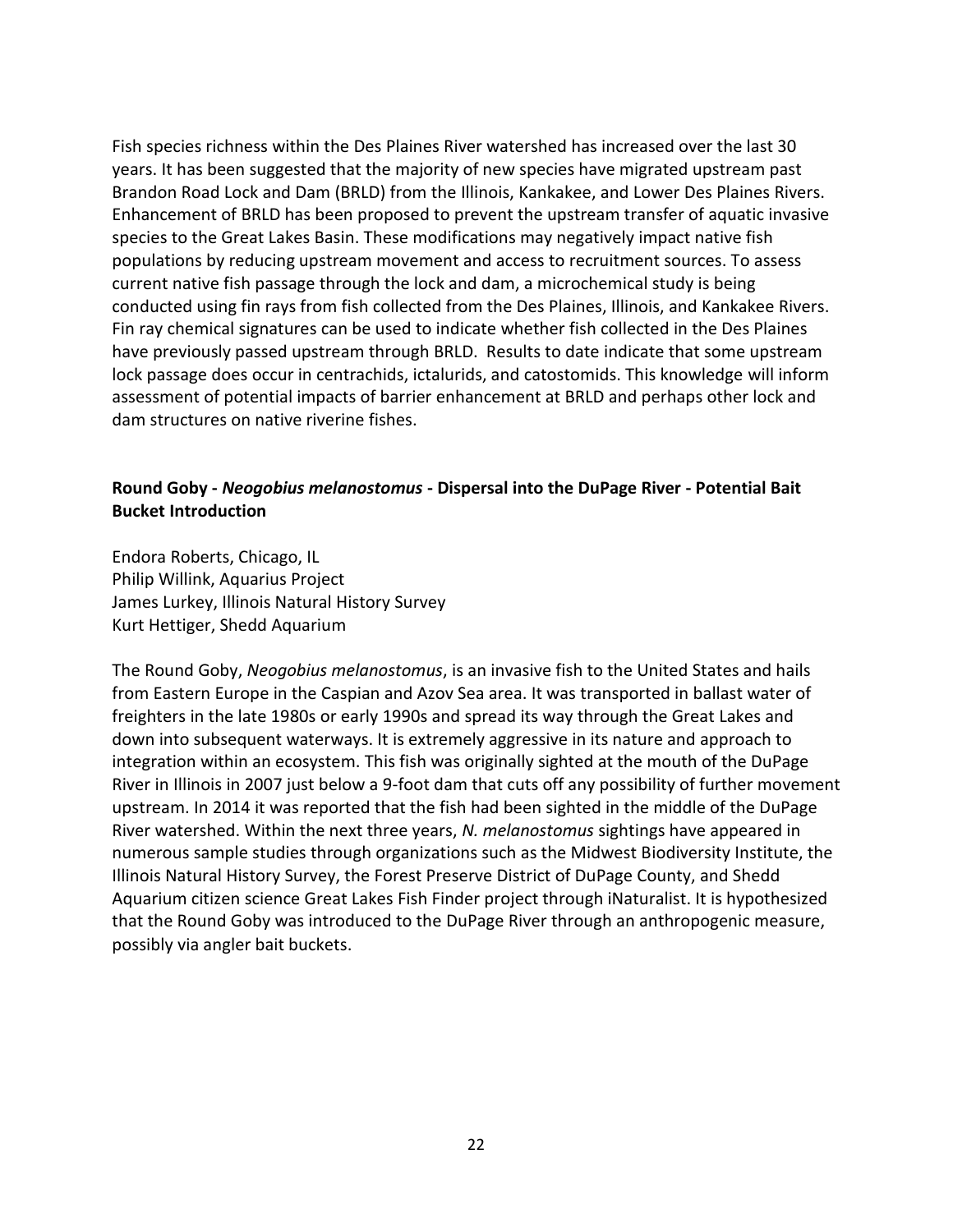## **Pulling the plug - Results of the fish and mussel salvage following the removal of the Danville Dam on the Vermilion River**

Jeremy Tiemann, Illinois Natural History Survey, Champaign, IL Alison Stodola, Illinois Natural History Survey Rachel Vinsel, Illinois Natural History Survey Trent Thomas, Illinois Department of Natural Resources

Dams have been impounding rivers and aiding the progression of human society for more than 4,000 years. Dams, however, are one of the major sources of anthropogenic disturbances and affect streams in a myriad of ways. The consequential effects of the 76,000+ dams in the United States have resulted in highly regulated and severely disrupted riverine ecosystems with altered and fragmented habitats and modified aquatic assemblages (e.g., insects, mollusks, and fishes). One such system that is affected by impoundments is the Vermilion River (Wabash) basin. Nestled within east-central Illinois, the Vermilion River basin remains one of the highest quality and most biodiverse drainages in Illinois with 45 species of mussels and ~100 species of fishes. However, there were 4 dams present in the Danville area that affected migration, altered the species composition, and fragmented populations of fishes and mussels. To help restore the river and enhance the aquatic assemblages it supported, the two functionally obsolete dams were slated for removal, and per the signed Incidental Take Authorization from the Illinois Department of Natural Resources, fishes and mussels had to be salvaged from the dewatered zone. The first removal – the Danville Dam – was removed during the summer and autumn of 2018. During the project, 1 fish and 905 live individuals of 23 species of mussels were salvaged from the dewatered areas and relocated into deeper waters. Interestingly, four listed species were documented alive within the impounded area. We will review these and other project outcomes, and discuss how fishes and mussels should naturally recolonize the former impounded areas of the Danville Dam.

## Session VI: Wednesday February 27, 3:00-4:45 PM

## **Effects of sample depth and location on environmental DNA performance for fish, zooplankton, and zoobenthos in temperate lakes**

Eric Larson, University of Illinois, Urbana, IL Jennifer Drummond, Rice University Yiyuan Li, University of Notre Dame Crysta Gantz, Portland State University Scott Egan, Rice University

We sought to evaluate how depth and location of environmental DNA (eDNA) water samples affects performance of meta-barcoding for freshwater organisms including fish, zooplankton, and zoobenthos in temperate lakes. We took eDNA water samples in 12 Michigan lakes,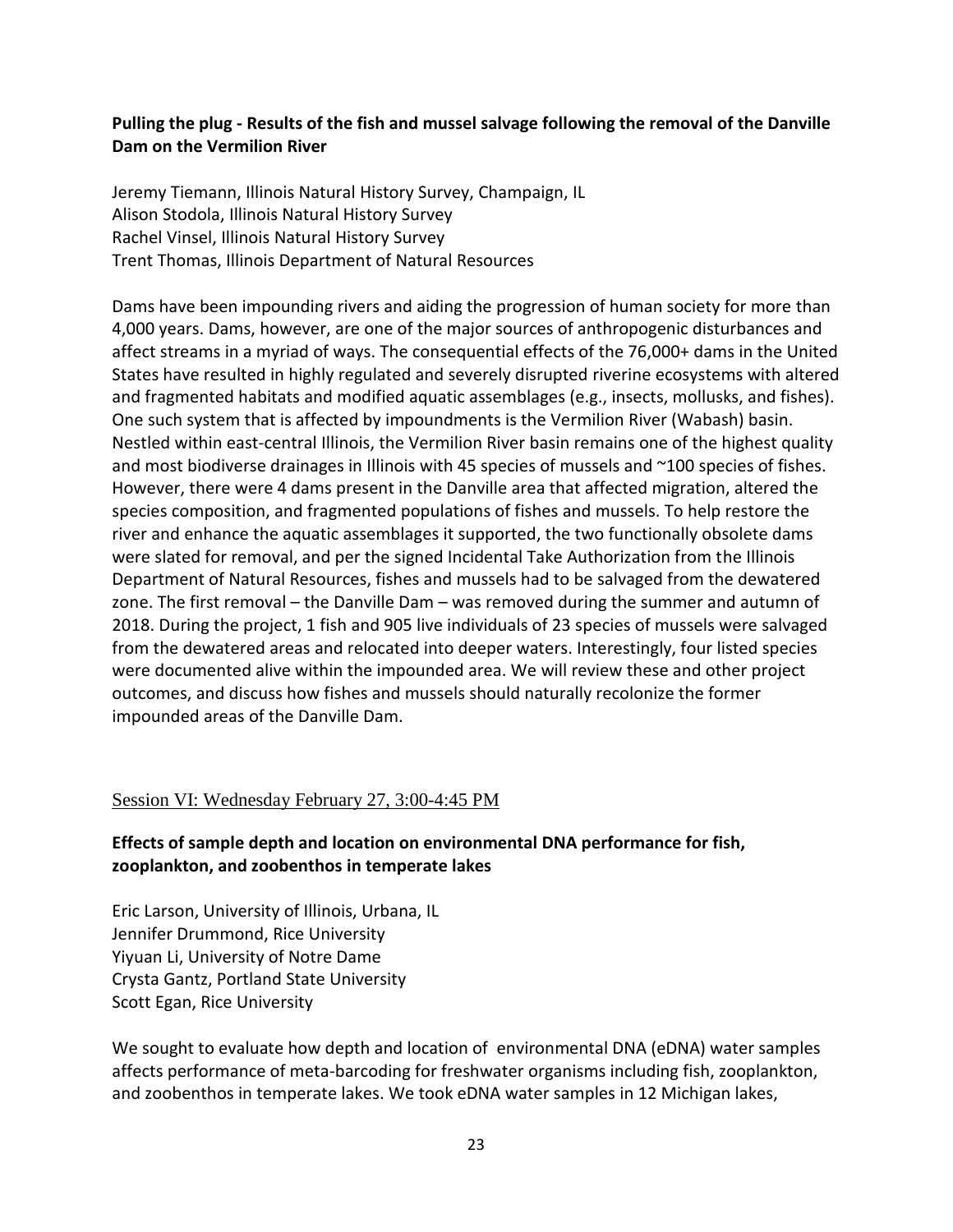stratified as three nearshore and three offshore random locations. At each of these six locations per lake, we took a 250 ml surface water sample, and a 250 ml sample from just above the lake bed using a Van Dorn sampler. We filtered eDNA from water samples and Illumina-sequenced gene fragments to characterize fish, zooplankton, and zoobenthos communities. eDNA abundance was greater for zooplankton than zoobenthos regardless of sample location or depth across lakes. For fish, eDNA results differed considerably between lakes, but location and depth of water samples within lakes had little effect on characterizing communities. Alternatively, for zooplankton, eDNA results were relatively similar between our lakes, but deep water and offshore samples were consistently different from nearshore and shallow eDNA samples within lakes. We demonstrate that sampling design for eDNA meta-barcoding depends on the target taxonomic group in temperate lakes.

#### **Should I stay or should I flow? The clash between** *Corbicula fluminea* **eDNA and stream flow**

Amanda Curtis, University of Illinois at Urbana Champaign, Urbana, IL Jeremy Tiemann, Illinois Natural History Survey Sarah Douglass, Illinois Natural History Survey Mark Davis, Illinois Natural History Survey Eric Larson, University of Illinois at Urbana Champaign

Environmental DNA (eDNA) has been shown to be an effective tool for detecting low abundance invasive or imperiled species. However, many unknowns related to the physical, chemical, and biological aspects of the target organisms and their environment hinder the successful application of eDNA to detect new invasive or imperiled species. Here we used two local streams equipped with USGS flow gages to examine how stream flow and temperature over the course of a year might influence eDNA copy number of the invasive Asian clam (*Corbicula fluminea*). Next, we sampled 8 central-Illinois streams to examine whether *C. fluminea* density was related to the amount of eDNA captured both at summer low-flows and during fall high-flow. Preliminary analyses indicated that eDNA had a significant positive relationship with temperature, where eDNA copy number increased as temperature increased, which we attribute to biological activity and reproduction. Additionally, we found that as stream flow increased, eDNA copy number declined, indicating that sampling during high-flows could result in a decreased ability to detect a very abundant species. We found no relationship between *C. fluminea* density and eDNA copy number and further, we found that sampling during fall high-flow also resulted in non-detections when *C. fluminea* were present (false negatives). Our study presents novel findings that stream flow can dilute eDNA, which may have serious implications for the detection of low abundance organisms. Further, we suggest that researchers desiring to use eDNA should take into account knowledge of their biological organism and system prior to sampling efforts.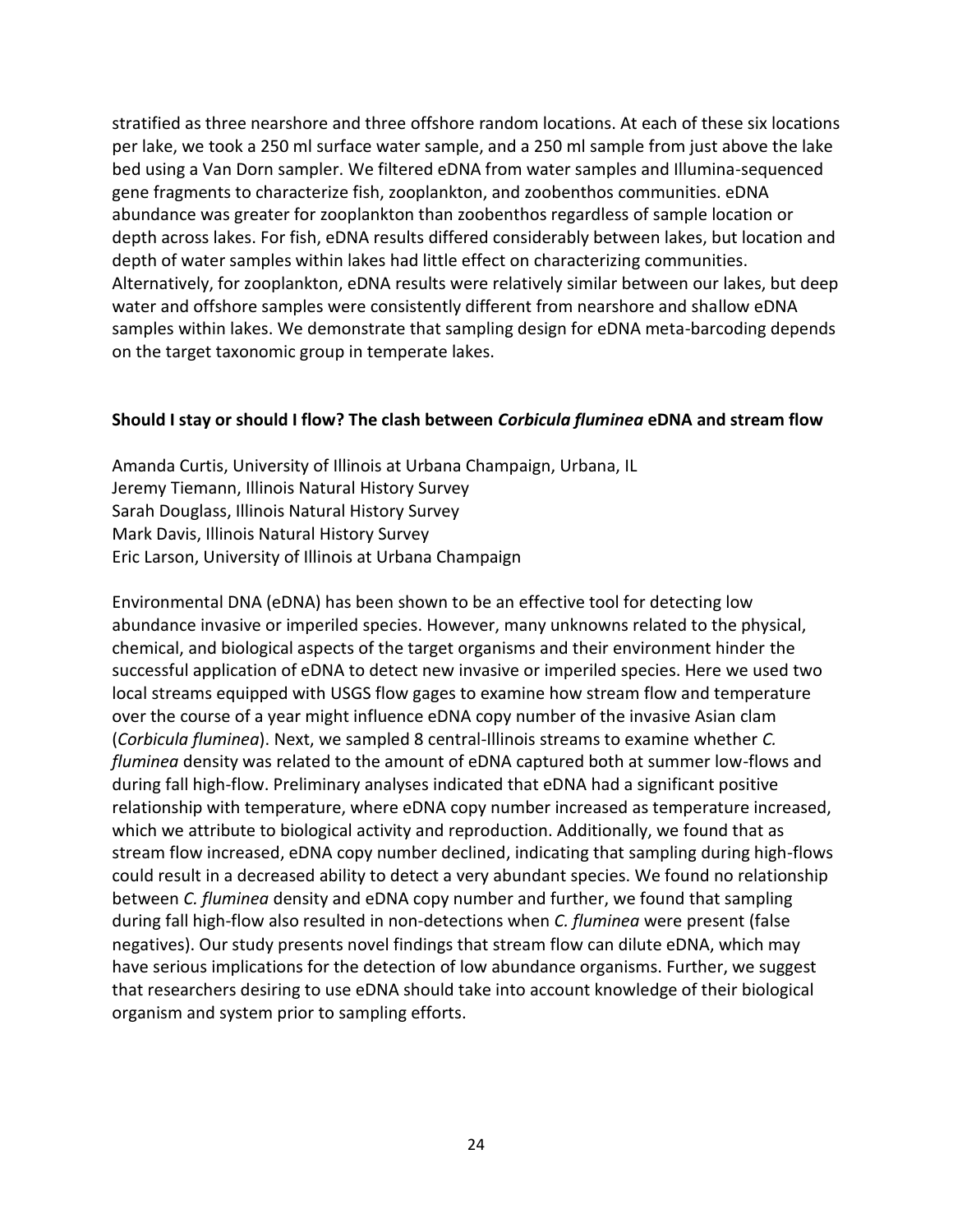#### **Using Bayesian decision networks to guide restoration of freshwater mussels in Illinois**

Sara Andree, Illinois Natural History Survey, Champaign, IL Alison Stodola, Illinois Natural History Survey Sarah Douglass, Illinois Natural History Survey

There is a need for adaptive management tools which can aid in decision-making regarding restorative action for freshwater mussels in rehabilitated systems. Bayesian decision networks allow the inclusion of both empirical data and expert evaluation to account for uncertainty and determine optimal management action under specific conditions. We used Bayesian decision networks to determine best management options for the recently improved West Branch DuPage and South Branch Kishwaukee Rivers in northern Illinois. Management options were no action, propagation of juveniles, relocation of adults, release of inoculated host fish, or dam removal. Models were built for two target species, Ellipse (*Venustaconcha ellipsiformis*) and Spike (*Eurynia dilatata*), and tested for sensitivity to 1) dataset (long term presence, current presence, and current abundance), 2) stream subset (two target streams, six non-target streams, or both), and 3) expert opinion metrics (median, minimum, or maximum). Models using maximum values tended to choose No Action less often, and predicted higher likelihood of mussel establishment after management action. Models were also more sensitive when using only target streams. Propagation of juveniles was most often recommended for Ellipse, while optimal decision for Spike fluctuated between propagation of juveniles and no action. Use of all stream data and median expert opinion values resulted in the most balanced models. Bayesian decision networks offer a useful tool for restoration of freshwater mussel species. However, consideration should be given to empirical data type used to determine prior probabilities and expert opinion bias when using this approach.

## **Propagation for conservation of common freshwater mussels in an urban stream system: what do they do and why should I care?**

Jessi DeMartini, Urban Stream Research Center, Forest Preserve District DuPage County, Wheaton, IL Joe Limpers, Urban Stream Research Center Jim Intihar, Urban Stream Research Center

Native freshwater mussels (family Unionidae) are among the most imperiled faunal groups in the United States and the world. In Illinois, over half of the 80 known species are endangered, threatened, extinct, extirpated or species in need of conservation. Freshwater mussels provide important ecosystem services and live in a waterway near you outside your back door. The intent of propagation is to augment low population numbers of live species within the waterway as a community restoration effort. The objectives of our conservation effort is to: keep common freshwater mussel species common in an urban stream system, restore the native mussel assemblage community and the ecosystem services they provide and establish wild, self- sustaining populations with recruitment over time. In 2016-17, we propagated,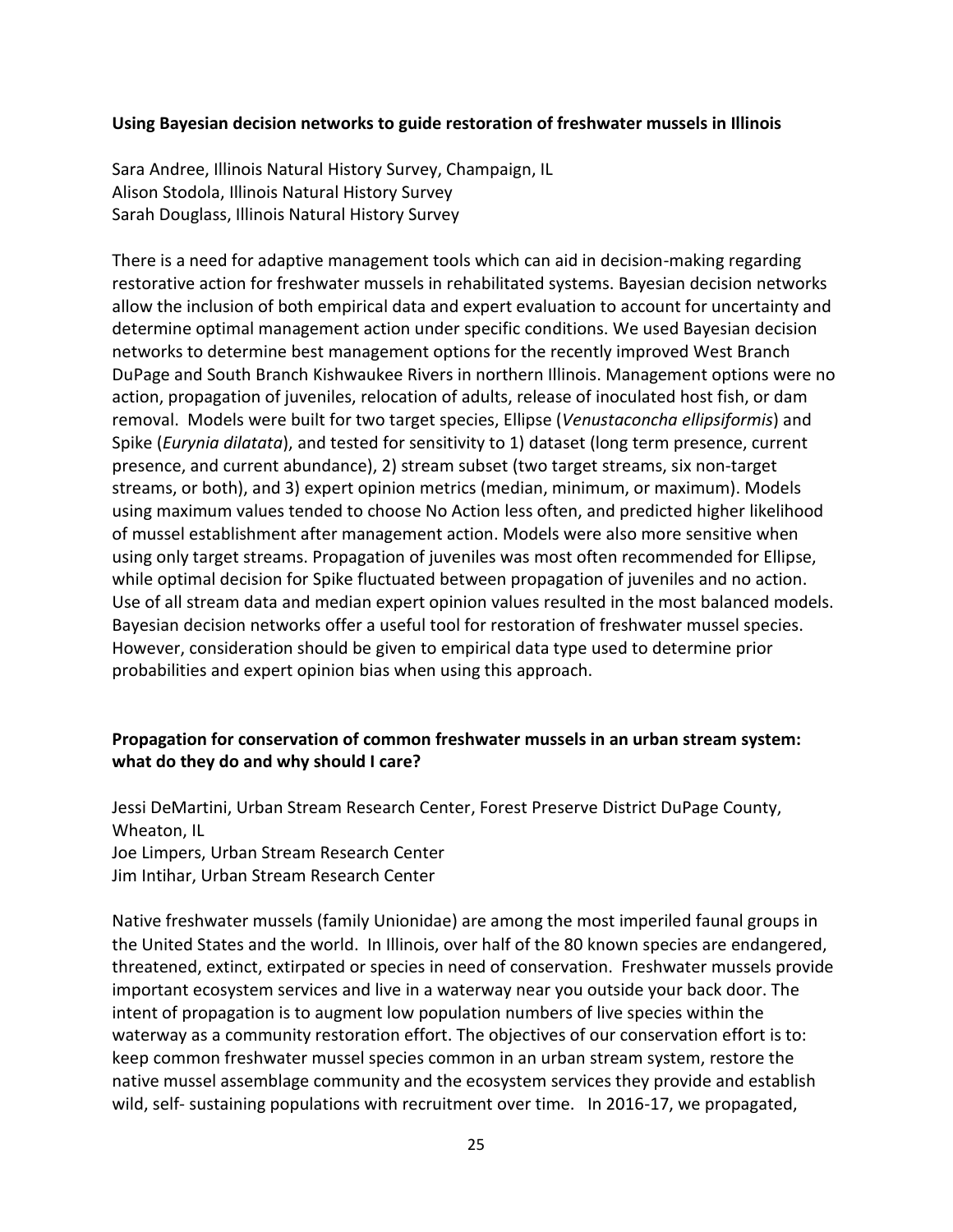reared and released 24, 377 sub-adult mussels of three common species; Plain pocketbook *Lampsilis cardium*, Fatmucket *Lampsilis siliquoidea* and White heelsplitter *Lasmigona complanata* at 37 sites across 18 miles in the West Branch DuPage River and two tributaries. In 2018, we began monitoring 9mm PIT (passive integrated transponders) tagged individuals with an underwater antenna unit revealing 65% pinged *L. cardium* and 74% *L. siliquoidea*.

#### **A preliminary analysis of mussel population dynamics in the Kishwaukee River**

Sarah Douglass, Illinois Natural History Survey, Champaign, IL Jeremy Tiemann, Illinois Natural History Survey Ethan Kessler, Illinois Natural History Survey Michael Dreslik, Illinois Natural History Survey

In 2013, the Illinois State Toll Highway Authority concluded a lane expansion project on the I-90 Toll Road from Chicago to Rockford, Illinois. INHS researchers initiated two studies during the last several years to evaluate the mussel community and possible long-term effects from construction practices in the Kishwaukee River at I-90. A short distance translocation study using two common mussel species marked with passive integrated transponder (PIT) tags and released upstream of the construction site began in 2013 and completed in 2015. In August 2015, we initiated a capture-mark-recapture mussel population study with special emphasis on rare and state-listed mussels. We've recorded life history data annually and monitored PIT tagged animals when water levels allow. These data will allow us a better understanding of biotic and abiotic factors influencing the mussel community within the Kishwaukee River and recolonization efforts within the post-construction stream area. Here, we present a preliminary analysis of apparent survival and detection rates for the mussel population existing at I-90. As the Kishwaukee River is a highly valuable biological and public aquatic resource, long-term monitoring and research will assist land managers with needed information for retaining healthy ecosystems and intact biological communities. Additionally, results from our research will help inform mussel species' conservation at a broader scale.

## **Investigating the efficacy of floating vs hand-held PIT tag readers at freshwater mussel translocation sites**

Alison Stodola, Illinois Natural History Survey, Champaign, IL Rachel Vinsel, Illinois Natural History Survey Jeremy Tiemann, Illinois Natural History Survey Kirk Stodola, Illinois Natural History Survey

Mussels are often relocated prior to construction projects to conserve populations or boost populations in a depauperate area. Tagging relocated individuals with passive integrated transponder (PIT) tags allows researchers to monitor survival and movement of these animals across time. However, detecting these animals requires increasingly more time and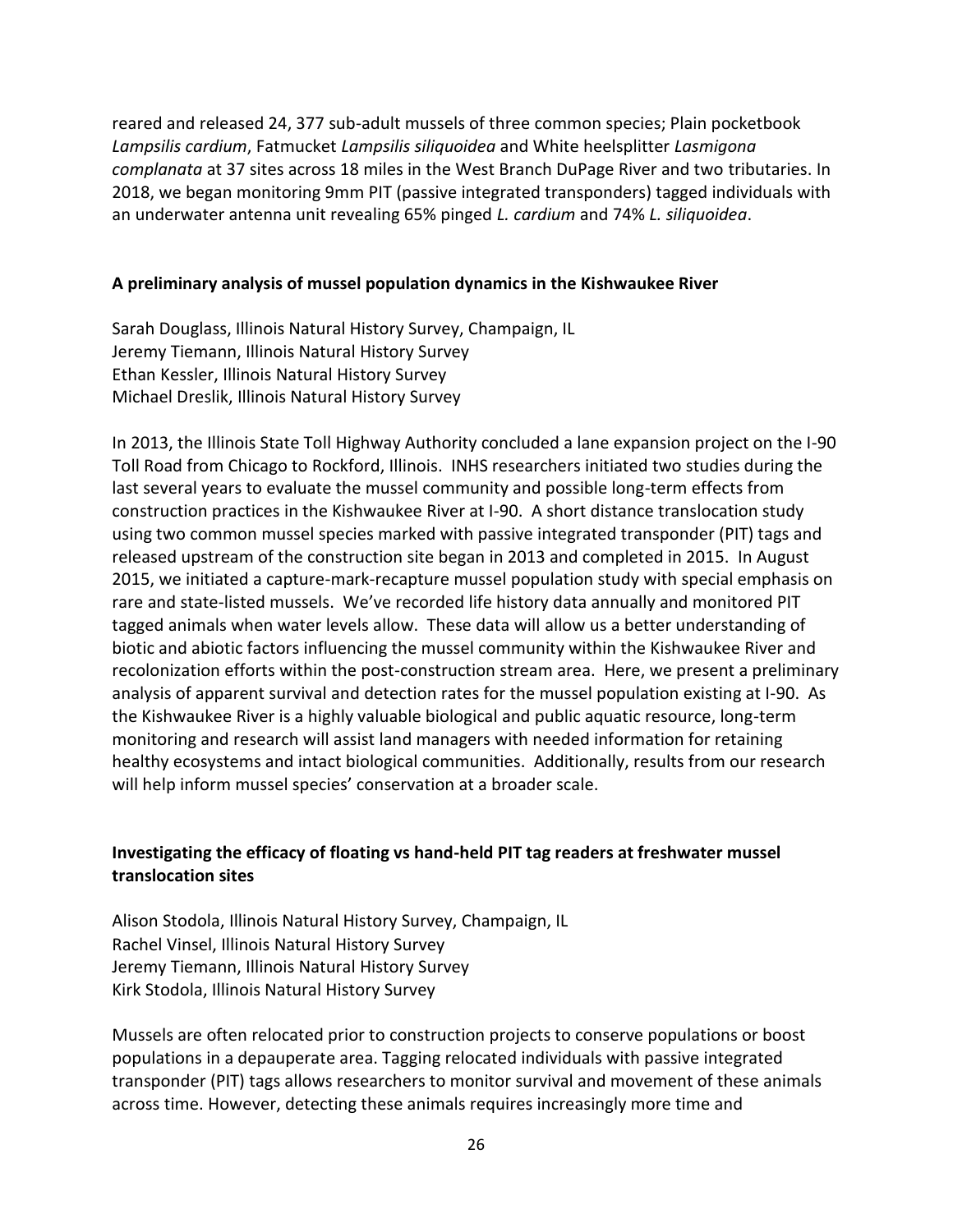geographical coverage, as animals move to new areas within or outside of relocation sites. In Illinois, we have tagged over 5000 mussels at over a dozen sites as part of federal recovery plans, Illinois Department of Transportation, or Illinois State Toll Highway Authority projects. We compared detection rates of PIT tagged mussels at a subset of these sites using a largescale floating antenna (measures 4 feet by 10 feet) to small-scale handheld wands (measures 12 inches wide) and also tested efficacy of the floating antenna to traverse stream sections several miles long. During this study, we discovered locations of tagged animals over 2 miles from the original relocation area. In the most extreme cases, mussels were found that had not been located in five years despite eight sampling events. We also tested performance of both reader types at various tag densities (range of one tag per square meter to 90 tags per square meter) to understand limitations of the technology in translocated mussel beds. We found that the large-scale antenna performed significantly worse than the small-scale handheld wand at nearly all densities greater than 1 tag per square meter, likely due to interference from multiple tags in the read zone.

## **Searching the Depths of Lake Michigan for Meteorites from Outer Space**

Philip Willink, Aquarius Project, La Grange Park, IL Chris Bresky, Adler Planetarium Marc Fries, NASA Mark Hammergren, Adler Planetarium Shane Larson, Northwestern University Philipp Heck, Field Museum Jennika Greer, Field Museum

On February 6, 2017, a meteor streaked over Chicago, exploding into thousands of bits that rained down into Lake Michigan. In the first collaborative scientific effort among Adler Planetarium, Field Museum, Shedd Aquarium, and NASA, we are attempting to retrieve meteorites from this fall in hundreds of feet of water. Video footage of the meteor was used to recreate its trajectory from the asteroid belt between Mars and Jupiter, where the object orbited for 4.5 billion years. Once it exploded in Earth's atmosphere, weather radar was used to track the objects to the surface of Lake Michigan. The bottom of Lake Michigan is being surveyed with Remotely Operated Vehicles and a specially designed sled created from neodymium magnets and reused materials from Shedd Aquarium's food court and Adler Planetarium exhibits. Cameras with live feeds are attached to the sled, allowing us to conduct visual surveys of the lake bottom. What we have seen is a complete domination of the bottom of Lake Michigan by Quagga Mussels. They completely cover the substrate for miles in every direction. Although professional scientists are involved, teen students have participated in every stage and are critical to the success of The Aquarius Project.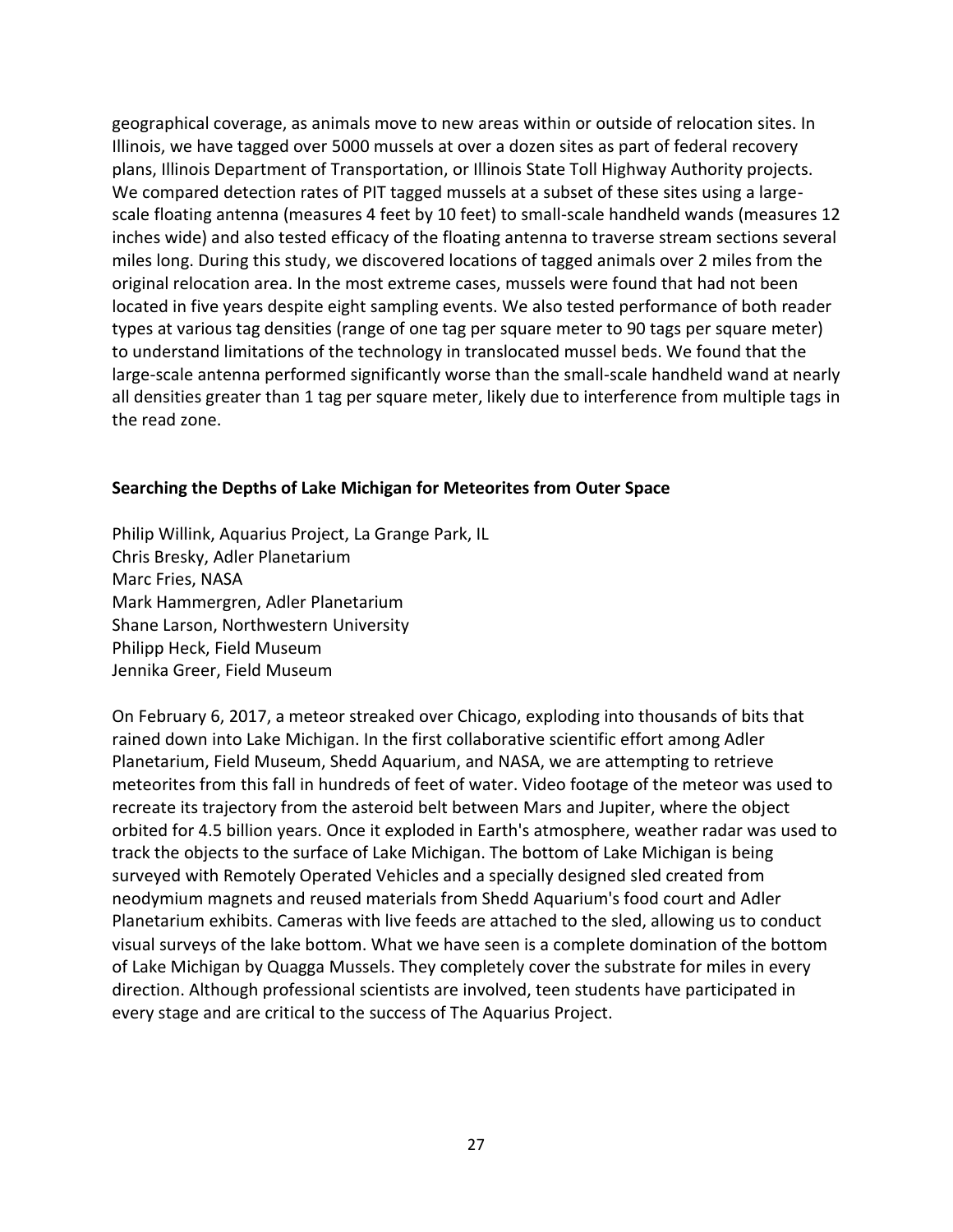### Session VII: Thursday February 28, 8:15-10:00 PM

#### **Status and trends of Smallmouth Buffalo in the Upper Mississippi River System**

Kristopher Maxson, Illinois Natural History Survey, Havana, IL Levi Solomon, Illinois Natural History Survey Taylor Bookout, Illinois Natural History Survey Seth Love, Illinois Department of Natural Resources Andrew Casper, Illinois Natural History Survey

Buffalo (*Ictiobus* sp.) are one of the most important commercially harvested species on the Upper Mississippi River system (UMRS). Despite this, little work has been done to assess buffalo populations. Using catch data from hoop nets and day electrofishing, we calculated the catch per unit effort (CPUE) for Smallmouth Buffalo (*Ictiobus bubalus*) in six river reaches covered by the Upper Mississippi River Restoration Program's Long Term Resource Monitoring element (UMRR-LTRM): five pools on the Mississippi River (pools 4, 8, 13, 26 and the Open River reach) as well as the La Grange Reach on the Illinois River. Trends in CPUE for the six LTRM reaches indicate a downward trend for Smallmouth Buffalo populations since the program's inception in 1993. In 2017, otoliths were collected from Smallmouth Buffalo from the LTRM reaches of the Mississippi River and the upper and lower Illinois River to determine the age structure of fish across multiple distinct reaches of the UMRS. A total of 664 Smallmouth Buffalo were aged and age estimates range from 0-36 years old with total annual mortality ranging from 0.06-0.097. Results from this study can be used to help inform management of the Smallmouth Buffalo commercial fishery on the UMRS.

### **Operational impacts of a water management structure on the surrounding fish communities in the lower Illinois River**

Andrya Whitten, Illinois Natural History Survey, Havana, IL Olivea Mendenhall, Illinois Natural History Survey Levi Solomon, Illinois Natural History Survey Andrew Casper, Illinois Natural History Survey

Water management structures (WMS) are commonly used to regulate water levels in restored backwaters of large rivers and impacts to the surrounding ecosystem vary depending on their design and operation. These managed connections can offer a balance between maintaining quality habitat in restored areas and providing benefits to floodplain river systems. From 2016-2018, we quantified the response of the fish communities (i.e., changes in abundance and composition) to the WMS operation at the Emiquon Preserve, a 6700-acre restored floodplain lake adjacent to the La Grange Reach of the lower Illinois River. Fish communities were evaluated using boat electrofishing and environmental conditions were assessed on both sides of the WMS (i.e., Emiquon and Illinois River) when it was closed, gravity feeding, and mechanically pumping water into the Illinois River. Multivariate analyses indicated a change in fish communities surrounding the WMS when it was operational: specifically, a change was detected in the Illinois River when the structure was pumping water and in Emiquon when the WMS was both gravity feeding and pumping water. These changes were due to increased abundance of dominate fish species in both the Illinois River (i.e., gizzard shad, white bass, and emerald shiners) and Emiquon (i.e., gizzard shad, largemouth bass, bluegill, and bowfin). Environmental parameters indicated that the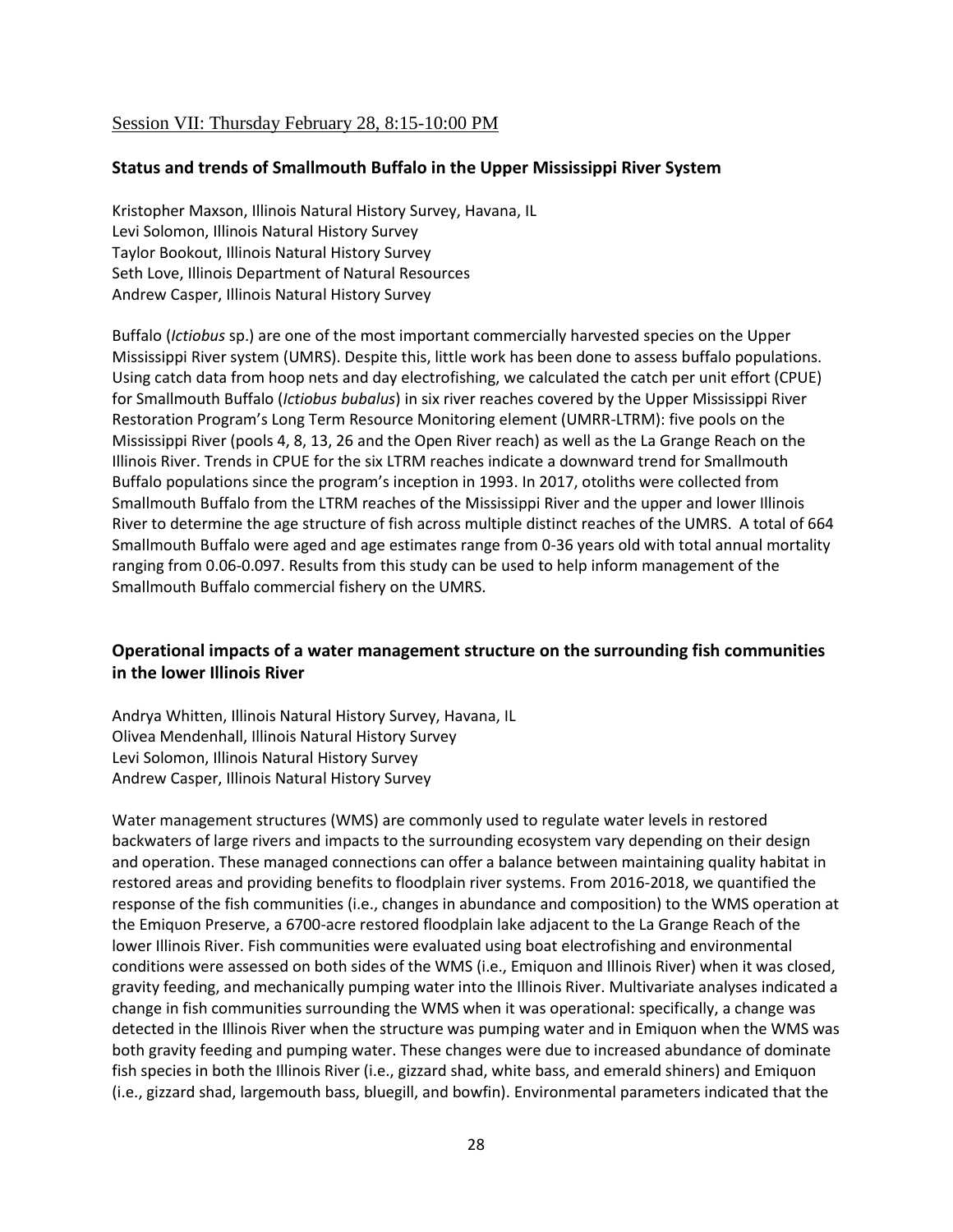flow of water created by the WMS changes the surrounding habitat by providing a microhabitat of increased flow and highly productive water. This study suggests that managed connections between restored backwater habitats provide a benefit to large river ecosystems.

## **The Influence of Cultural Values on Angler Behaviors and the Spread of Aquatic Invasive Species in the Great Lakes Region**

Max Eriksson, University of Illinois at Urbana Champaign, Urbana, IL Carena van Riper, University of Illinois at Urbana Champaign Elizabeth Golebie, University of Illinois at Urbana Champaign Cory Suski, University of Illinois at Urbana Champaign Richard Stedman, Cornell University

Aquatic invasive species (AIS) are a major threat to biodiversity in aquatic ecosystems. One of the mechanisms contributing to the spread of AIS in the Great Lakes Region is anglers, many of whom engage in behaviors that can spread AIS, such as moving boats and reusing live bait. We explored how cultural values affected what behaviors anglers engaged, and how this could can contribute to the spread of invasive species. In Fall 2018, we distributed an online survey to members of the American Fisheries Society (AFS) chapters in Illinois and New York (N = 121). We evaluated previous experience, species targeted, self-reported knowledge, bait use, and fishing location for subgroups of respondents defined by their cultural value orientations. Results indicated that AFS members were experienced anglers that targeted a variety of different species, and knowledge of AIS, bait use, and fishing location varied across different subgroups of respondents that held different cultural value orientations. We provide insights on how long-term drivers of behavior (i.e., cultural values) can be leveraged to generate deeper insights on descriptive characteristics of fishing experiences. This study aims to guide future management decisions, and establishes a starting point for a larger survey that will be distributed to anglers across five US states in the Great Lakes region and the province of Ontario.

#### **A case for creel: assessing the fishery response to management actions on Lake Michigan**

Charles Roswell, Illinois Natural History Survey, Zion, IL Steve Robillard, Illinois Department of Natural Resources Vic Santucci, Illinois Department of Natural Resources Sergiusz Czesny, Illinois Natural History Survey

Fisheries in Lake Michigan are cooperatively assessed and managed across multiple jurisdictions. The Illinois Natural History Survey has conducted an annual creel survey to estimate sport fishing effort and harvest by anglers fishing the Illinois waters of Lake Michigan since 1986. In this period, Lake Michigan has undergone extensive anthropogenic change, especially through species invasions and oligotrophication, presenting unique challenges for fishery managers. As trout and salmon populations have experienced increased natural reproduction, fishery managers have sought to balance predation by salmonids on diminishing prey. Specifically, reductions in lake-wide stocking of salmonids (primarily Chinook Salmon) have been implemented four times over the last 20 years. The creel survey represents an important means of assessing the impact of these stocking changes on recreational fishing effort and harvest. Moreover, creel data aid in tracking and identifying changes in the fishery, providing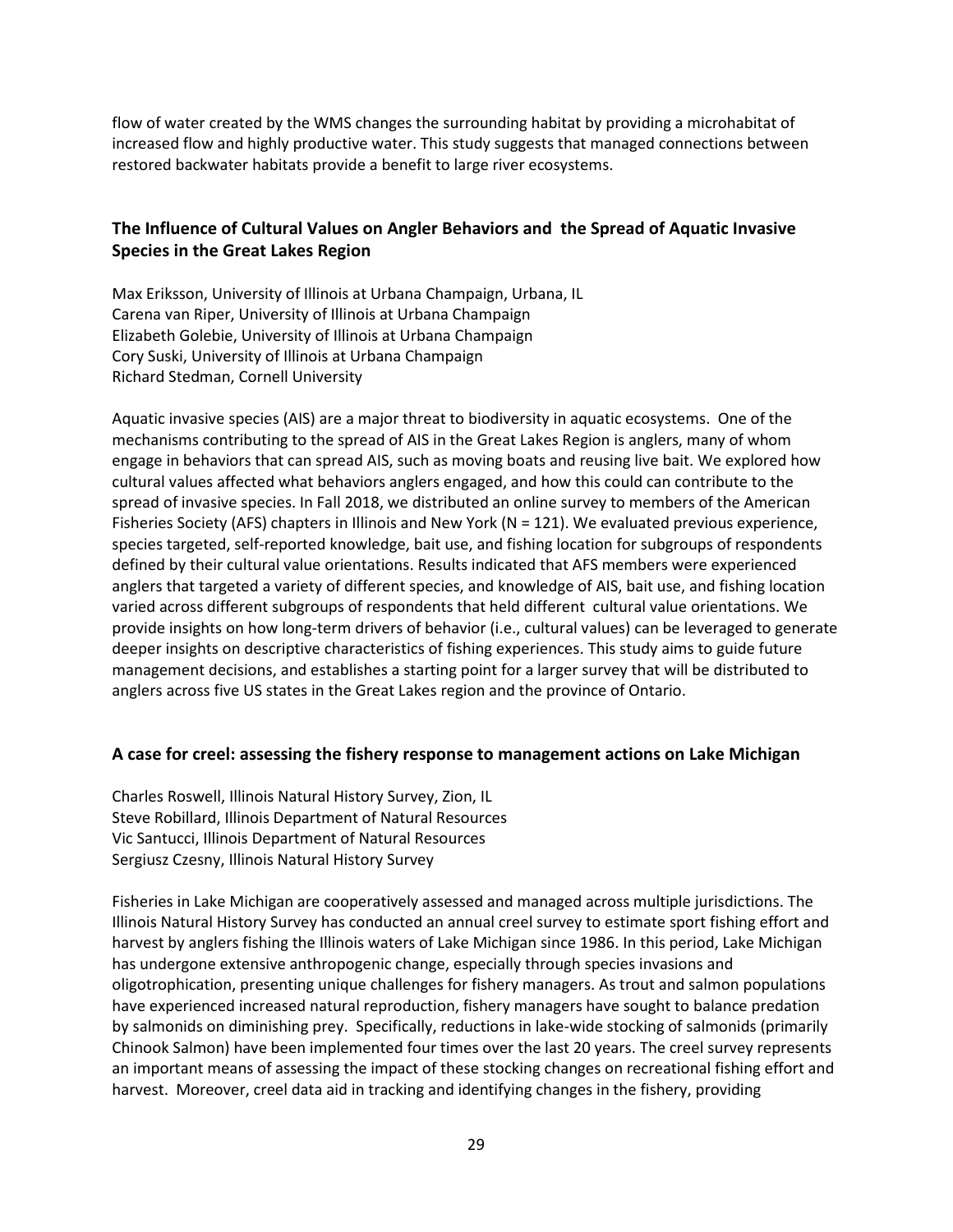informative data for decision-making. Our dataset illustrates large long-term declines in fishing effort, yet moderate declines in harvest. Salmonid harvest rates have remained relatively stable despite reductions in stocking. These results suggest that ecologically-necessary stocking cuts have had small impacts on the salmonid fishery in Illinois waters of Lake Michigan, perhaps due to buffering effects of a diverse salmonid community. However, declining angler effort points to persistent and emerging challenges that will continue to require continued assessment and adaptive management. Creel surveys remain a useful tool to quantify fishery management endpoints.

#### **Drying Regime and Fish Assemblage Composition in Headwater Streams**

Brian Metzke, IDNR, Springfield, IL

Disturbance regime (e.g., drying, flooding) correlates with fish community composition in many lotic systems. Pooling and drying are natural occurrences in headwater streams (1st to 3rd order) of the Kaskaskia River basin, but the frequency and duration of these events vary annually. Water levels were monitored in 2016 and 2017 to estimate conditions under which headwater streams pool and dry in a subbasin of the Kaskaskia. Models indicate between 0 and 0.63 of stream length in the subbasin may pool or dry in August, depending upon timing and volume of precipitation. Fish were surveyed quarterly in the subbasin and assemblage composition was compared to estimated frequency of pooling and drying. Temporal variability in species richness increased and assemblage similarity decreased as the estimated number of dry days increased. This study suggests processes related to drying regime play an important role in seasonal fish community composition.

#### **Spatial variation of zooplankton across multiple spatial scales in Midwestern reservoirs**

Thomas Detmer, University of Illinois and INHS, Sullivan, IL Joseph Parkos, University of Illinois and INHS David Wahl, University of Illinois and INHS

Zooplankton are a critical component in aquatic food webs because they are the primary link between basal resources and higher trophic levels. Although several studies have evaluated factors influencing spatial distribution of zooplankton in natural lakes, few have characterized mechanisms driving spatial distribution of zooplankton in reservoirs, and fewer still focus on temperate reservoirs. Reservoirs differ greatly from natural lakes because of shorter hydraulic residence times and greater shoreline development ratios. Here, we summarize three projects describing zooplankton spatial distribution across multiple scales and what implications these mechanisms have for structuring aquatic food webs and the distribution and growth of fish. We focus on three scales: 1) fine-scale interactions among zooplankton, macrophytes, and fish with differing diets, 2) regional-scale influence of gizzard shad on near and offshore zooplankton density, and 3) reservoir-scale changes in density from upper, riverine areas to lower, lacustrine habitats above dams. Our observations suggest that zooplankton exhibit high spatial complexity at multiple spatial scales and that understanding these mechanisms can benefit fisheries management decisions on a range of topics including habitat additions, spatial distribution of sampling for both pelagic and littoral fishes, and predicting resource availability for larval fish production for riverine spawning fishes.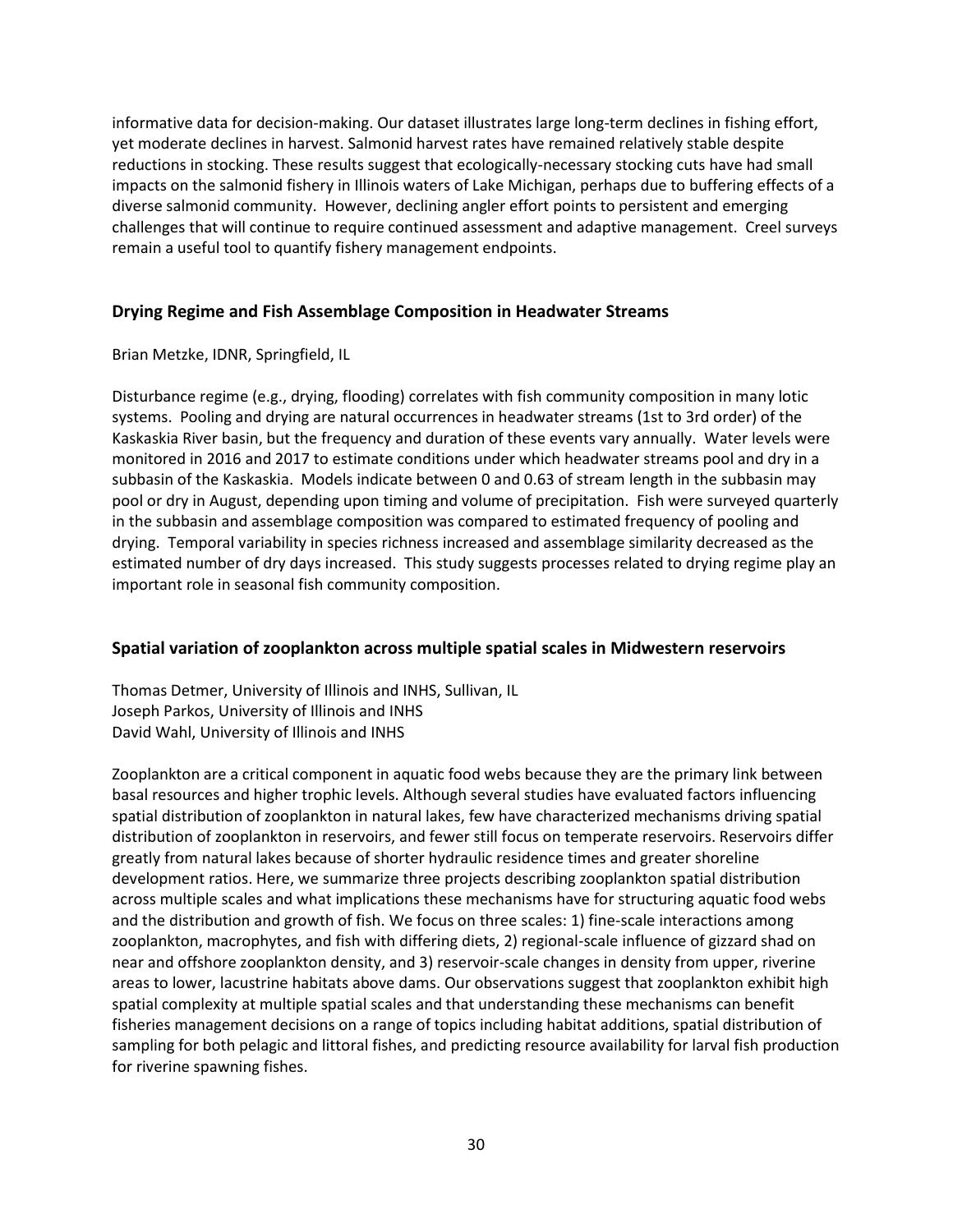#### **Flipping a Fishery: A Management Brief**

Daniel Grigas, Forest Preserve District of DuPage County, Wheaton, IL Andrew Plauck, Illinois Department of Natural Resources

The ability of management agencies to alter fish community structure of large lentic systems has been documented in myriad instances by the use of many different techniques and management approaches over the years. However, there is a paucity of published data and literature regarding the ability of managers to alter fish community structure in small man-made lakes by the removal of a single target species to "flip" a fishery. The goal for the study lake was to mimic a "northern cool water fishery" within DuPage County. Smallmouth Bass (*Micropterus dolomieu*), Walleye (*Sander vitreus*), and Yellow Perch (*Perca flavescens*) were to be the primary species. Due to unforeseen circumstances, Largemouth Bass were stocked into the lake. Since 2016, efforts to remove and relocate Largemouth Bass (*Micropterus salmoides*) from the landlocked quarry lake have occurred. The intent is to facilitate the establishment of a smallmouth bass, walleye and yellow perch as originally intended. Largemouth bass CPUE (fish/hr.), to date, has not shown any statistically significant trends. To date, responses of smallmouth bass to this management effort have been largely unsuccessful with no clear increases in relative abundance as measured by CPUE. The yellow perch population has become established since stocking occurred, and there have been no significant changes in CPUE since removal of largemouth bass began in 2016. Yearly average length of yellow perch, has increased since 2016. The walleye population has followed the same trend as yellow perch. Continued monitoring and management efforts are needed, and are planned to continue through the fall of 2020.

## Session VIII: Thursday February 28, 10:15-11:45 PM

#### **Behavioral composition effects growth of exploratory and nonexploratory Largemouth Bass**

Michael Nannini, Illinois Natural History Survey, Kinmundy, IL David Wahl, Illinois Natural History Survey

Largemouth Bass have established behavioral types along the exploring behavioral axis which also show differences in diets, suggesting there are differences in foraging effort and/or habitat utilization. We used a mesocosm experiment to test the hypothesis that populations composed of mixed behavioral types would lead to more efficient use of prey resources and reduced competition between individuals than populations composed of similar behavioral types. We used three treatments, one with all exploratory type Largemouth Bass, one with all non-exploratory type and one with a 50/50 mix of behavioral types. Treatments with similar behavioral types had lower growth than treatments with mixed behavioral types, supporting the outcome of our hypothesis. However, examination of resource use found no differences between treatments with similar behavioral types compared to those with mixed behavioral types. These results suggest that differences in behavioral composition in a population has the potential to impact growth trajectories of Largemouth Bass, though the mechanism responsible for these differences remains unclear. Despite that, behavioral composition could be an important factor to consider when managing Largemouth Bass populations and suggests that management practices that enhance the diversity of different behavioral types could be beneficial to individual growth and performance.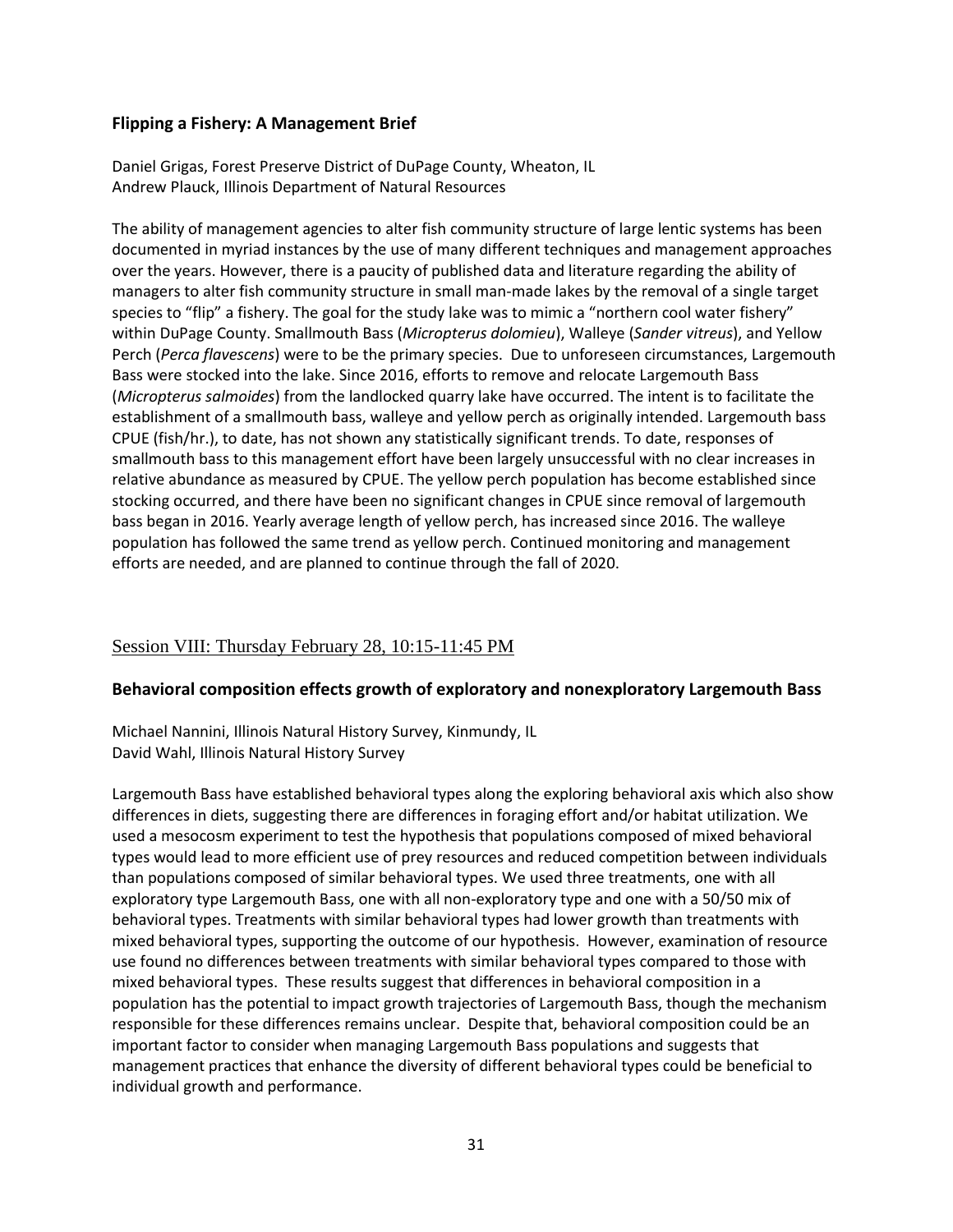## **Active Bluegill Management for Improved Angling Quality with an Emphasis on Regulations: Walnut Point Lake a Case Study in Central Illinois**

Michael Mounce, Illinois Department of Natural Resources, Charleston, IL

A growing body of literature indicates that active bluegill management can maintain or increase angling quality in bluegill fisheries. In 1999, as part of a state-wide bluegill management study, a 203 mm minimum length limit and 10 bluegill/day harvest limit were applied to Walnut Point Lake (21 ha). Bluegill soon stockpiled below the minimum length limit, typical of fish populations with good recruitment and average growth, characteristic of most bluegill populations. In 2007, a maximum length limit was applied allowing the harvest of 15 bluegill/day, of which, only 5 could be > 203 mm. Age structure and the number of large bluegill collected improved. In 2013, concerns regarding body condition and potentially growth prompted liberalization of the limit to 20 bluegill/day (still allowing 5 fish > 203 mm). Body condition and the number of large bluegill collected improved. Under the maximum length limit the average number of large bluegill (> 203 mm) collected in surveys is significantly higher (P< 0.02) than in pre-regulation years (< 1999). The application and tailoring of this regulation, coupled with angler education, has demonstrated biological and sociological benefits in this bluegill fishery for eleven consecutive years. Resource-appropriate regulations, similarly tailored, could provide long-term angling quality benefits in other bluegill fisheries. As with all species, creel and size limits should be adjusted to account for the unique population characteristics, morphological and habitat characteristics, and angling pressure for each water body.

## **Recovery and healing of Shortnose Gar using novel surgical methods for transmitter implantation**

Sarah King, Illinois Natural History Survey, Champaign, IL Sarah King, Illinois Natural History Survey Jeffrey Stein, Illinois Natural History Survey

Knowledge regarding the movement of wild fishes provides valuable information of their spatial ecology, habitat use, and migration patterns. Telemetry methods utilizing either radio or acoustic signals require that a transmitter be affixed to the animal, introducing the potential for adverse effects on the natural movements of study animals. Intracoelemic transmitter implantation has been documented to have limited adverse effects and is considered the best method for long-term tracking relative to gastric insertion or external attachment. Surgical methods for transmitter implantation are well known in the literature, however, these methods cannot be used on more primitive fishes such as Lepisosteids due to the complexity of their armored, ganoid scales. Midwood et al. (2018) introduced a specialized procedure to implant transmitters in the body cavity of Longnose Gars in Lake Ontario. The surgical procedure was deemed successful based on fish detections at multiple receivers; however, healing rates were unavailable due to the lack of recaptured individuals over time. To further our knowledge on the recovery and healing rate using these novel surgical techniques, we conducted a sham surgery study on Shortnose Gar to monitor post-surgery impacts over time. Forty-seven gar were subjected to one of three treatment groups; control, sedation only, or sedation and sham surgery, and monitored over a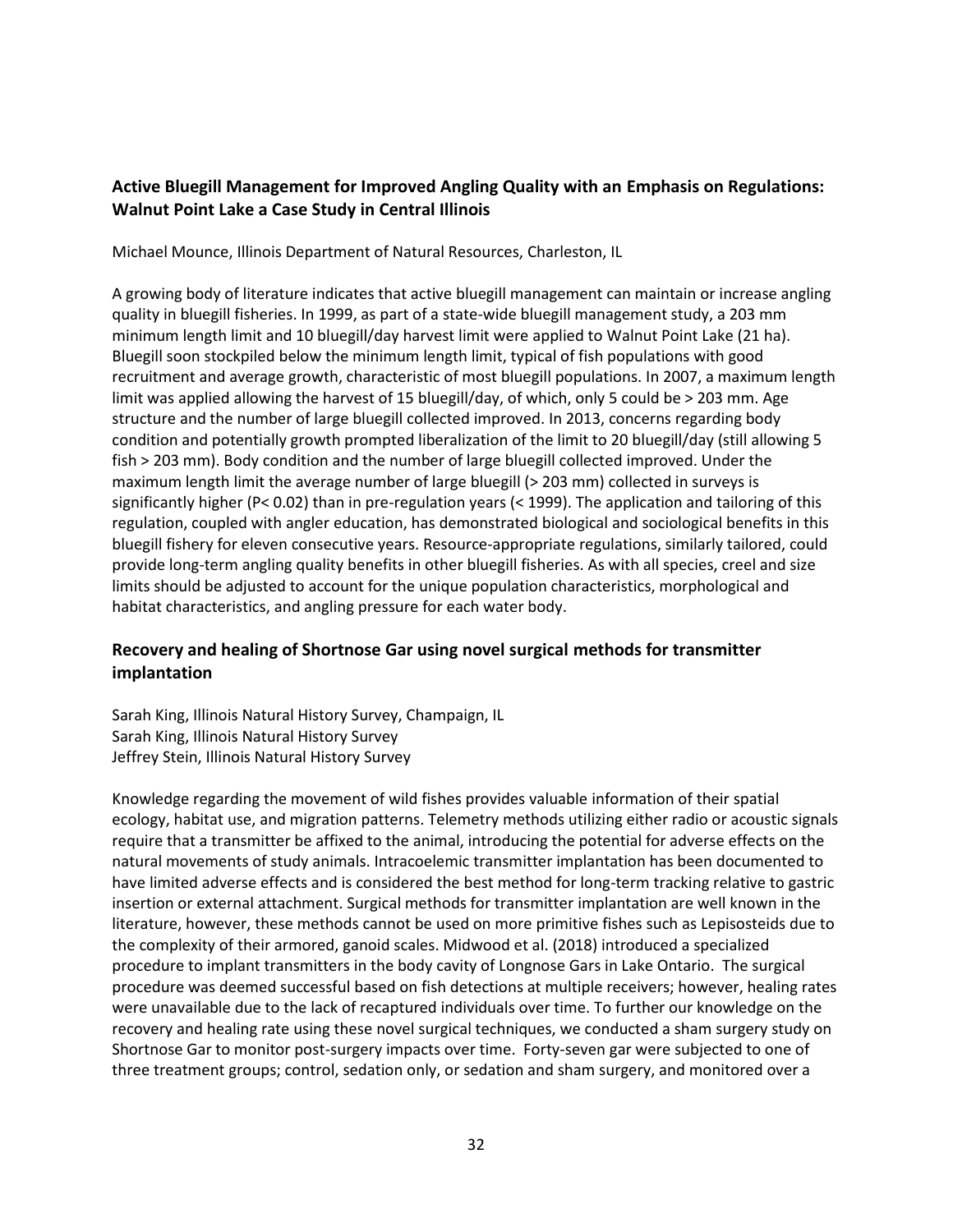period of 64 days. Results from our study provide insight to the expected healing rate of gars using intracoelemic transmitter attachment methods in a field setting.

## **A mechanistic synthesis of function and effect size of habitat additions in marine and freshwater systems**

Joe Parkos, Illinois Natural History Survey, Sullivan, IL Anthony Porreca, Illinois Natural History Survey Scott Collins, Illinois Natural History Survey Thomas Detmer, Illinois Natural History Survey David Wahl, Illinois Natural History Survey

Adding habitat is a common management approach for both marine and freshwater fisheries, with the goal of these additions to increase either fish production or catchability. Realized effects will partly depend on the function of added habitat in the managed system. Habitat added to increase fish abundance must enhance growth, survival, or reproduction, while additions designed to increase catchability must be detectable and attractive to target species. Production and aggregation are not entirely separate as the same habitat features that can increase fish growth, reproduction, and survival would also serve to attract fish. Although there are many important differences between freshwater and marine ecosystems, there is the potential for ecological patterns and processes that apply to both of these environments. We review decades of peer-reviewed, scientific literature to compare approaches, methods, and outcomes between freshwater and marine investigations and to identify patterns that transcend differences between different aquatic environments. Differences and similarities in pattern and scale of response are interpreted through ecological theories associated with population dynamics and spatial ecology.

### **Wabash River Shovelnose Sturgeon natal environment and movement ecology: insights from fin ray microchemistry**

Neil Rude, Southern Illinois University Carbondale, Carbondale, IL Anthony Porreca, Illinois Natural History Survey Jana Hirst, Illinois Department of Natural Resources Robert Colombo, Eastern Illinois University Gregory Whitledge, Southern Illinois University Carbondale

Insight into environments that contribute recruits to commercial fisheries within riverine systems is important for effective population management and conservation. Shovelnose Sturgeon are an important commercial species inhabiting the Wabash River drainage. River of origin and environmental history for Shovelnose Sturgeon populations in the Wabash River are unknown despite the species' geographically wide range and use of river systems in which commercial fishing for sturgeon is prohibited (e.g., the Missouri and lower Mississippi rivers). Fin ray microchemistry is a non-lethal technique that is useful for determining recruitment sources and important locations and river systems used by fishes. Therefore, we applied this technique to Wabash River collected adult Shovelnose Sturgeon to identify their recruitment sources and movement ecology. Adult Shovelnose Sturgeon (n = 150) were collected during 2013 at multiple locations throughout the lower 320 river miles of the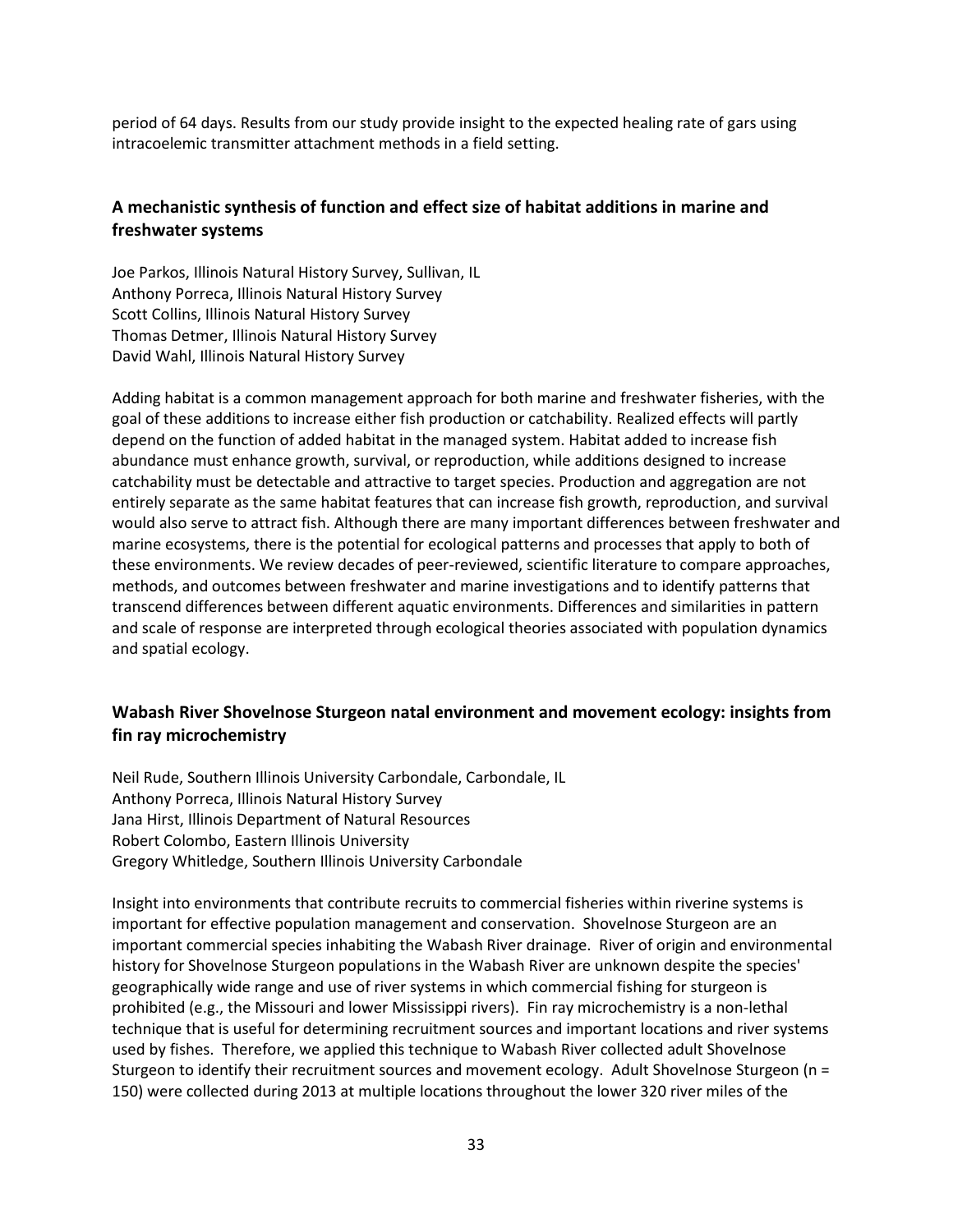Wabash River. Based on fin ray core (river-of-origin) Sr:Ca signatures, 50% of adult Shovelnose Sturgeon originated in the Wabash River, the Ohio River contributed 40% of the individuals, and 10% were of unknown origin. Collection location did not affect the percentage of recruits from each source. Numerous fish exhibited inter-river movement during early and juvenile life stages, but most individuals returned to the Wabash River during adult life stages. Our results suggest the Ohio River and perhaps other large rivers are important environments for recruitment and refuge of adult Shovelnose Sturgeon collected from the Wabash River, and inter-jurisdictional stock assessments and management strategies should be considered.

### **Evaluating the long term status and trends of selected sportfish populations in the La Grange Reach of the Illinois River**

Levi Solomon, Illinois Natural History Survey, Havana, IL Kristopher Maxson, Illinois Natural History Survey Richard Pendleton, Illinois Natural History Survey Andrew Casper, Illinois Natural History Survey

Long-term trends of populations of fishes can provide information related to their management, including insights into potential stressors affecting those populations. For example, the absence of specific year classes, or groups of year classes, can allow biologists to evaluate past conditions to determine what contributed to this reproduction/recruitment decline and guide future research and management. Additionally, declines of specific sizes of fish can provide insight into potential population bottlenecks within a system. Over the past 25 years (1993-2017), the Upper Mississippi River Restoration Program's Long Term Resource Monitoring (LTRM) element has extensively sampled the fish community of the La Grange Reach of the Illinois River and collected extensive data on Yellow Bass *Morone mississippiensis*, White Bass *M. chrysops*, Largemouth Bass *Micropterus salmoides*, Bluegill *Lepomis macrochirus*, Black Crappie *Pomoxis nigromaculatus*, and White Crappie *P. annularis*. Results indicate that these species populations (with the exception of Yellow Bass) have significantly declined in relative abundance over time while relative weight has remained reasonably stable. While it is generally known that our large Midwestern rivers face a multitude of stressors (invasive species, sedimentation, altered hydrology, etc.), knowing what stressors are driving these declines should be a priority.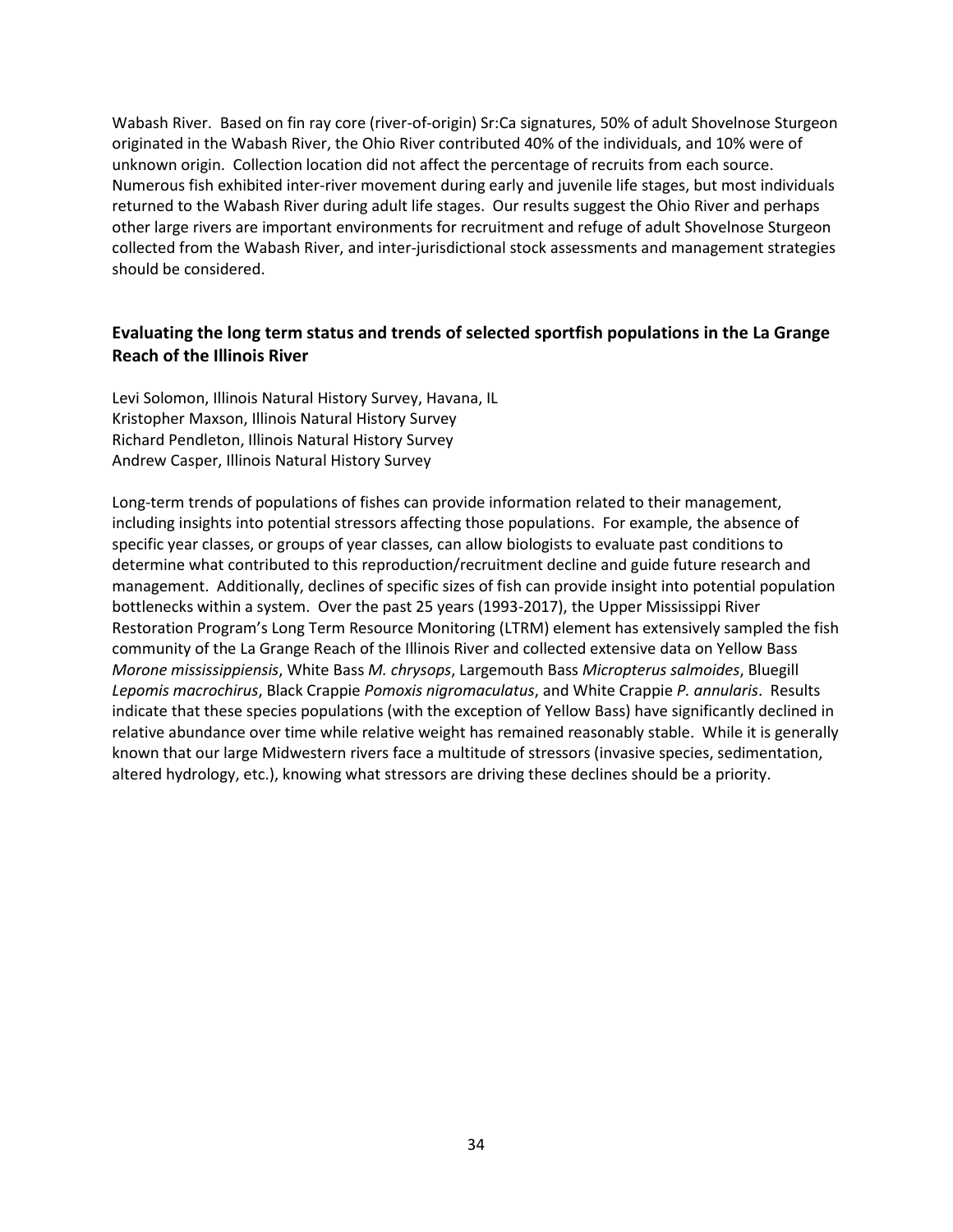# **Poster Presentations**

#### **Hooking Time Influences Hooking Location for Ice-angled Northern Pike Caught on Tip-ups**

Andrew Althoff, McKendree University, Neoga, IL Caleb Hasler, University of Winnipeg Michael Louison, McKendree University

Ice angling is a popular activity during the winter months at northern latitudes. For ice-fishers, Tip-up rigs are a popular device used to capture Northern Pike, *Esox lucius*. When a fish grabs a bait rigged on a tip-up, a flag pops up and alerts the angler to the fish, however the amount of time spent hooked on a tip-up before a fish is retrieved may vary. Studies of open water fishing have found that an increase in the time between the strike and the hookset can cause an increased probability in hook ingestion by fish, which can lead to mortality. However, this has not been well documented for ice-angled fish. To fill this gap, we collected Northern Pike over a span of 4 days, waiting predetermined periods of time (0 to 7 min) before setting the hooks. We determined that increasing time between strike and hookset (flag time) does influence the location where the fished is hooked (p=0.0438), with a shift in hook location from lip to mouth to gills. However, regardless of time, none of the fish ingested the hook, and longer times more often resulted in the bait being dropped. Therefore, although flag time does influence the location or depth of hooking, it does not necessarily influence hook ingestion. Despite this, since prior work has shown that hooking in the gills increases the risk of mortality for angled fish, we recommend anglers pursue fishing practices that minimize hook time in Northern Pike.

#### **Do stream flow extremes predict abundance of the invasive clam** *Corbicula fluminea***?**

George Balto, Urbana, IL Eric Larson, University of Illinois

The Asian clam *Corbicula fluminea* has proven to be an extremely successful invasive species globally. *Corbicula fluminea* negatively affects native biodiversity like freshwater mussels, as well as ecosystem function and services. Streamflow regime, including frequency and magnitude of floods and droughts, is a major driver of instream habitat conditions and population processes of freshwater organisms, but few studies to date have directly investigated relationships between streamflow and *C. fluminea*. We tested the relationship between *C. fluminea* abundance and flow extremes (recent floods and droughts) in streams throughout central Illinois. We estimated *C. fluminea* abundance using quadrat sampling at eight streams with USGS flow gauges between mid-June and mid-July 2018. We modeled *C. fluminea* density in response to high and low stream flows and the frequency of floods in the preceding year and compared model performance using AIC. *Corbicula fluminea* abundance varied widely across our study sites, from apparent absence to a high abundance of 28.5 individual per square half meter. However, we found no relationship between *C. fluminea* abundance and either the frequency of floods or the magnitude of high and low flow conditions. Future studies should investigate other abiotic or biotic factors that may better explain abundance, and associated impacts, of *C. fluminea* in streams of central Illinois and elsewhere.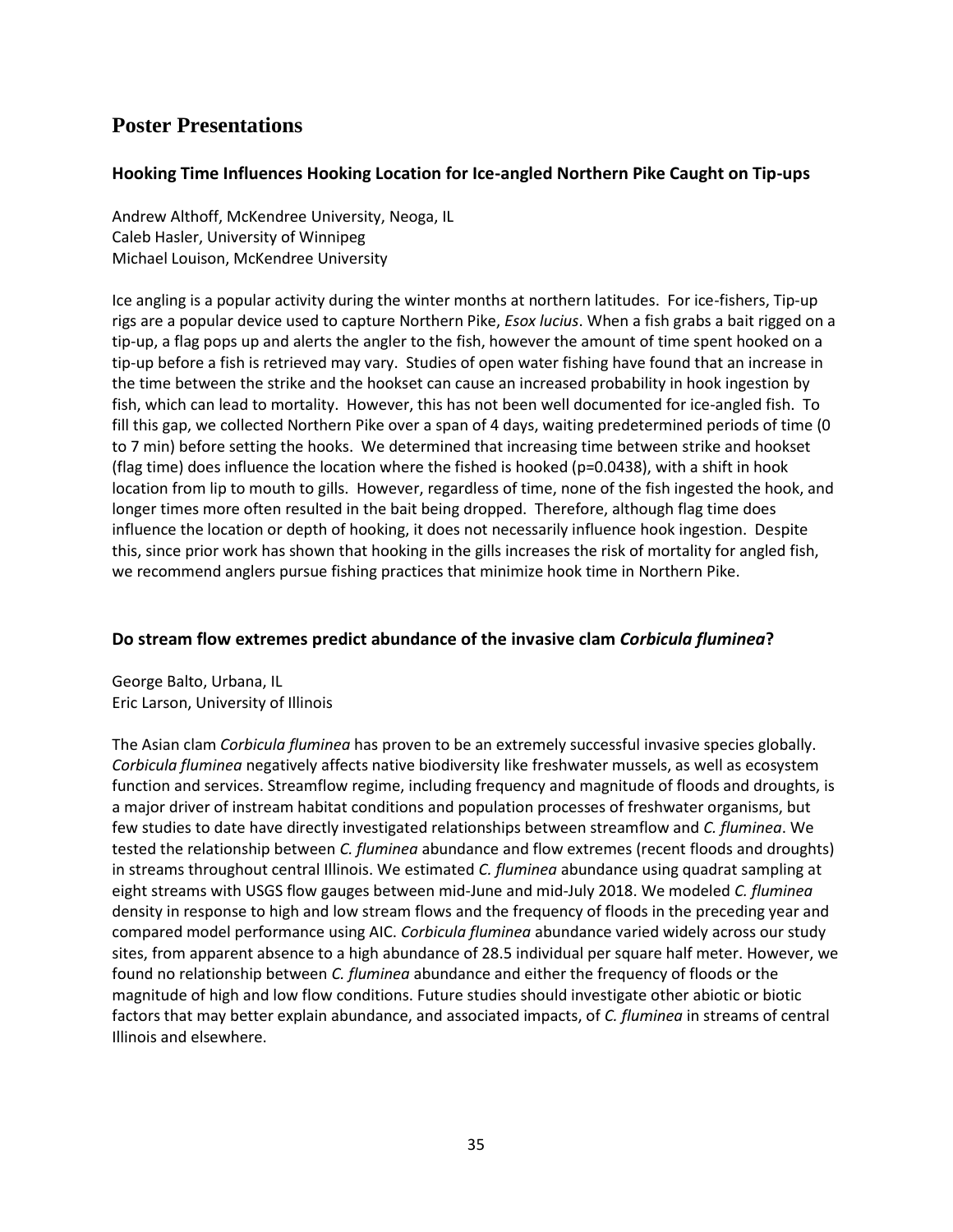### **Air exposure duration and ambient temperatures interact to impact swimming performance in fish subjected to a winter angling simulation**

John Bieber, Student Researcher, Champaign, IL Michael Louison, Professor Jeffrey Stein, Professor Cory Suski, Professor

Many recreational anglers engage in catch-and-release angling, research indicates that capture and handling can cause disturbance and impairment for released fish. Much of this work has been done during warm-weather months, with little work performed in the winter when ice-anglers in temperate regions target fish. To quantify the impacts of ice angling on released fish, we performed a series of experiments using Bluegill *Lepomis macrochirus* and Largemouth Bass *Micropterus salmoides*. In all experiments, fish were first subjected to a simulated angling bout at +5 C, followed by 30 s or 5 min of air exposure at either ambient (+3-8 C) or sub-freezing (-7 C) air temperatures. Fish were then assessed for either critical swimming speed (Bluegill), oxygen consumption (Bluegill), burst swimming speed (Largemouth Bass), or gill damage (Largemouth Bass). Results showed that 5 min air exposure at -7 C negatively impacted critical swimming speed for bluegill, and that other treatments had no impact on any other metrics. Collectively, results provide best handling recommendations for ice anglers releasing fish to minimize impacts on individuals and populations.

### **Ecosystem Response to Bigheaded Carp Harvest: Zooplankton Recovery following the 2016 and 2017 Unified Method in the HMS Pits**

Amber Blackert, Illinois Natural History Survey, Havana, IL Samuel Leberg, Illinois Natural History Survey McKayla Susen, Illinois Natural History Survey Elizabeth Dix, Illinois Natural History Survey Ashley Stanley, Illinois Natural History Survey

Bigheaded carps (*Hypophthalmichthys molitrix* and *H. nobilis*) populations have been increasing in the Illinois River since the 2000s and have caused trophic level effects on the river ecosystem. Previous studies have shown dramatic declines in zooplankton abundance following bigheaded carp invasion. Due to their short generation times, zooplankton could potentially serve as an indicator of bigheaded carp harvest success. In 2016 and 2017 a rigorous multi-agency harvest effort, called the Unified Method, contracted commercial fishermen to coordinate a large scale harvest at the Hanson Material Services (HMS) Sand and Gravel Pits near Morris, Illinois. The West pit is a semi-closed system connected to the East pit by a culvert. Meanwhile, the East pit is fully connected to the Illinois River. The Unified Method harvest occurred in the West pit but not in the East pit. We sampled zooplankton at multiple sites within each pit once before and three times after the Unified Method harvest. The zooplankton response was variable between years and dependent on the taxa being analyzed. The effect of harvest on zooplankton abundance was significant for naupliar and adult copepods in both years, and significant for rotifers in 2017, while sample month was significant for all taxa. Our results suggest that the zooplankton taxa with shorter reproduction cycles (rotifers) may respond more quickly to harvest than those with longer reproductive cycles (cladocerans).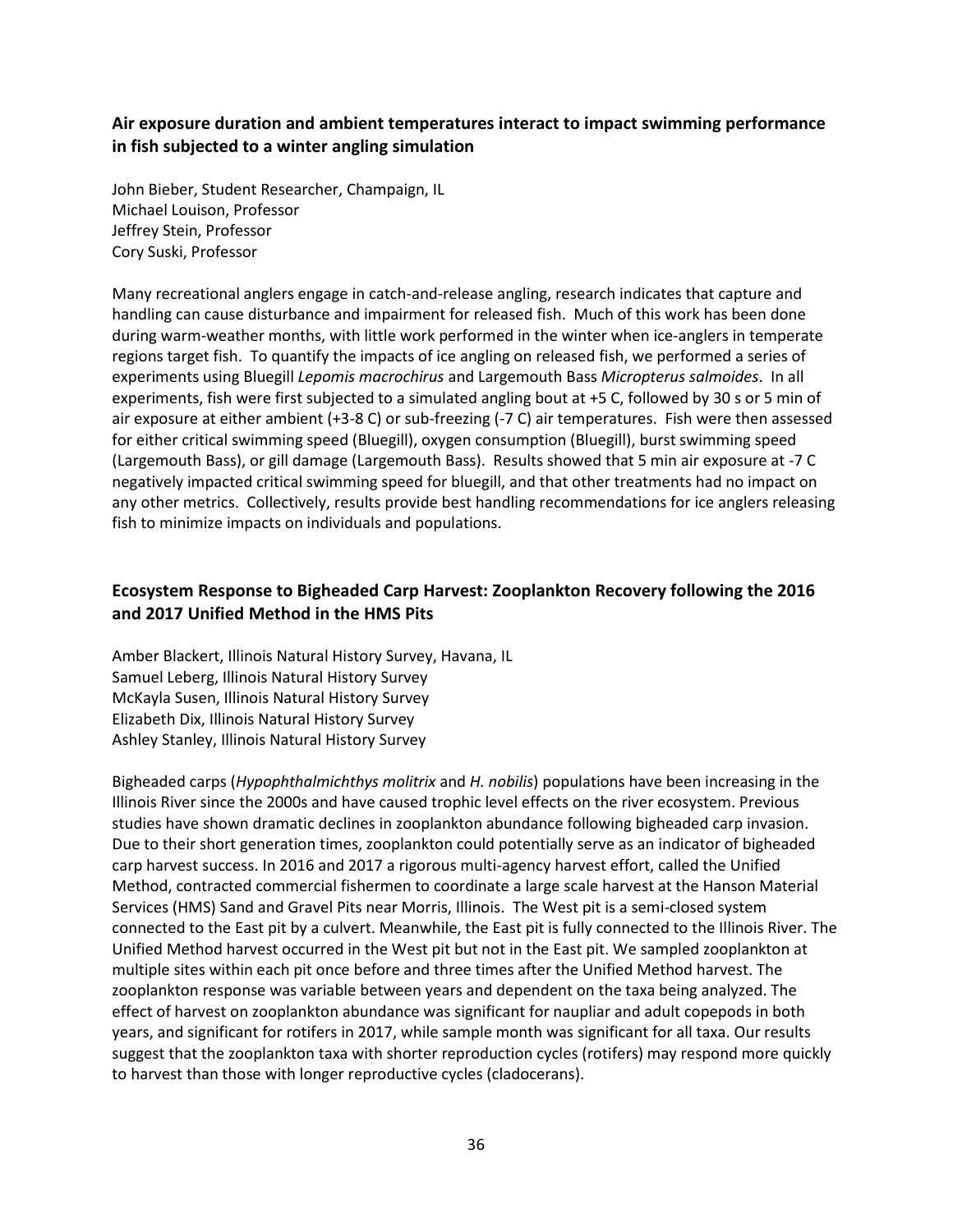## **White Bass Demographics: Using Otolith Microchemistry Analyses to determine recruitment sources and spatial patterns of White Bass in the Large Rivers of Illinois.**

Kennan Bruening, Southern Illinois University, Carbondale, IL Gregory Whitledge, Southern Illinois University

Large riverine systems contain a large network of variable habitats that fish species utilize throughout their life. This broad expanse of habitat combined with large volumes of water make sampling larval and juvenile fish challenging. The result is little being known about recruitment sources for many fish species. Hard structure microchemistry can be used as an alternative method to identify natal environments. To assess natal environments and movement of White Bass (*Morone chrysops*), an otolith microchemistry study is being conducted on the large rivers of Illinois (Mississippi River, Ohio River, Illinois River, and Wabash River). White Bass are being collected from the four rivers using electrofishing. Differences in the Strontium:Calcium (Sr:Ca) ratios of the water chemistry and the White Bass otoliths will designate which tributary or river the fish originated. Differences in the microchemistry across the plane of the otolith will be used to indicate possible movement between the large river and its tributaries throughout their life. Better understanding the recruitment patterns and demographics of White Bass may better inform the extent and importance of tributaries to White Bass in these systems.

## **Improving Hydroacoustic Monitoring Efforts of Bigheaded Carps near the Invasion Front: An Analysis of Target Detectability**

Michael Glubzinski, Southern Illinois University, Carbondale, IL David Coulter, Southern Illinois University David Glover, US Fish and Wildlife Service Carterville Gregory Whitledge, Southern Illinois University

Bigheaded carps (*Hypophthalmichthys* spp.) pose a major threat to Great Lakes ecology, tourism, recreation, and economics. Improved understanding of monitoring methods in uninvaded areas will help reduce the potential of unnoticed range expansion. Hydroacoustic sampling is used extensively in the upper Illinois and Des Plaines rivers for monitoring and surveillance of bigheaded carp populations at and upstream of the invasion front. However, detectability of bigheaded carps with hydroacoustic gear in these areas is largely unknown. This study sought to quantify uncertainty in hydroacoustic detection ability. Acoustic targets (8" hard-shell trawl buoys) were deployed subsurface in known locations throughout a 2.1 km reach of the Des Plaines River in the Brandon Road Pool (upstream of current invasion front). Target strength (TS) of buoys was measured before deployment. A series of five replicate hydroacoustic surveys was then conducted along a standardized transect to obtain an estimate of detectability of acoustic targets. For analyses, a buffer of 8m was created around each target location to account for boat drift during deployment. Single target detections (fish tracks) within the TS range of the buoy were exported from hydroacoustic data and overlayed onto the buffered deployment location map to determine whether buoys were observed. Relatively low abundances of medium-to-large fishes present in this stretch of river reduced the likelihood of false detections. These results will be valuable for quantifying the ability of this surveillance gear to detect an invasive fish species spreading farther upstream, and may be more widely useful to assess its utility in monitoring species present at low abundances.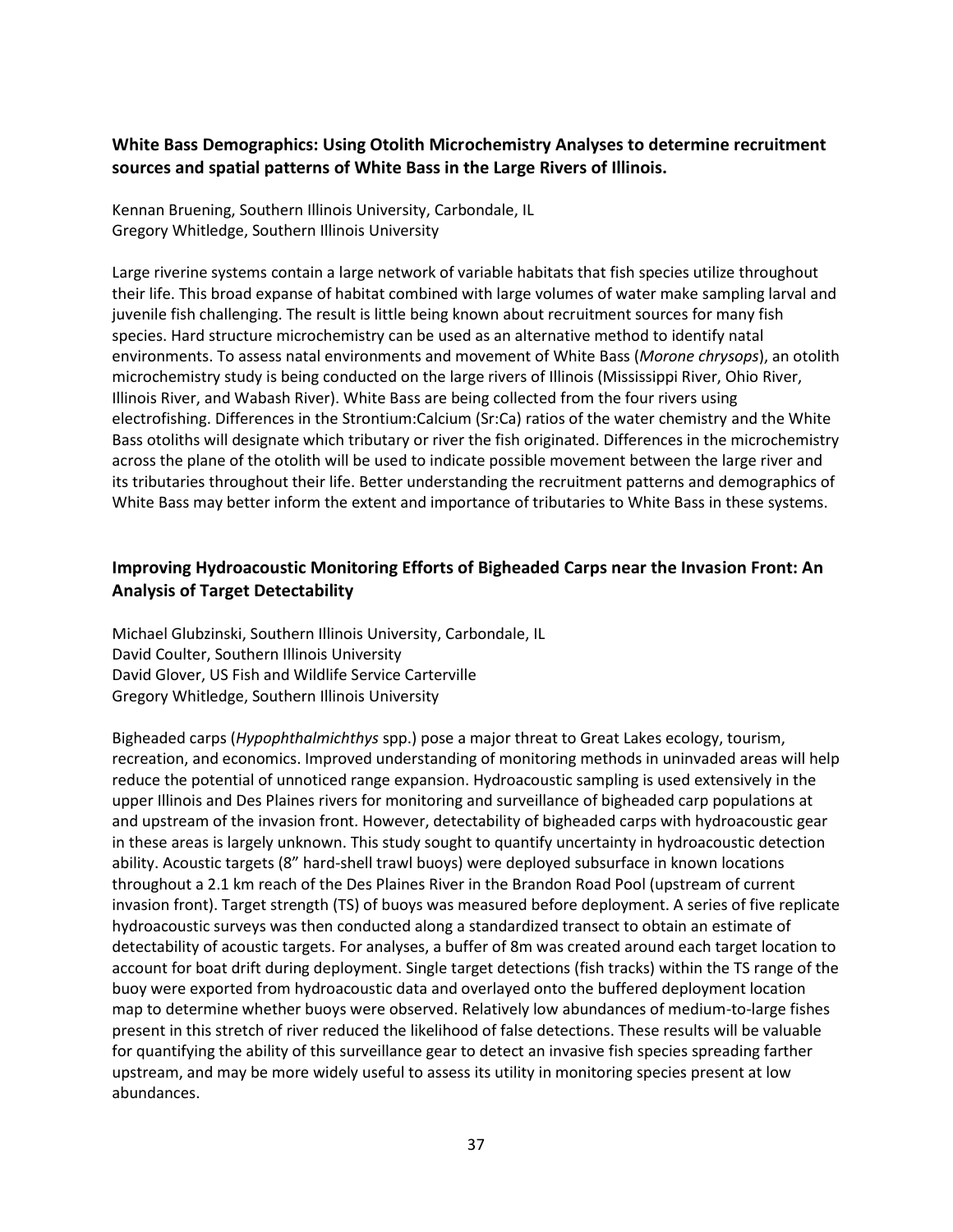#### **Community dynamics of an impounded and free flowing river**

Greg King, Urbana, IL Ana Chará Serna, Illinois Natural History Survey Robert Colombo, Eastern Illinois University David Wahl, Illinois Natural History Survey

Navigation dams, such as those on the Illinois and Mississippi Rivers, reduce hydrologic connectivity and alter flow regimes in river systems. Effects on community dynamics include interfering with fish reproductive cues and altering zooplankton community dynamics, an essential food source for larval fishes. However, there is a lack of research on navigation dams, and their effects on fish communities are not clearly understood. Studies simultaneously examining fish spawning and zooplankton communities are critical because phenological changes in either fish or zooplankton have the potential to cause a mismatch between spawning and larval food availability. On the other hand, increased water residence time within dammed rivers may lead to increased zooplankton and be beneficial to larval fishes. To determine if navigation dams have altered the spawning cues of fishes, we collected larval fish and zooplankton throughout the spawning season in the Illinois (dammed) and Wabash (undammed)Rivers from 2014 to 2017. We compared larval community composition and peak spawning times for individual fish families between rivers. These data were compared to river hydrographs and zooplankton abundances. Larval fish densities peaked in June in both rivers every year, typically around the timing of peak zooplankton abundance. In the Wabash River Cyprinidae and Catostomidae were the most abundant families and Catostomids were nearly 8 times more abundant than in the Illinois. Conversely, Clupeidae was the most abundant family in the Illinois River, being 8 times more abundant than in the Wabash River. Our research will improve our understanding of ecosystem dynamics within these large rivers and the effects of navigation dams.

#### **Habitat Preferences of Asian Carp on the Upper Illinois River an Acoustic Telemetry Study**

Jehnsen Lebsock, Western Illinois University, Macomb, IL

Asian Carp are a highly invasive species introduced into the Mississippi River System in the mid 1970's and now, due to expanding populations, are a pervasive threat to invading the Great Lakes. The Dresden Island, Marseilles, and Starved Rock Asian Carp populations in the upper Illinois River (leading edge) pose the greatest risk to the Great Lakes and therefore understanding their habitat use and behavior in this region are important for removal efforts to limit further expansion. Therefore, the objectives of our study were to use acoustic telemetry to determine habitat preferences and connectivity, and areas of concentration of silver carp, bighead carp, and grass carp at this leading edge of the invasion. We tracked the three Asian carp species from early March until November 2018 using a mobile Vemco VR-100 receiver at pre-defined grid points (0.54 km apart) within the three pools. Ninety-two tagged Asian carp have been detected (53 in Dresden Island Pool, 14 in Marseilles Pool, and 31 in Starved Rock Pool). Data from this study will be used to identify seasonal habitats of Asian carp to increase the efficiency of contracted harvest of potential Great Lake's Asian carp propagules. Continued research will result in a better understanding of the factors influencing Asian carp habitat use and connectivity to help predict these behaviors and target removal efforts.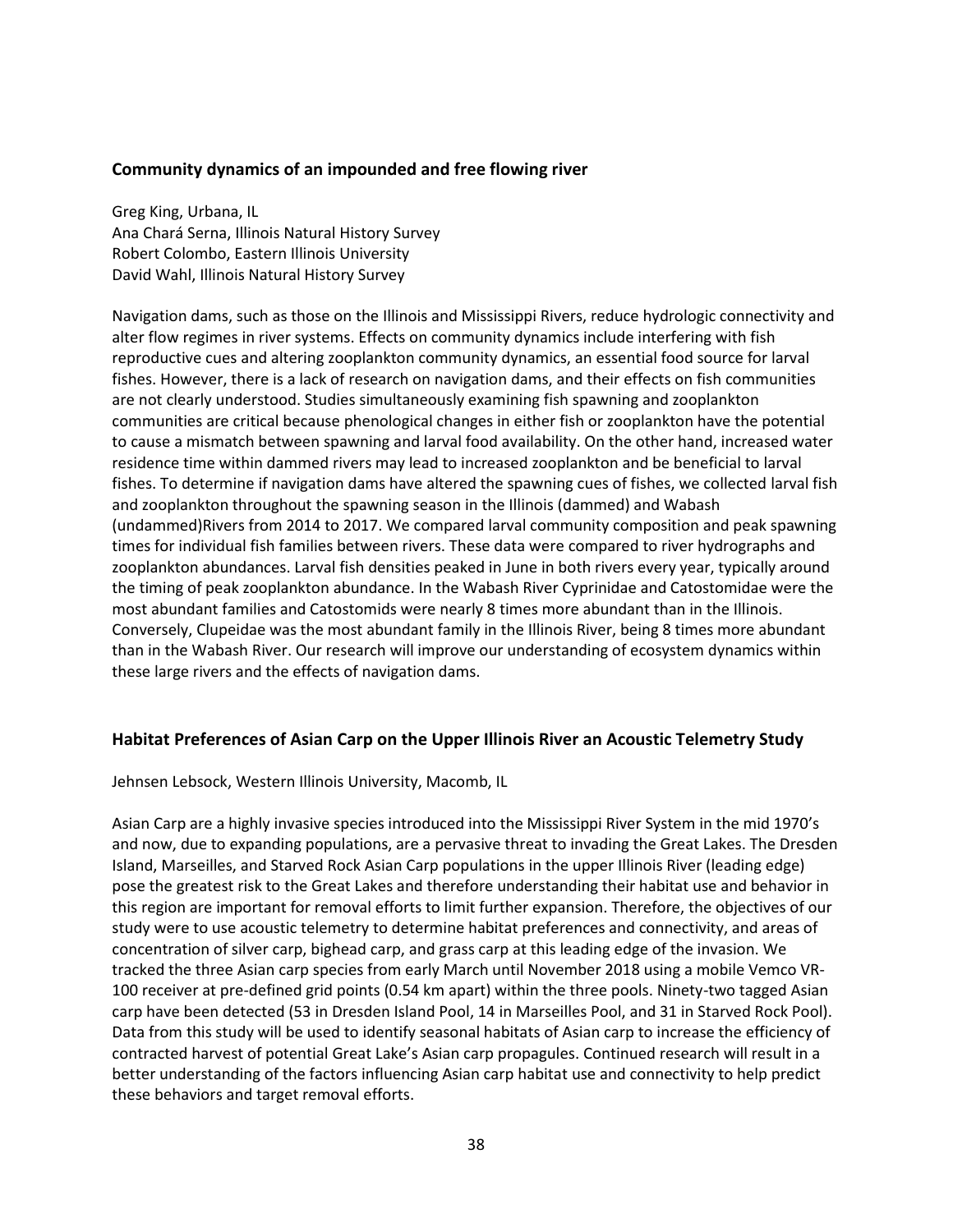#### **Towards Asian Carp Attractants**

Patrick Mills, Joliet Junior College, Joliet, IL Clinton Garwood, Joliet Junior College Bradley Czerniak, Joliet Junior College

Asian Carp, particularly silver carp, present a serious, immediate, and continuing threat to aquatic ecosystems throughout and beyond the Midwest. A variety of methods for the removal of such species, primarily from the Mississippi river basin and surrounding watersheds, have been investigated, but to date have yielded mixed results in terms of allowing for the efficient removal of these fish. A review of this data infers that food-based attractants may provide the most efficient, cost-effective route to the large scale removal of Asian carp, principally from rivers, via the use of easily implemented commercial hoop netting methods. Progress towards the goal of developing effective food-based attractant, specific to Asian carp, which may then be utilized by commercial fishermen and/or other entities (in place of typical catfish or other baits) with standard hoop netting or other equipment is presented. Specific information relating to feed formations and alternate modes of deployment are also highlighted.

## **Mapping of Lake Trout (***Salvelinus namaycush***) spawning habitat at offshore reefs in Illinois waters of Lake Michigan**

William Stacy, Illinois Natural History Survey, Zion, IL Rebecca Redman, Illinois Department of Natural Resources Steven Robillard, Illinois Department of Natural Resources Sergiusz Czesny, Illinois Natural History Survey

Measuring the success of lake trout rehabilitation efforts in Lake Michigan in part requires an accurate assessment of the availability and use of spawning reefs in Illinois waters of Lake Michigan. Lake trout prefer habitats with a slope of 15-60° and cobble or rubble substrate with sufficient interstitial spaces for spawning. Previous work involved bathymetry and substrate descriptions of two historical spawning sites, Julian's and Waukegan Reefs, where the Illinois Department of Natural Resources (IDNR) conducts annual fall spawning assessments. The objective of this study is to document the location and map the extent of previously unsampled offshore reefs. The bathymetric maps developed from this project aid IDNR in expanding lake trout spawning assessments to previously unsampled reefs. The current project explored three new reefs (North, Wilmette, and Lake Bluff Reefs) and two extensions (Waukegan East and Waukegan South) of what is now considered the "Waukegan Reef Complex." Bathymetric contour maps were produced for all four reefs, though Lake Bluff Reef will require more mapping transects to attain complete coverage. Reef habitat was found at Waukegan South, Wilmette, and Lake Bluff while exploration of the Waukegan East area yielded no prominent bathymetric features. Maps provided to IDNR were used to determine gillnet placement at North and Wilmette reefs in 2017 and 2018 lake trout spawning assessments and mature lake trout were sampled at both. Future work will finish transects from Lake Bluff Reef, focus on new, undocumented reefs, and include side scan sonar to allow classification of benthic habitat.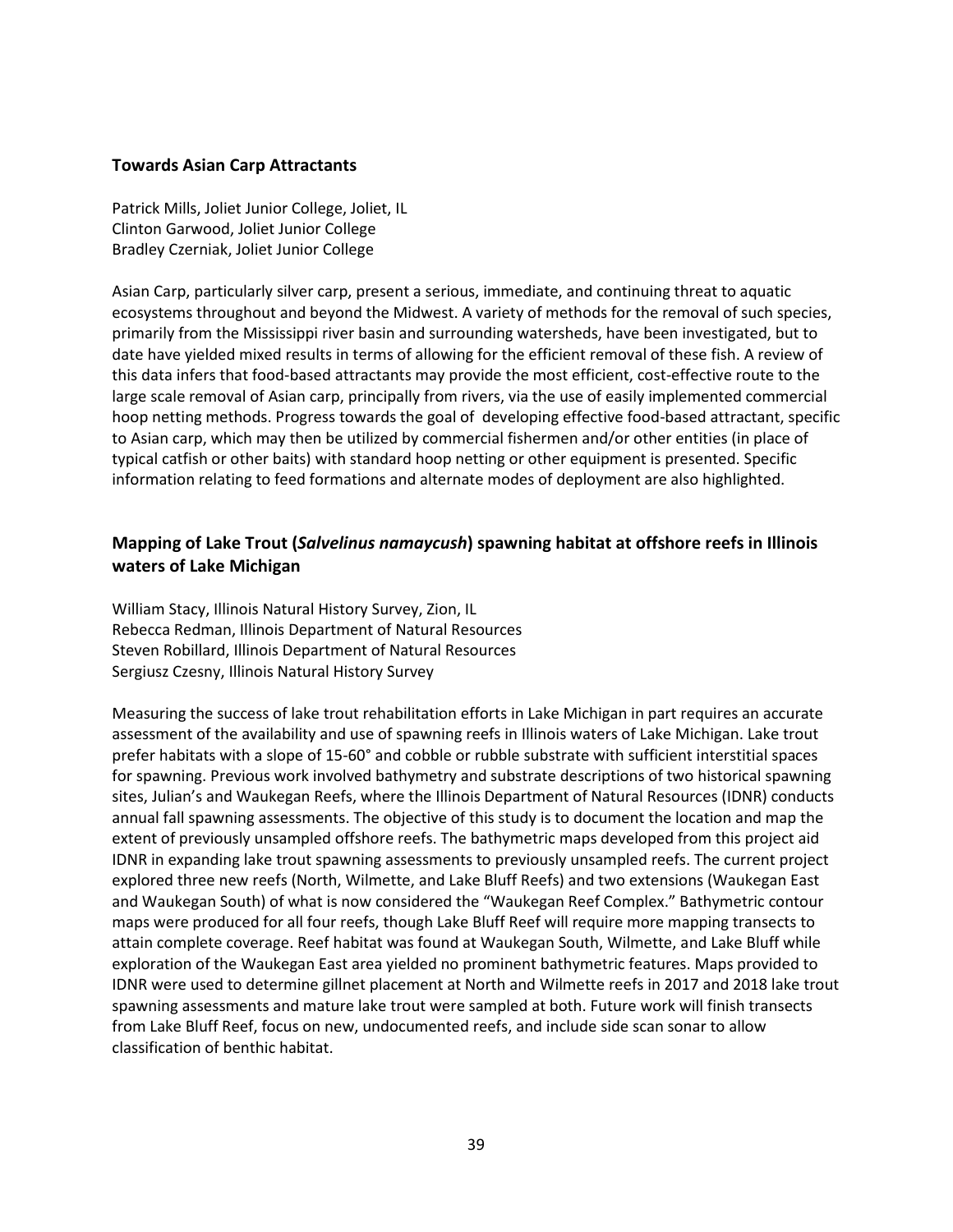#### **Fecundity Estimates of the Gravel Chub** *Erimystax x-punctatus* **Pisces: Leuciscidae**

Andrew Stites, Illinois Natural History Survey, Champaign, IL Joshua Sherwood, Illinois Natural History Survey Jeremy Tiemann, Illinois Natural History Survey

Basic natural history information is often lacking for rare aquatic species. This study aims to address the lack of life history knowledge for the Gravel Chub (*Erimystax x-punctatus*). Fecundity of Gravel Chub was assessed by performing egg counts on vouchered museum specimens. Our results indicate a strong relationship between fecundity and body size as well as temperature.

#### **Effects of Sedation Techniques on Stress Responses in Bluegill Sunfish**

Margaret Thomas, Eastern Illinois University, Charleston, IL Robert Colombo, Eastern Illinois University Biological Sciences Anabela Maia, Rhode Island College Biological Sciences Eloy Martinez, Eastern Illinois University Biological Sciences

The process of sedating fish is necessary for a variety of procedures in research and within field or laboratory settings. Information regarding chemical sedatives, such as MS-222 (95% tricaine methanesulfate), suggests that it is often insufficient for field use due to extensive recovery time and withdrawal. Subsequently, alternatives to chemical sedatives are being explored, of which electronarcosis is a popular option. Electronarcosis applies particularly to "immediate-release" situations, as it is found to have rapid recovery times and minimal lasting effects on fish. Few studies provide an overview of the effects of sedation on its subjects, and large gaps remain with regard to the species-specific responses to the treatment. Therefore, we sought to compare the short-term physiological effects of Bluegill sunfish (*Lepomis macrochirus*) subjected to electronarcosis and MS-222 sedation techniques. We hypothesize that sedation achieved by electronarcosis will provide an overall decreased stress response in its subjects. Bluegill sunfish were exposed to species-specifc doses of MS-222 or electrical stunning to achieve complete sedation. Immediately following sedation, basal metabolic rates of fish were monitored with indirect calorimetry. Basal metabolic rates were employed as indicators of aerobic physiological activity on fish. Cortisol levels were assayed after metabolic screening. Blood samples were collected at 0, 0.5, or 1 hour post-treatment for each group and compared to a pre-treatment control. Plasma cortisol levels and metabolic rates are expected to have an overall decreased value in subjects treated with electrosedation, deeming it a more practical alternative to chemical treatments.

#### **Habitat Use of Larval Fish in Backwater Reaches of the Upper Mississippi River**

Tyler Thomsen, Western Illinois University, Macomb, IL Madeline Tomczak, Western Illinois University Boone LaHood, Illinois Department of Natural Resources Kevin Irons, Illinois Department of Natural Resources James Lamer, Western Illinois University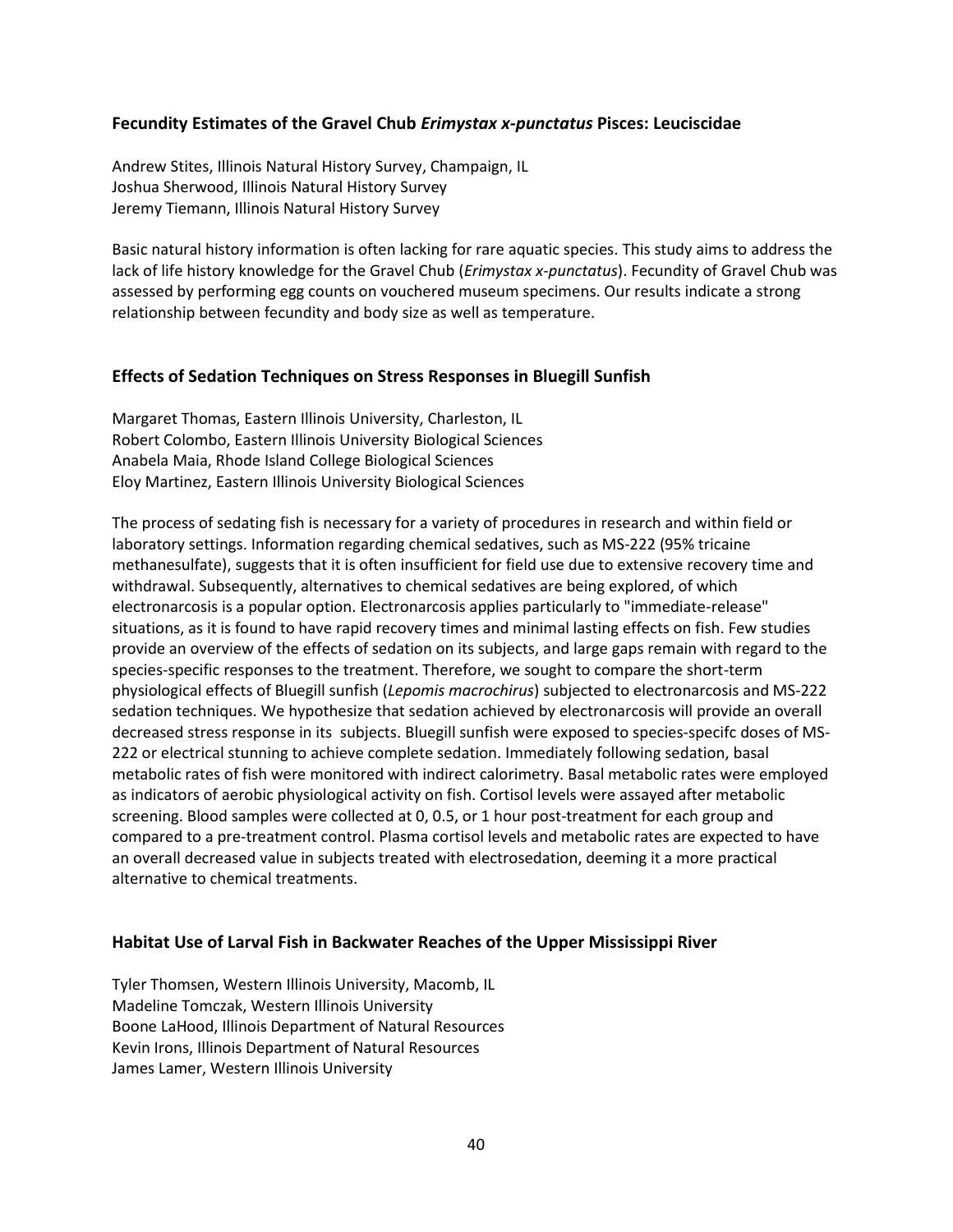Since the unintended introduction into the waterways of the southern United States in the 1970s, Asian Carp have become widely established throughout a majority of the Mississippi River drainage basin. Abundances of Asian Carp have remained low in Pools 17, 18, and 19, due to the structural characteristics of Lock and Dam 19. Adult Asian Carp have been closely monitored, however larval fish communities in these pools have not been well characterized. The objectives of this study were to investigate and describe early life history of Asian Carp, as well as to describe larval fish habitat preference in the Upper Mississippi River. Early stages of Asian Carp require backwater reaches of riverine habitat to grow and develop. Quatrefoil light traps were used to sample for larval fishes from May to September of 2016 and 2017 when main channel water temperatures were above 17C. To better determine habitat use, twelve light traps were deployed for a minimum of one hour at various locations representing several habitat conditions. The conditions sampled were recorded as woody or vegetation for cover, and open or shoreline for location. Weather conditions were recorded as calm or windy, as well as clear or rainy. Water quality was tested for each light trap location. Larval fish collected were enumerated, measured and identified to family. A total of 1,108 individual light trap samples were collected over the two-year period, representing twelve different families. A majority of the individuals identified were native cyprinid and centrarchids.

#### **Effects of white grub parasite on Illinois River sportfish from three distinct habitats**

Andrew Wieland, Illinois Natural History Survey, Havana, IL Mason Deja, Illinois Natural History Survey Jason DeBoer, Illinois Natural History Survey Levi Solomon, Illinois Natural History Survey

Differences in habitat quality can influence fish life-history expression, affecting growth, longevity, and body condition, and often affecting fish health. *Posthodiplostomum* spp. is a group of trematode parasites that infect the visceral tissue of freshwater fishes, and are commonly found in centrarchids. These parasites, commonly known as white grubs, utilize a three-host life cycle that includes mollusks, fish, and piscivorous birds. During the fish-host life stage, the parasite is in the metacercariae stage. In this study, we collected largemouth bass, black crappie, and bluegill from three different locations of the Illinois River: the upper river, lower river, and the Emiquon Preserve. We selected these species because they are economically important sportfishes found throughout the Illinois River. We selected these locations because of differences in geomorphology, water quality, and aquatic vegetation among the locations. We removed a 0.05-gram sample from the anterior, middle, and posterior portion of each fish liver, and pressed it between two microscope slides. We then counted white grub metacercariae using a dissecting microscope. White grub metacercariae abundance was generally greater in bluegill than in largemouth bass and black crappie, and also generally greater in Emiquon than in the upper and lower Illinois River. We believe species-specific differences in parasite abundance are associated with diet and habitat preferences of the three species, and location-specific differences in parasite abundance are associated with abundance of aquatic vegetation, which is a result of differences in geomorphology and water quality.